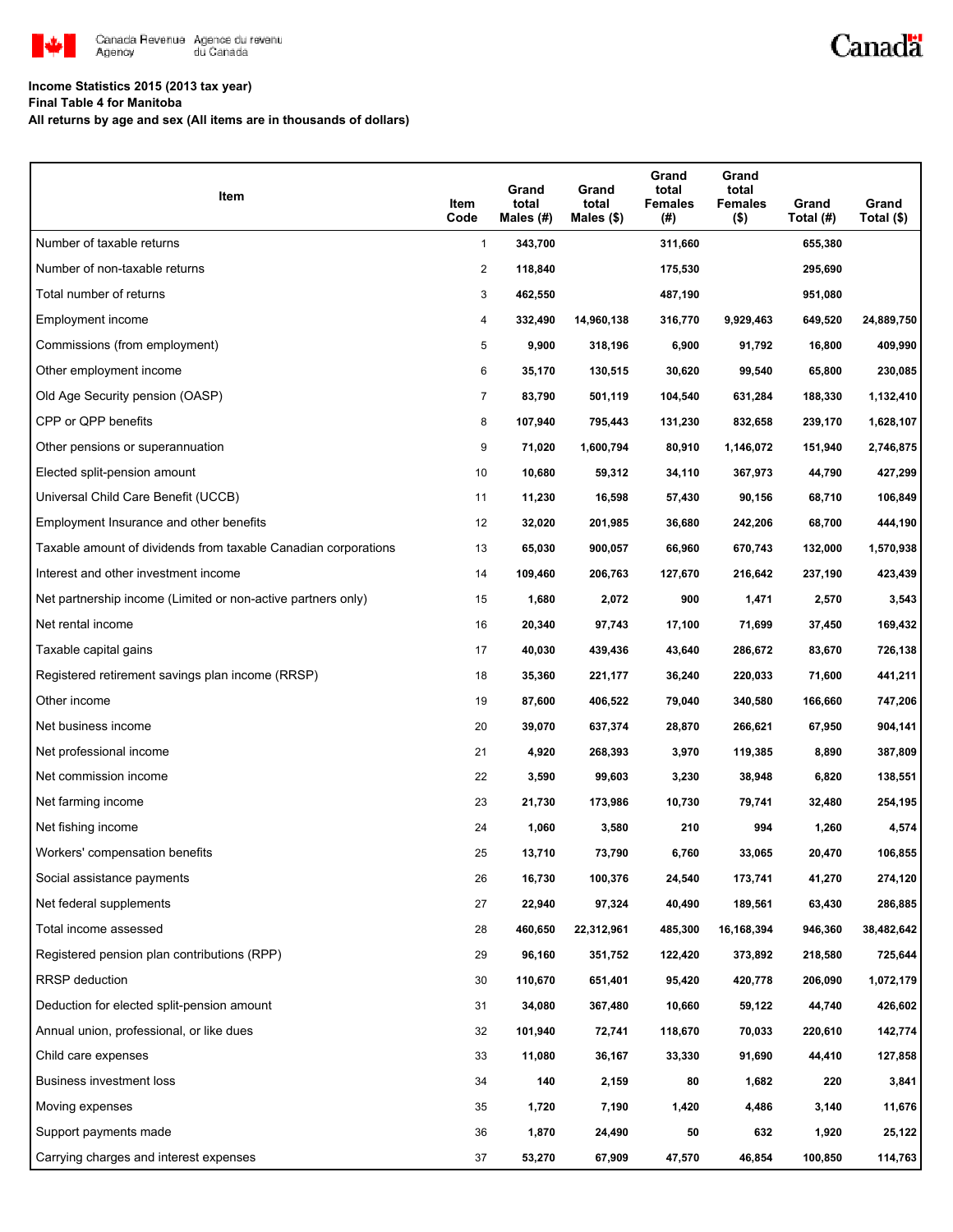

#### **Income Statistics 2015 (2013 tax year)**

**Final Table 4 for Manitoba**

**All returns by age and sex (All items are in thousands of dollars)**

| Item                                                                                           | Item<br>Code | Grand<br>total<br>Males (#) | Grand<br>total<br>Males $($)$ | Grand<br>total<br><b>Females</b><br>(#) | Grand<br>total<br>Females<br>$($ \$) | Grand<br>Total (#) | Grand<br>Total (\$) |
|------------------------------------------------------------------------------------------------|--------------|-----------------------------|-------------------------------|-----------------------------------------|--------------------------------------|--------------------|---------------------|
| Deductions for CPP/QPP contributions on self-employment and other<br>earnings                  | 38           | 33,370                      | 31,998                        | 22,640                                  | 14,887                               | 56,020             | 46,897              |
| Deductions for provincial parental insurance plan (PPIP) premiums on<br>self-employment income | 39           |                             |                               |                                         |                                      |                    |                     |
| Exploration and development expenses                                                           | 40           | 1,220                       | 9,872                         | 530                                     | 3,272                                | 1,750              | 13,144              |
| Other employment expenses                                                                      | 41           | 23,650                      | 115,415                       | 8,970                                   | 25,820                               | 32,620             | 141,235             |
| Clergy residence deduction                                                                     | 42           | 1,370                       | 16,877                        | 320                                     | 3,506                                | 1,690              | 20,383              |
| Other deductions                                                                               | 43           | 9,430                       | 20,157                        | 9,970                                   | 33,975                               | 19,410             | 54,152              |
| Total deductions before adjustments                                                            | 44           | 276,000                     | 1,775,755                     | 254,970                                 | 1,151,104                            | 530,990            | 2,926,893           |
| Social benefits repayment                                                                      | 45           | 8,680                       | 25,629                        | 4,570                                   | 14,273                               | 13,250             | 39,903              |
| Net income after adjustments                                                                   | 46           | 459,050                     | 20,530,755                    | 483,810                                 | 15,020,237                           | 943,270            | 35,552,270          |
| Canadian Forces personnel and police deduction                                                 | 47           | 300                         | 7,217                         | 40                                      | 818                                  | 340                | 8,035               |
| Security options deductions                                                                    | 48           | 560                         | 14,912                        | 200                                     | 2,371                                | 770                | 17,283              |
| Other payments deductions                                                                      | 49           | 51,300                      | 271,345                       | 68,680                                  | 396,309                              | 119,980            | 667,656             |
| Non-capital losses of other years                                                              | 50           | 520                         | 6,764                         | 370                                     | 2,440                                | 890                | 9,204               |
| Net capital losses of other years                                                              | 51           | 9,210                       | 20,956                        | 8,850                                   | 14,296                               | 18,060             | 35,253              |
| Capital gains deduction                                                                        | 52           | 2,580                       | 209,217                       | 1,750                                   | 129,693                              | 4,330              | 338,935             |
| Northern residents deductions                                                                  | 53           | 9,320                       | 30,464                        | 6,280                                   | 16,542                               | 15,600             | 47,006              |
| Additional deductions                                                                          | 54           | 2,040                       | 5,589                         | 2,780                                   | 10,061                               | 4,820              | 15,650              |
| Farming/fishing losses of prior years                                                          | 55           | 820                         | 8,999                         | 230                                     | 1,711                                | 1,040              | 10,823              |
| Total deductions from net income                                                               | 56           | 74,100                      | 575,484                       | 86,850                                  | 574,250                              | 160,960            | 1,149,874           |
| Taxable income assessed                                                                        | 57           | 451,370                     | 19,957,754                    | 474,660                                 | 14,446,941                           | 926,440            | 34,405,832          |
| Basic personal amount                                                                          | 58           | 462,540                     | 5,085,223                     | 487,180                                 | 5,357,947                            | 951,060            | 10,457,361          |
| Age amount                                                                                     | 59           | 79,050                      | 478,303                       | 101,740                                 | 641,473                              | 180,800            | 1,119,822           |
| Spouse or common-law partner amount                                                            | 60           | 54,230                      | 397,296                       | 17,510                                  | 136,356                              | 71,790             | 534,114             |
| Amount for eligible dependant                                                                  | 61           | 5,860                       | 61,177                        | 34,740                                  | 369,255                              | 40,610             | 430,519             |
| Amount for children 17 and under                                                               | 62           | 80,330                      | 356,175                       | 63,030                                  | 257,785                              | 143,400            | 614,148             |
| Amount for infirm dependants age 18 or older                                                   | 63           | 480                         | 2,541                         | 380                                     | 2,013                                | 860                | 4,554               |
| CPP or QPP contributions through employment                                                    | 64           | 282,030                     | 467,962                       | 263,350                                 | 360,259                              | 545,390            | 828,227             |
| CPP or QPP contributions on self-employment and other earnings                                 | 65           | 33,370                      | 31,998                        | 22,640                                  | 14,887                               | 56,020             | 46,897              |
| Employment Insurance premiums                                                                  | 66           | 283,090                     | 181,246                       | 271,000                                 | 147,226                              | 554,100            | 328,474             |
| PPIP premiums paid                                                                             | 67           |                             |                               |                                         |                                      |                    |                     |
| PPIP premiums payable on employment income                                                     | 68           |                             |                               |                                         |                                      |                    |                     |
| PPIP premiums payable on self-employment income                                                | 69           |                             |                               |                                         |                                      |                    |                     |
| Volunteer firefighters' amount                                                                 | 70           | 1,350                       | 4,038                         | 90                                      | 279                                  | 1,440              | 4,317               |
| Canada employment amount                                                                       | 71           | 319,060                     | 346,364                       | 299,300                                 | 325,476                              | 618,380            | 671,862             |
| Public transit amount                                                                          | 72           | 21,990                      | 12,750                        | 24,720                                  | 14,345                               | 46,790             | 27,137              |
| Children's fitness amount                                                                      | 73           | 30,680                      | 16,623                        | 24,860                                  | 12,528                               | 55,540             | 29,151              |
| Children's arts amount                                                                         | 74           | 11,990                      | 6,110                         | 8,830                                   | 4,165                                | 20,820             | 10,274              |

Canadä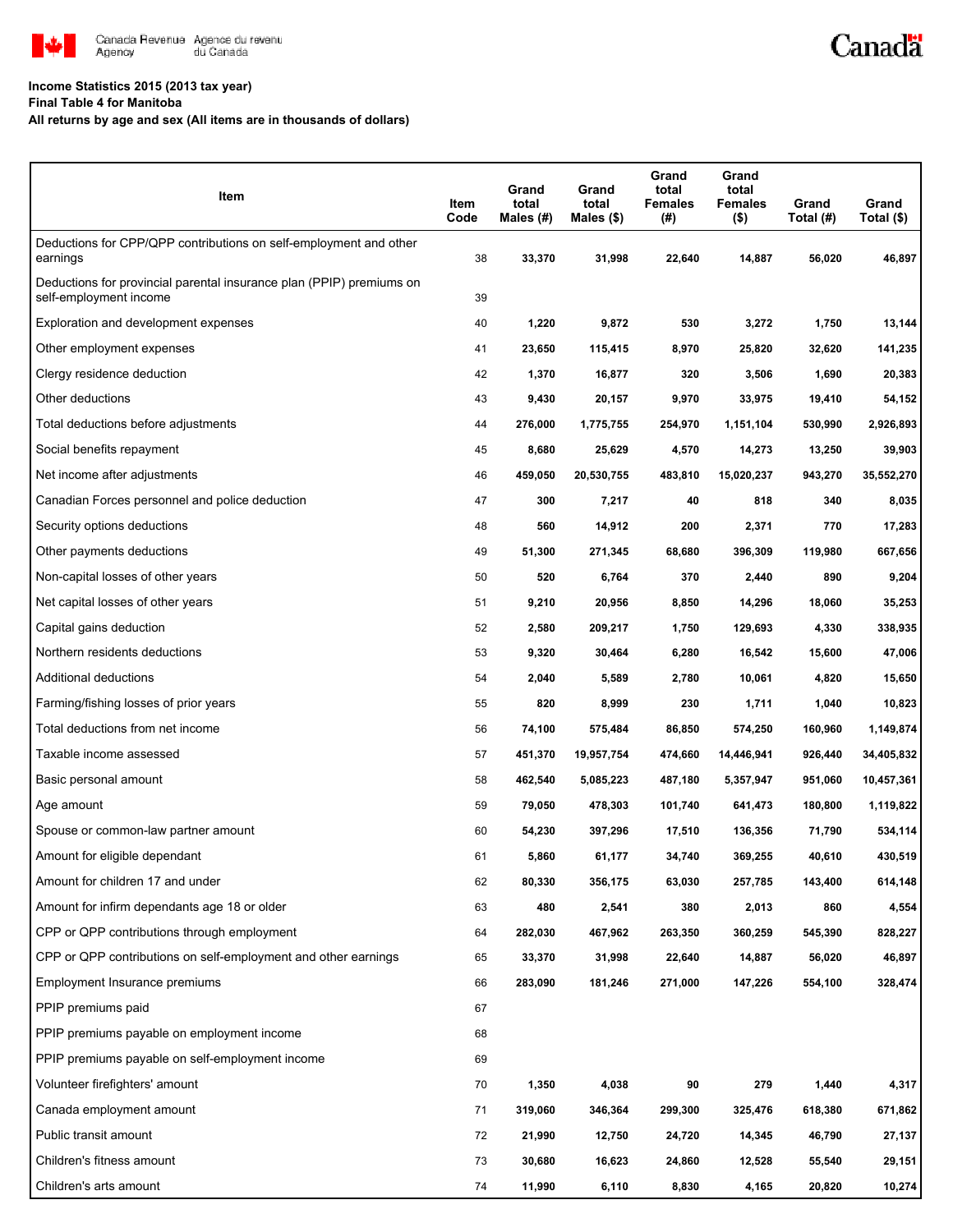

# Canadä

## **Income Statistics 2015 (2013 tax year)**

**Final Table 4 for Manitoba**

**All returns by age and sex (All items are in thousands of dollars)**

| Item                                                              | Item<br>Code | Grand<br>total<br>Males $(H)$ | Grand<br>total<br>Males (\$) | Grand<br>total<br><b>Females</b><br>(#) | Grand<br>total<br><b>Females</b><br>$($ \$) | Grand<br>Total (#) | Grand<br>Total (\$) |
|-------------------------------------------------------------------|--------------|-------------------------------|------------------------------|-----------------------------------------|---------------------------------------------|--------------------|---------------------|
| Home buyers' amount                                               | 75           | 5,190                         | 24,441                       | 2,950                                   | 13,355                                      | 8,150              | 37,812              |
| Pension income amount                                             | 76           | 77,200                        | 147,622                      | 98,330                                  | 186,509                                     | 175,530            | 334,136             |
| Caregiver amount                                                  | 77           | 3,350                         | 18,934                       | 2,930                                   | 15,502                                      | 6,280              | 34,436              |
| Disability amount                                                 | 78           | 22,720                        | 174,947                      | 27,230                                  | 209,388                                     | 49,950             | 384,335             |
| Disability amount transferred from a dependant                    | 79           | 5,630                         | 58,773                       | 5,630                                   | 60,091                                      | 11,260             | 118,865             |
| Interest paid on student loans                                    | 80           | 5,670                         | 2,430                        | 8,800                                   | 3,882                                       | 14,470             | 6,313               |
| Tuition, education, and textbook amounts                          | 81           | 27,140                        | 143,944                      | 32,430                                  | 151,059                                     | 59,570             | 295,049             |
| Tuition, education, and textbook amounts transferred from a child | 82           | 11,140                        | 54,793                       | 7,720                                   | 36,119                                      | 18,860             | 90,911              |
| Amounts transferred from spouse or common-law partner             | 83           | 25,540                        | 141,787                      | 18,180                                  | 96,634                                      | 43,740             | 238,528             |
| Medical expenses                                                  | 84           | 58,290                        | 132,919                      | 95,870                                  | 205,177                                     | 154,180            | 338,110             |
| Total tax credits on personal amounts                             | 85           | 462,540                       | 1,252,314                    | 487,180                                 | 1,293,299                                   | 951,070            | 2,547,900           |
| Allowable charitable donations and government gifts               | 86           | 124,150                       | 272,450                      | 111,170                                 | 152,483                                     | 235,320            | 424,947             |
| Eligible cultural and ecological gifts                            | 87           | 110                           | 2,382                        | 90                                      | 926                                         | 200                | 3,308               |
| Total tax credit on donations and gifts                           | 88           | 123,450                       | 77,128                       | 110,590                                 | 42,201                                      | 234,050            | 119,333             |
| Total federal non-refundable tax credits                          | 89           | 462,540                       | 1,329,442                    | 487,180                                 | 1,335,500                                   | 951,070            | 2,667,233           |
| Federal dividend tax credit                                       | 90           | 58,710                        | 122,122                      | 57,350                                  | 89,528                                      | 116,070            | 211,668             |
| Overseas employment tax credit                                    | 91           | 60                            | 622                          |                                         |                                             | 70                 | 669                 |
| Minimum tax carryover                                             | 92           | 1,250                         | 4,141                        | 890                                     | 2,325                                       | 2,140              | 6,466               |
| Basic federal tax                                                 | 93           | 312,980                       | 2,357,429                    | 274,260                                 | 1,287,680                                   | 587,250            | 3,645,149           |
| Federal Foreign Tax Credit                                        | 94           | 15,780                        | 7,790                        | 15,230                                  | 3,347                                       | 31,010             | 11,138              |
| Federal Political contribution tax credit                         | 95           | 4,410                         | 782                          | 2,640                                   | 415                                         | 7,050              | 1,198               |
| <b>Investment Tax Credit</b>                                      | 96           | 630                           | 1,320                        | 250                                     | 334                                         | 880                | 1,654               |
| Labour-sponsored funds tax credit                                 | 97           | 90                            | 58                           | 50                                      | 29                                          | 140                | 87                  |
| Alternative minimum tax payable                                   | 98           | 920                           | 6,684                        | 650                                     | 4,706                                       | 1,570              | 11,390              |
| Net federal tax                                                   | 99           | 312,600                       | 2,347,770                    | 273,910                                 | 1,283,701                                   | 586,520            | 3,631,510           |
| CPP contributions on self-employment                              | 100          | 33,380                        | 63,998                       | 22,640                                  | 29,774                                      | 56,020             | 93,794              |
| Social Benefits repayment                                         | 101          | 8,680                         | 25,629                       | 4,570                                   | 14,273                                      | 13,250             | 39,903              |
| Net Provincial Tax                                                | 102          | 336,440                       | 1,794,345                    | 305,000                                 | 1,048,707                                   | 641,450            | 2,843,094           |
| Total tax payable                                                 | 103          | 343,700                       | 4,231,755                    | 311,660                                 | 2,376,522                                   | 655,380            | 6,608,382           |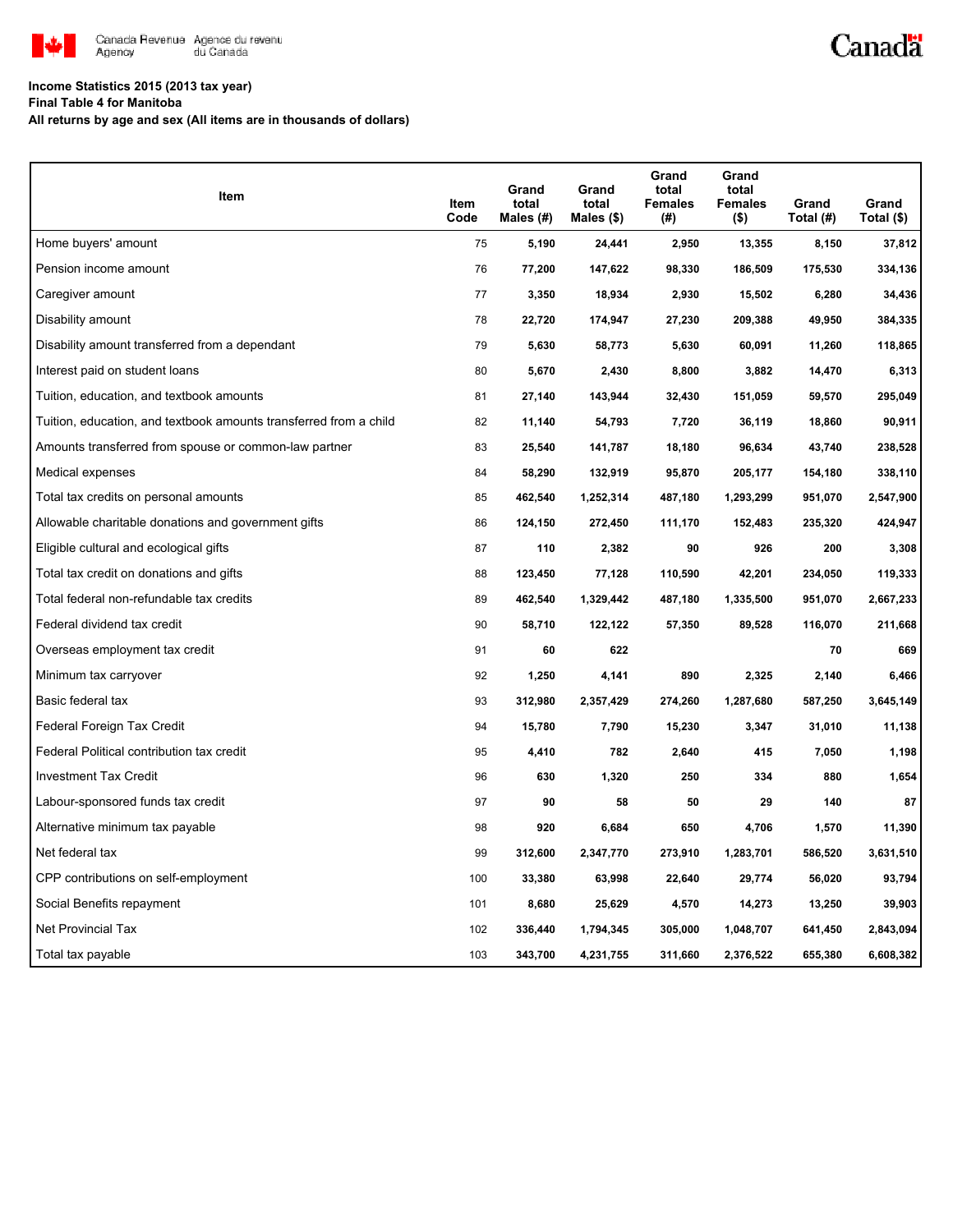| <b>Item</b>                                                                                    | Item<br>Code            | Age<br>group:<br>under 20<br>Males (#) | Age<br>group:<br>under 20<br>Males (\$) | Age<br>group:<br>under 20<br><b>Females</b><br>(#) | Age<br>group:<br>under 20<br><b>Females</b><br>$($ \$) | Age<br>group:<br>under 20<br>total $(H)$ | Age<br>group:<br>under 20<br>total $($)$ |
|------------------------------------------------------------------------------------------------|-------------------------|----------------------------------------|-----------------------------------------|----------------------------------------------------|--------------------------------------------------------|------------------------------------------|------------------------------------------|
| Number of taxable returns                                                                      | $\mathbf{1}$            | 6,930                                  |                                         | 4,480                                              |                                                        | 11,410                                   |                                          |
| Number of non-taxable returns                                                                  | $\overline{\mathbf{c}}$ | 15,260                                 |                                         | 17,390                                             |                                                        | 32,840                                   |                                          |
| Total number of returns                                                                        | 3                       | 22,190                                 |                                         | 21,880                                             |                                                        | 44,240                                   |                                          |
| Employment income                                                                              | 4                       | 20,260                                 | 188,615                                 | 19,480                                             | 138,082                                                | 39,770                                   | 326,697                                  |
| Commissions (from employment)                                                                  | 5                       | 220                                    | 441                                     | 310                                                | 469                                                    | 530                                      | 910                                      |
| Other employment income                                                                        | 6                       | 760                                    | 2,000                                   | 910                                                | 1,906                                                  | 1,670                                    | 3,908                                    |
| Old Age Security pension (OASP)                                                                | $\overline{7}$          |                                        |                                         |                                                    |                                                        |                                          |                                          |
| CPP or QPP benefits                                                                            | 8                       | 290                                    | 566                                     | 360                                                | 712                                                    | 650                                      | 1,278                                    |
| Other pensions or superannuation                                                               | 9                       | 40                                     | 137                                     | 30                                                 | 127                                                    | 70                                       | 263                                      |
| Elected split-pension amount                                                                   | 10                      |                                        |                                         |                                                    |                                                        |                                          |                                          |
| Universal Child Care Benefit (UCCB)                                                            | 11                      | 20                                     | 26                                      | 930                                                | 1,005                                                  | 960                                      | 1,030                                    |
| Employment Insurance and other benefits                                                        | 12                      | 410                                    | 2,075                                   | 180                                                | 799                                                    | 580                                      | 2,875                                    |
| Taxable amount of dividends from taxable Canadian corporations                                 | 13                      | 820                                    | 11,713                                  | 790                                                | 13,748                                                 | 1,610                                    | 25,461                                   |
| Interest and other investment income                                                           | 14                      | 1,770                                  | 912                                     | 1,640                                              | 777                                                    | 3,410                                    | 1,690                                    |
| Net partnership income (Limited or non-active partners only)                                   | 15                      |                                        |                                         |                                                    |                                                        |                                          |                                          |
| Net rental income                                                                              | 16                      | 30                                     | 52                                      | 20                                                 | 28                                                     | 50                                       | 80                                       |
| Taxable capital gains                                                                          | 17                      | 430                                    | 2,683                                   | 380                                                | 3,327                                                  | 810                                      | 6,010                                    |
| Registered retirement savings plan income (RRSP)                                               | 18                      | 50                                     | 54                                      | 20                                                 | 61                                                     | 70                                       | 115                                      |
| Other income                                                                                   | 19                      | 2,640                                  | 9,780                                   | 3,050                                              | 10,465                                                 | 5,690                                    | 20,248                                   |
| Net business income                                                                            | 20                      | 600                                    | 3,699                                   | 470                                                | 1,821                                                  | 1,070                                    | 5,520                                    |
| Net professional income                                                                        | 21                      | 30                                     | 132                                     | 40                                                 | 108                                                    | 70                                       | 240                                      |
| Net commission income                                                                          | 22                      | 30                                     | 104                                     | 40                                                 | 76                                                     | 70                                       | 180                                      |
| Net farming income                                                                             | 23                      | 340                                    | 3,701                                   | 230                                                | 2,890                                                  | 570                                      | 6,590                                    |
| Net fishing income                                                                             | 24                      |                                        |                                         |                                                    |                                                        |                                          |                                          |
| Workers' compensation benefits                                                                 | 25                      | 280                                    | 229                                     | 110                                                | 133                                                    | 390                                      | 362                                      |
| Social assistance payments                                                                     | 26                      | 610                                    | 2,793                                   | 900                                                | 4,232                                                  | 1,500                                    | 7,025                                    |
| Net federal supplements                                                                        | 27                      |                                        |                                         |                                                    |                                                        |                                          |                                          |
| Total income assessed                                                                          | 28                      | 21,880                                 | 229,732                                 | 21,550                                             | 180,770                                                | 43,470                                   | 410,538                                  |
| Registered pension plan contributions (RPP)                                                    | 29                      | 390                                    | 252                                     | 420                                                | 222                                                    | 810                                      | 474                                      |
| RRSP deduction                                                                                 | 30                      | 400                                    | 532                                     | 230                                                | 533                                                    | 630                                      | 1,065                                    |
| Deduction for elected split-pension amount                                                     | 31                      |                                        |                                         |                                                    |                                                        |                                          |                                          |
| Annual union, professional, or like dues                                                       | 32                      | 2,110                                  | 554                                     | 2,120                                              | 462                                                    | 4,230                                    | 1,016                                    |
| Child care expenses                                                                            | 33                      |                                        |                                         | 50                                                 | 59                                                     | 50                                       | 59                                       |
| <b>Business investment loss</b>                                                                | 34                      |                                        |                                         |                                                    |                                                        |                                          |                                          |
| Moving expenses                                                                                | 35                      | 60                                     | 40                                      | 80                                                 | 53                                                     | 150                                      | 93                                       |
| Support payments made                                                                          | 36                      |                                        |                                         |                                                    |                                                        |                                          |                                          |
| Carrying charges and interest expenses                                                         | 37                      | 250                                    | 88                                      | 200                                                | 92                                                     | 450                                      | 180                                      |
| Deductions for CPP/QPP contributions on self-employment and other<br>earnings                  | 38                      | 420                                    | 115                                     | 250                                                | 38                                                     | 670                                      | 153                                      |
| Deductions for provincial parental insurance plan (PPIP) premiums on<br>self-employment income | 39                      |                                        |                                         |                                                    |                                                        |                                          |                                          |
| Exploration and development expenses                                                           | 40                      |                                        |                                         |                                                    |                                                        |                                          |                                          |
| Other employment expenses                                                                      | 41                      | 250                                    | 373                                     | 70                                                 | 61                                                     | 330                                      | 434                                      |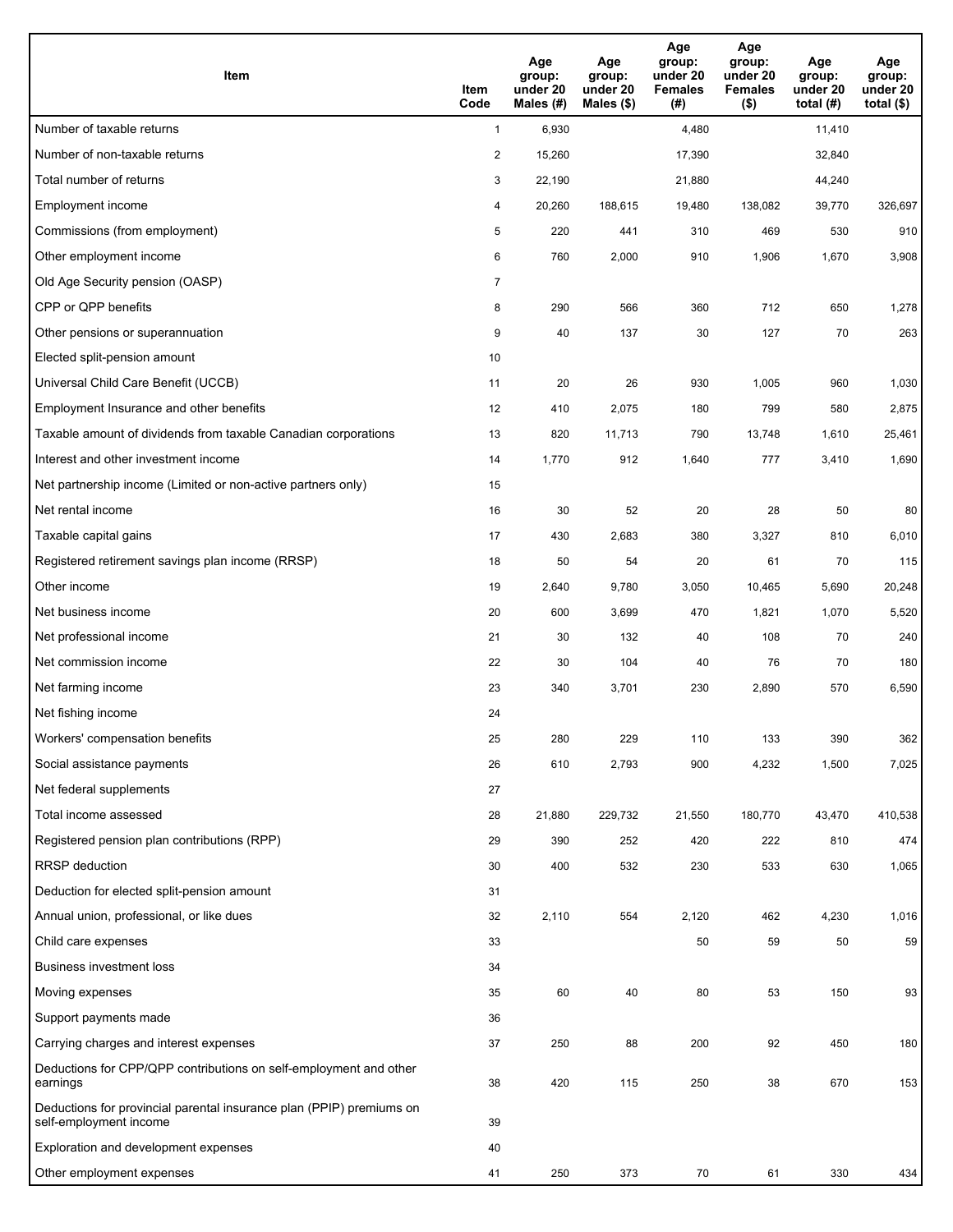| Item                                                              | Item<br>Code | Age<br>group:<br>under 20<br>Males (#) | Age<br>group:<br>under 20<br>Males (\$) | Age<br>group:<br>under 20<br><b>Females</b><br>(#) | Age<br>group:<br>under 20<br><b>Females</b><br>$($ \$) | Age<br>group:<br>under 20<br>total $(H)$ | Age<br>group:<br>under 20<br>total $($)$ |
|-------------------------------------------------------------------|--------------|----------------------------------------|-----------------------------------------|----------------------------------------------------|--------------------------------------------------------|------------------------------------------|------------------------------------------|
| Clergy residence deduction                                        | 42           |                                        |                                         |                                                    |                                                        |                                          |                                          |
| Other deductions                                                  | 43           | 80                                     | 106                                     | 60                                                 | 21                                                     | 150                                      | 127                                      |
| Total deductions before adjustments                               | 44           | 3,460                                  | 2,066                                   | 3,040                                              | 1,548                                                  | 6,500                                    | 3,614                                    |
| Social benefits repayment                                         | 45           |                                        |                                         |                                                    |                                                        |                                          |                                          |
| Net income after adjustments                                      | 46           | 21,860                                 | 227,718                                 | 21,530                                             | 179,279                                                | 43,430                                   | 407,033                                  |
| Canadian Forces personnel and police deduction                    | 47           |                                        |                                         |                                                    |                                                        |                                          |                                          |
| Security options deductions                                       | 48           |                                        |                                         |                                                    |                                                        |                                          |                                          |
| Other payments deductions                                         | 49           | 880                                    | 3,022                                   | 1,010                                              | 4,365                                                  | 1,880                                    | 7,387                                    |
| Non-capital losses of other years                                 | 50           |                                        |                                         |                                                    |                                                        |                                          |                                          |
| Net capital losses of other years                                 | 51           | 10                                     | 5                                       | 20                                                 | 3                                                      | 40                                       | 8                                        |
| Capital gains deduction                                           | 52           | 30                                     | 1,882                                   | 20                                                 | 2,399                                                  | 50                                       | 4,281                                    |
| Northern residents deductions                                     | 53           | 80                                     | 121                                     | 110                                                | 134                                                    | 190                                      | 254                                      |
| Additional deductions                                             | 54           | 10                                     | 7                                       |                                                    |                                                        |                                          |                                          |
| Farming/fishing losses of prior years                             | 55           |                                        |                                         |                                                    |                                                        |                                          |                                          |
| Total deductions from net income                                  | 56           | 1,010                                  | 5,037                                   | 1,150                                              | 6,907                                                  | 2,160                                    | 11,944                                   |
| Taxable income assessed                                           | 57           | 21,530                                 | 222,681                                 | 21,150                                             | 172,381                                                | 42,730                                   | 395,099                                  |
| Basic personal amount                                             | 58           | 22,190                                 | 244,414                                 | 21,880                                             | 241,068                                                | 44,240                                   | 487,370                                  |
| Age amount                                                        | 59           |                                        |                                         |                                                    |                                                        |                                          |                                          |
| Spouse or common-law partner amount                               | 60           | 80                                     | 659                                     | 80                                                 | 714                                                    | 160                                      | 1,373                                    |
| Amount for eligible dependant                                     | 61           | 10                                     | 100                                     | 820                                                | 8,998                                                  | 830                                      | 9,099                                    |
| Amount for children 17 and under                                  | 62           | 60                                     | 136                                     | 960                                                | 2,442                                                  | 1,020                                    | 2,578                                    |
| Amount for infirm dependants age 18 or older                      | 63           |                                        |                                         |                                                    |                                                        |                                          |                                          |
| CPP or QPP contributions through employment                       | 64           | 9,940                                  | 4,934                                   | 9,470                                              | 2,981                                                  | 19,410                                   | 7,915                                    |
| CPP or QPP contributions on self-employment and other<br>earnings | 65           | 420                                    | 115                                     | 250                                                | 38                                                     | 670                                      | 153                                      |
| Employment Insurance premiums                                     | 66           | 15,390                                 | 3,295                                   | 14,700                                             | 2,444                                                  | 30,090                                   | 5,739                                    |
| PPIP premiums paid                                                | 67           |                                        |                                         |                                                    |                                                        |                                          |                                          |
| PPIP premiums payable on employment income                        | 68           |                                        |                                         |                                                    |                                                        |                                          |                                          |
| PPIP premiums payable on self-employment income                   | 69           |                                        |                                         |                                                    |                                                        |                                          |                                          |
| Volunteer firefighters' amount                                    | 70           | 40                                     | 111                                     |                                                    |                                                        | 40                                       | 117                                      |
| Canada employment amount                                          | 71           | 18,470                                 | 20,001                                  | 17,600                                             | 18,999                                                 | 36,080                                   | 39,002                                   |
| Public transit amount                                             | 72           | 1,000                                  | 352                                     | 1,540                                              | 516                                                    | 2,570                                    | 876                                      |
| Children's fitness amount                                         | 73           |                                        |                                         |                                                    |                                                        | 20                                       | 3                                        |
| Children's arts amount                                            | 74           |                                        |                                         |                                                    |                                                        |                                          |                                          |
| Home buyers' amount                                               | 75           | 30                                     | 148                                     | 10                                                 | 58                                                     | 40                                       | 205                                      |
| Pension income amount                                             | 76           | 40                                     | 61                                      | 30                                                 | 38                                                     | 70                                       | 99                                       |
| Caregiver amount                                                  | 77           |                                        |                                         |                                                    |                                                        |                                          |                                          |
| Disability amount                                                 | 78           | 330                                    | 2,863                                   | 190                                                | 1,621                                                  | 530                                      | 4,484                                    |
| Disability amount transferred from a dependant                    | 79           |                                        |                                         |                                                    |                                                        |                                          |                                          |
| Interest paid on student loans                                    | 80           | 30                                     | $\overline{c}$                          | 30                                                 | 4                                                      | 60                                       | 6                                        |
| Tuition, education, and textbook amounts                          | 81           | 1,680                                  | 6,173                                   | 1,810                                              | 5,675                                                  | 3,490                                    | 11,858                                   |
| Tuition, education, and textbook amounts transferred from a child | 82           |                                        |                                         |                                                    |                                                        |                                          |                                          |
| Amounts transferred from spouse or common-law partner             | 83           | 10                                     | 32                                      | 30                                                 | 59                                                     | 40                                       | 91                                       |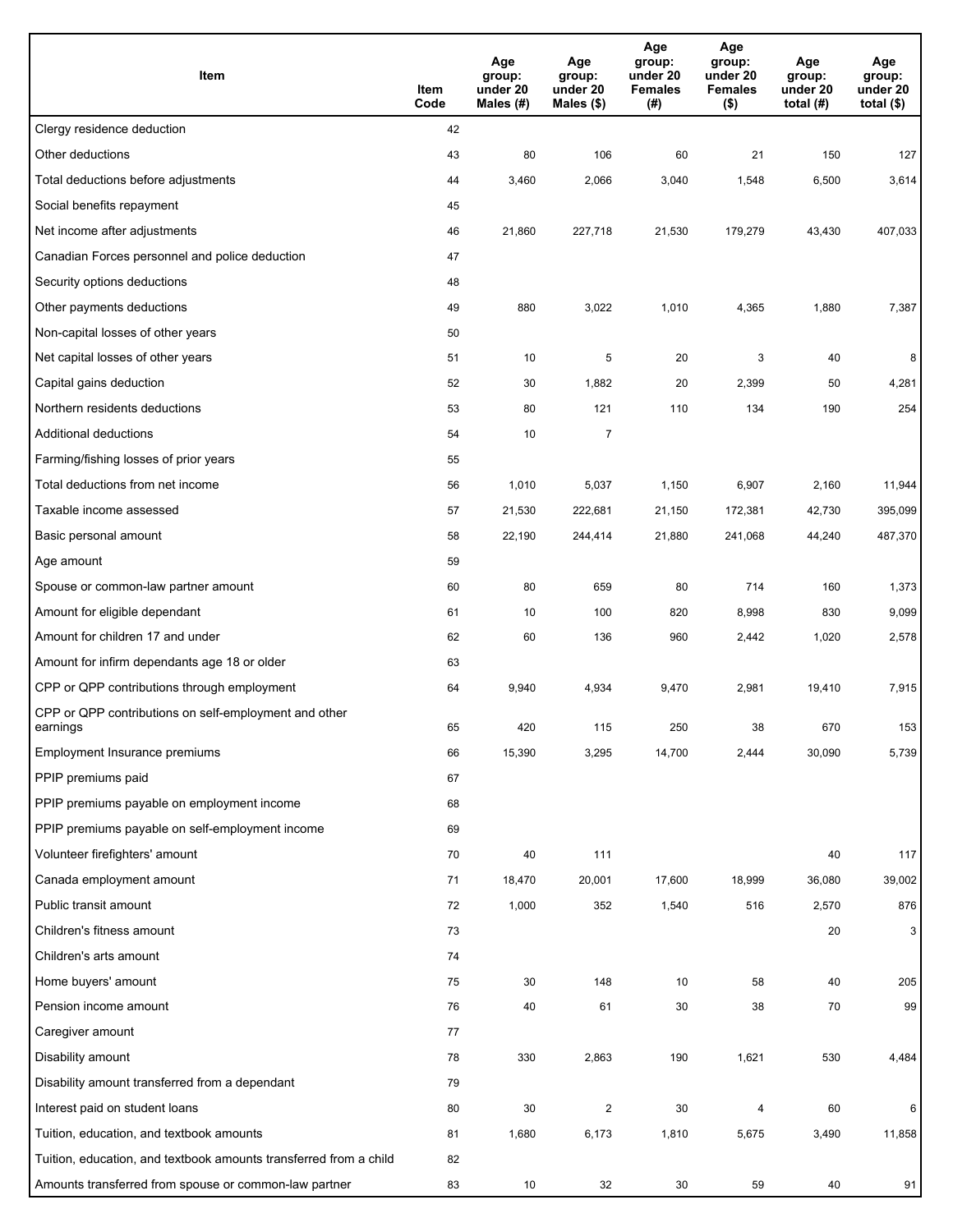| Item                                                | <b>Item</b><br>Code | Age<br>group:<br>under 20<br>Males (#) | Age<br>group:<br>under 20<br>Males (\$) | Age<br>group:<br>under 20<br><b>Females</b><br>(# ) | Age<br>group:<br>under 20<br><b>Females</b><br>$($ \$) | Age<br>group:<br>under 20<br>total $(H)$ | Age<br>group:<br>under 20<br>total $(§)$ |
|-----------------------------------------------------|---------------------|----------------------------------------|-----------------------------------------|-----------------------------------------------------|--------------------------------------------------------|------------------------------------------|------------------------------------------|
| Medical expenses                                    | 84                  | 350                                    | 262                                     | 520                                                 | 397                                                    | 880                                      | 664                                      |
| Total tax credits on personal amounts               | 85                  | 22,190                                 | 42,554                                  | 21,880                                              | 42,912                                                 | 44,240                                   | 85,752                                   |
| Allowable charitable donations and government gifts | 86                  | 590                                    | 454                                     | 440                                                 | 273                                                    | 1,030                                    | 727                                      |
| Eligible cultural and ecological gifts              | 87                  |                                        |                                         |                                                     |                                                        |                                          |                                          |
| Total tax credit on donations and gifts             | 88                  | 560                                    | 139                                     | 430                                                 | 84                                                     | 990                                      | 223                                      |
| Total federal non-refundable tax credits            | 89                  | 22,190                                 | 42,693                                  | 21,880                                              | 42,996                                                 | 44,240                                   | 85,975                                   |
| Federal dividend tax credit                         | 90                  | 510                                    | 1,429                                   | 480                                                 | 1,683                                                  | 980                                      | 3,113                                    |
| Overseas employment tax credit                      | 91                  |                                        |                                         |                                                     |                                                        |                                          |                                          |
| Minimum tax carryover                               | 92                  |                                        |                                         |                                                     |                                                        | 10                                       | 28                                       |
| Basic federal tax                                   | 93                  | 5,080                                  | 7,804                                   | 2,710                                               | 2,848                                                  | 7,790                                    | 10,652                                   |
| Federal Foreign Tax Credit                          | 94                  |                                        |                                         | 40                                                  | 6                                                      | 90                                       | 35                                       |
| Federal Political contribution tax credit           | 95                  |                                        |                                         |                                                     |                                                        |                                          |                                          |
| <b>Investment Tax Credit</b>                        | 96                  |                                        |                                         |                                                     |                                                        |                                          |                                          |
| Labour-sponsored funds tax credit                   | 97                  |                                        |                                         |                                                     |                                                        |                                          |                                          |
| Alternative minimum tax payable                     | 98                  | 10                                     | 93                                      | 10                                                  | 133                                                    | 20                                       | 226                                      |
| Net federal tax                                     | 99                  | 5,080                                  | 7,774                                   | 2,710                                               | 2,843                                                  | 7,790                                    | 10,617                                   |
| CPP contributions on self-employment                | 100                 | 420                                    | 230                                     | 250                                                 | 76                                                     | 670                                      | 305                                      |
| Social Benefits repayment                           | 101                 |                                        |                                         |                                                     |                                                        |                                          |                                          |
| Net Provincial Tax                                  | 102                 | 6,750                                  | 8,253                                   | 4,310                                               | 3,931                                                  | 11,060                                   | 12,185                                   |
| Total tax payable                                   | 103                 | 6,930                                  | 16,257                                  | 4,480                                               | 6,850                                                  | 11,410                                   | 23,107                                   |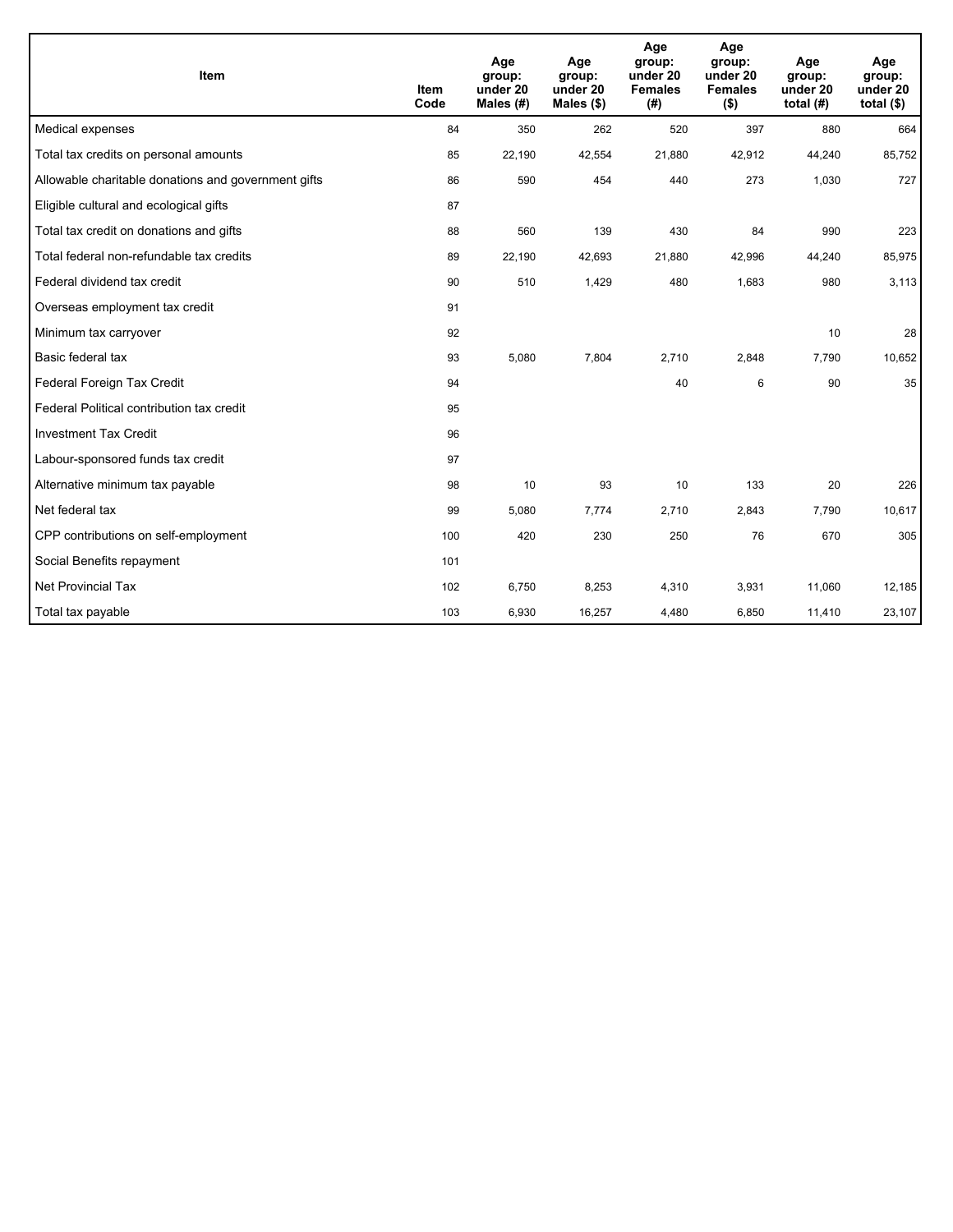| Item                                                                                           | Item<br>Code   | Age<br>group:<br>20 to 24<br>Males (#) | Age<br>group:<br>20 to 24<br>Males (\$) | Age<br>group:<br>20 to 24<br><b>Females</b><br>(#) | Age<br>group:<br>20 to 24<br><b>Females</b><br>$($ \$) | Age<br>group:<br>20 to 24<br>total $(H)$ | Age<br>group:<br>20 to 24<br>total $($ |
|------------------------------------------------------------------------------------------------|----------------|----------------------------------------|-----------------------------------------|----------------------------------------------------|--------------------------------------------------------|------------------------------------------|----------------------------------------|
| Number of taxable returns                                                                      | 1              | 24,430                                 |                                         | 17,130                                             |                                                        | 41,570                                   |                                        |
| Number of non-taxable returns                                                                  | $\overline{2}$ | 18,920                                 |                                         | 25,280                                             |                                                        | 45,030                                   |                                        |
| Total number of returns                                                                        | 3              | 43,360                                 |                                         | 42,410                                             |                                                        | 86,600                                   |                                        |
| Employment income                                                                              | 4              | 39,600                                 | 847,238                                 | 35,920                                             | 551,768                                                | 75,660                                   | 1,399,081                              |
| Commissions (from employment)                                                                  | 5              | 1,050                                  | 8,138                                   | 1,460                                              | 6,189                                                  | 2,510                                    | 14,329                                 |
| Other employment income                                                                        | 6              | 1,890                                  | 4,725                                   | 2,440                                              | 4,553                                                  | 4,330                                    | 9,281                                  |
| Old Age Security pension (OASP)                                                                | $\overline{7}$ |                                        |                                         |                                                    |                                                        |                                          |                                        |
| CPP or QPP benefits                                                                            | 8              | 520                                    | 1,257                                   | 800                                                | 1,959                                                  | 1,320                                    | 3,216                                  |
| Other pensions or superannuation                                                               | 9              | 30                                     | 98                                      | 40                                                 | 138                                                    | 70                                       | 236                                    |
| Elected split-pension amount                                                                   | 10             |                                        |                                         |                                                    |                                                        |                                          |                                        |
| Universal Child Care Benefit (UCCB)                                                            | 11             | 380                                    | 588                                     | 6,680                                              | 10,392                                                 | 7,060                                    | 10,989                                 |
| Employment Insurance and other benefits                                                        | 12             | 4,410                                  | 27,736                                  | 2,790                                              | 16,460                                                 | 7,200                                    | 44,196                                 |
| Taxable amount of dividends from taxable Canadian corporations                                 | 13             | 1,930                                  | 26,242                                  | 1,620                                              | 24,839                                                 | 3,550                                    | 51,081                                 |
| Interest and other investment income                                                           | 14             | 3,600                                  | 1,656                                   | 3,390                                              | 1,411                                                  | 7,020                                    | 3,073                                  |
| Net partnership income (Limited or non-active partners only)                                   | 15             |                                        |                                         |                                                    |                                                        | 10                                       |                                        |
| Net rental income                                                                              | 16             | 290                                    | 469                                     | 200                                                | 369                                                    | 490                                      | 830                                    |
| Taxable capital gains                                                                          | 17             | 1,000                                  | 2,817                                   | 760                                                | 4,220                                                  | 1,760                                    | 7,037                                  |
| Registered retirement savings plan income (RRSP)                                               | 18             | 690                                    | 1,249                                   | 510                                                | 722                                                    | 1,200                                    | 1,971                                  |
| Other income                                                                                   | 19             | 5,790                                  | 14,012                                  | 5,120                                              | 12,730                                                 | 10,920                                   | 26,781                                 |
| Net business income                                                                            | 20             | 1,850                                  | 18,460                                  | 1,350                                              | 6,949                                                  | 3,200                                    | 25,422                                 |
| Net professional income                                                                        | 21             | 110                                    | 526                                     | 120                                                | 737                                                    | 230                                      | 1,263                                  |
| Net commission income                                                                          | 22             | 190                                    | 1,307                                   | 240                                                | 686                                                    | 420                                      | 1,993                                  |
| Net farming income                                                                             | 23             | 940                                    | 9,722                                   | 550                                                | 6,189                                                  | 1,490                                    | 15,920                                 |
| Net fishing income                                                                             | 24             | 50                                     | 142                                     |                                                    |                                                        | 60                                       | 166                                    |
| Workers' compensation benefits                                                                 | 25             | 1,070                                  | 1,774                                   | 460                                                | 519                                                    | 1,520                                    | 2,293                                  |
| Social assistance payments                                                                     | 26             | 1,830                                  | 10,703                                  | 3,470                                              | 24,260                                                 | 5,300                                    | 34,964                                 |
| Net federal supplements                                                                        | 27             |                                        |                                         |                                                    |                                                        |                                          |                                        |
| Total income assessed                                                                          | 28             | 42,790                                 | 978,905                                 | 42,000                                             | 675,180                                                | 84,980                                   | 1,654,232                              |
| Registered pension plan contributions (RPP)                                                    | 29             | 4,760                                  | 7,904                                   | 5,360                                              | 7,395                                                  | 10,120                                   | 15,299                                 |
| RRSP deduction                                                                                 | 30             | 4,280                                  | 8,853                                   | 3,120                                              | 4,276                                                  | 7,410                                    | 13,129                                 |
| Deduction for elected split-pension amount                                                     | 31             |                                        |                                         |                                                    |                                                        |                                          |                                        |
| Annual union, professional, or like dues                                                       | 32             | 7,790                                  | 3,593                                   | 8,150                                              | 2,649                                                  | 15,940                                   | 6,242                                  |
| Child care expenses                                                                            | 33             | 70                                     | 151                                     | 1,050                                              | 2,022                                                  | 1,120                                    | 2,174                                  |
| Business investment loss                                                                       | 34             |                                        |                                         |                                                    |                                                        |                                          |                                        |
| Moving expenses                                                                                | 35             | 320                                    | 286                                     | 320                                                | 249                                                    | 630                                      | 535                                    |
| Support payments made                                                                          | 36             |                                        |                                         |                                                    |                                                        |                                          |                                        |
| Carrying charges and interest expenses                                                         | 37             | 840                                    | 225                                     | 700                                                | 147                                                    | 1,530                                    | 373                                    |
| Deductions for CPP/QPP contributions on self-employment and other<br>earnings                  | 38             | 1,870                                  | 996                                     | 1,200                                              | 371                                                    | 3,070                                    | 1,368                                  |
| Deductions for provincial parental insurance plan (PPIP) premiums on<br>self-employment income | 39             |                                        |                                         |                                                    |                                                        |                                          |                                        |
| Exploration and development expenses                                                           | 40             |                                        |                                         |                                                    |                                                        |                                          |                                        |
| Other employment expenses                                                                      | 41             | 1,380                                  | 3,640                                   | 560                                                | 801                                                    | 1,940                                    | 4,440                                  |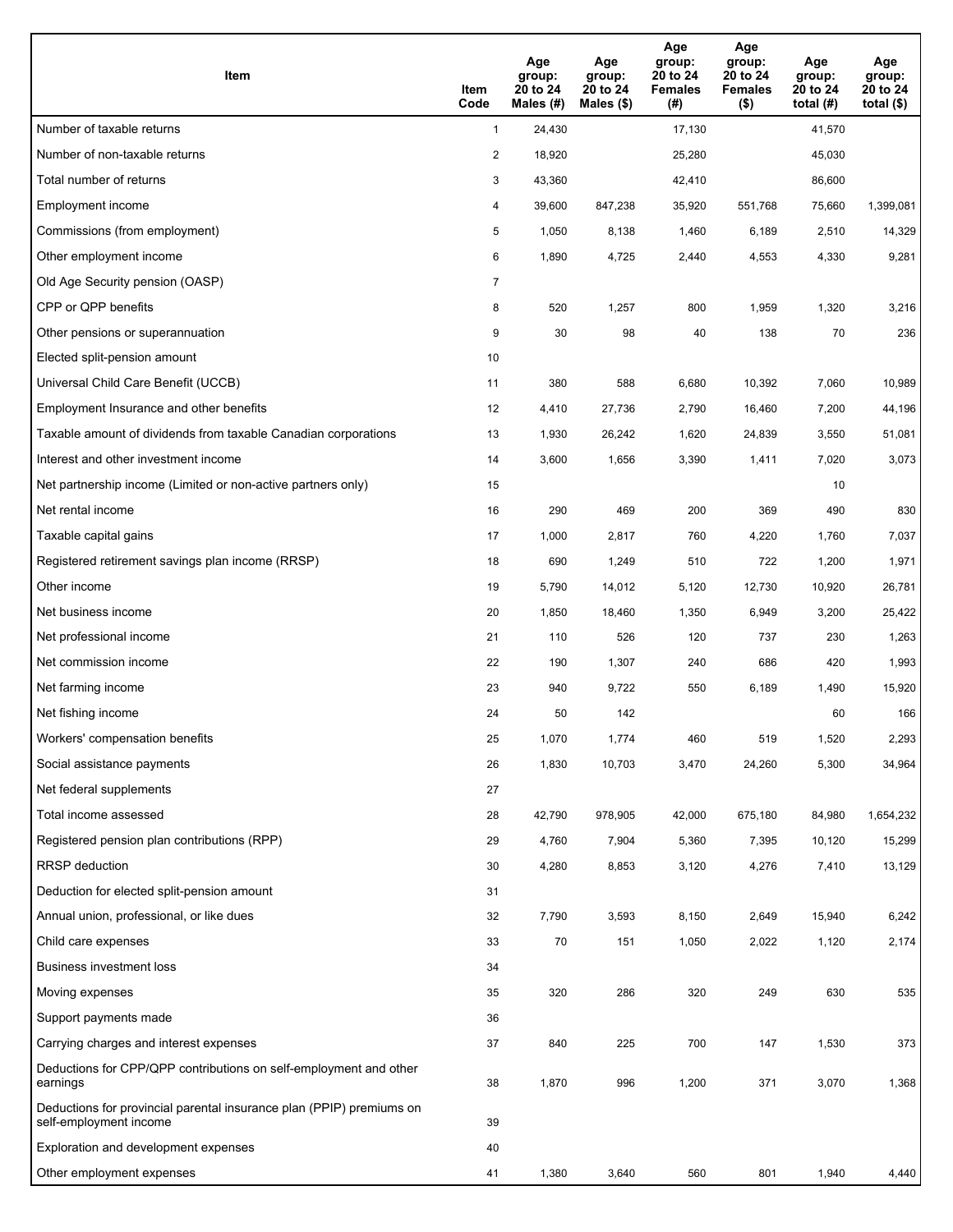| Item                                                              | Item<br>Code | Age<br>group:<br>20 to 24<br>Males (#) | Age<br>group:<br>20 to 24<br>Males (\$) | Age<br>group:<br>20 to 24<br><b>Females</b><br>(#) | Age<br>group:<br>20 to 24<br><b>Females</b><br>$($ \$) | Age<br>group:<br>20 to 24<br>total $(H)$ | Age<br>group:<br>20 to 24<br>total $($)$ |
|-------------------------------------------------------------------|--------------|----------------------------------------|-----------------------------------------|----------------------------------------------------|--------------------------------------------------------|------------------------------------------|------------------------------------------|
| Clergy residence deduction                                        | 42           |                                        |                                         |                                                    |                                                        |                                          |                                          |
| Other deductions                                                  | 43           | 430                                    | 235                                     | 430                                                | 201                                                    | 860                                      | 436                                      |
| Total deductions before adjustments                               | 44           | 15,550                                 | 26,038                                  | 14,450                                             | 18,219                                                 | 30,010                                   | 44,257                                   |
| Social benefits repayment                                         | 45           |                                        |                                         |                                                    |                                                        |                                          |                                          |
| Net income after adjustments                                      | 46           | 42,750                                 | 952,791                                 | 41,940                                             | 657,128                                                | 84,880                                   | 1,610,074                                |
| Canadian Forces personnel and police deduction                    | 47           | 50                                     | 1,044                                   |                                                    |                                                        | 50                                       | 1,062                                    |
| Security options deductions                                       | 48           |                                        |                                         |                                                    |                                                        | 10                                       | 14                                       |
| Other payments deductions                                         | 49           | 2,870                                  | 12,477                                  | 3,910                                              | 24,779                                                 | 6,780                                    | 37,257                                   |
| Non-capital losses of other years                                 | 50           |                                        |                                         |                                                    |                                                        |                                          |                                          |
| Net capital losses of other years                                 | 51           | 80                                     | 39                                      | 60                                                 | 31                                                     | 150                                      | 70                                       |
| Capital gains deduction                                           | 52           | 30                                     | 1,989                                   | 30                                                 | 3,479                                                  | 60                                       | 5,468                                    |
| Northern residents deductions                                     | 53           | 500                                    | 1,138                                   | 400                                                | 756                                                    | 900                                      | 1,894                                    |
| Additional deductions                                             | 54           |                                        |                                         |                                                    |                                                        |                                          |                                          |
| Farming/fishing losses of prior years                             | 55           |                                        |                                         |                                                    |                                                        |                                          |                                          |
| Total deductions from net income                                  | 56           | 3,530                                  | 16,756                                  | 4,390                                              | 29,102                                                 | 7,930                                    | 45,858                                   |
| Taxable income assessed                                           | 57           | 41,890                                 | 936,036                                 | 41,000                                             | 628,052                                                | 83,080                                   | 1,564,242                                |
| Basic personal amount                                             | 58           | 43,360                                 | 476,966                                 | 42,410                                             | 466,566                                                | 86,600                                   | 952,451                                  |
| Age amount                                                        | 59           |                                        |                                         |                                                    |                                                        |                                          |                                          |
| Spouse or common-law partner amount                               | 60           | 1,640                                  | 12,537                                  | 670                                                | 5,810                                                  | 2,320                                    | 18,463                                   |
| Amount for eligible dependant                                     | 61           | 150                                    | 1,544                                   | 4,280                                              | 46,332                                                 | 4,430                                    | 47,876                                   |
| Amount for children 17 and under                                  | 62           | 1,500                                  | 4,957                                   | 5,180                                              | 17,423                                                 | 6,680                                    | 22,386                                   |
| Amount for infirm dependants age 18 or older                      | 63           |                                        |                                         |                                                    |                                                        |                                          |                                          |
| CPP or QPP contributions through employment                       | 64           | 32,750                                 | 33,555                                  | 29,750                                             | 21,399                                                 | 62,510                                   | 54,956                                   |
| CPP or QPP contributions on self-employment and other<br>earnings | 65           | 1,870                                  | 996                                     | 1.200                                              | 371                                                    | 3,070                                    | 1,368                                    |
| Employment Insurance premiums                                     | 66           | 33,530                                 | 14,558                                  | 30,980                                             | 10,175                                                 | 64,510                                   | 24,734                                   |
| PPIP premiums paid                                                | 67           |                                        |                                         |                                                    |                                                        |                                          |                                          |
| PPIP premiums payable on employment income                        | 68           |                                        |                                         |                                                    |                                                        |                                          |                                          |
| PPIP premiums payable on self-employment income                   | 69           |                                        |                                         |                                                    |                                                        |                                          |                                          |
| Volunteer firefighters' amount                                    | 70           | 120                                    | 372                                     |                                                    |                                                        | 130                                      | 390                                      |
| Canada employment amount                                          | 71           | 35,320                                 | 38,915                                  | 32,820                                             | 35,965                                                 | 68,150                                   | 74,889                                   |
| Public transit amount                                             | 72           | 3,050                                  | 1,382                                   | 4,390                                              | 1,977                                                  | 7,480                                    | 3,380                                    |
| Children's fitness amount                                         | 73           | 80                                     | 17                                      | 220                                                | 58                                                     | 300                                      | 75                                       |
| Children's arts amount                                            | 74           |                                        |                                         | 40                                                 | 10                                                     | 40                                       | 13                                       |
| Home buyers' amount                                               | 75           | 850                                    | 4,060                                   | 400                                                | 1,771                                                  | 1,250                                    | 5,842                                    |
| Pension income amount                                             | 76           | 30                                     | 48                                      | 40                                                 | 62                                                     | 80                                       | 110                                      |
| Caregiver amount                                                  | 77           |                                        |                                         |                                                    |                                                        |                                          |                                          |
| Disability amount                                                 | 78           | 680                                    | 5,233                                   | 430                                                | 3,232                                                  | 1,110                                    | 8,466                                    |
| Disability amount transferred from a dependant                    | 79           |                                        |                                         | 70                                                 | 836                                                    |                                          |                                          |
| Interest paid on student loans                                    | 80           | 790                                    | 237                                     | 1,270                                              | 423                                                    | 2,070                                    | 660                                      |
| Tuition, education, and textbook amounts                          | 81           | 9,610                                  | 51,752                                  | 10,890                                             | 54,915                                                 | 20,500                                   | 106,688                                  |
| Tuition, education, and textbook amounts transferred from a child | 82           |                                        |                                         | 10                                                 | 44                                                     |                                          |                                          |
| Amounts transferred from spouse or common-law partner             | 83           | 380                                    | 1,351                                   | 360                                                | 1,343                                                  | 740                                      | 2,697                                    |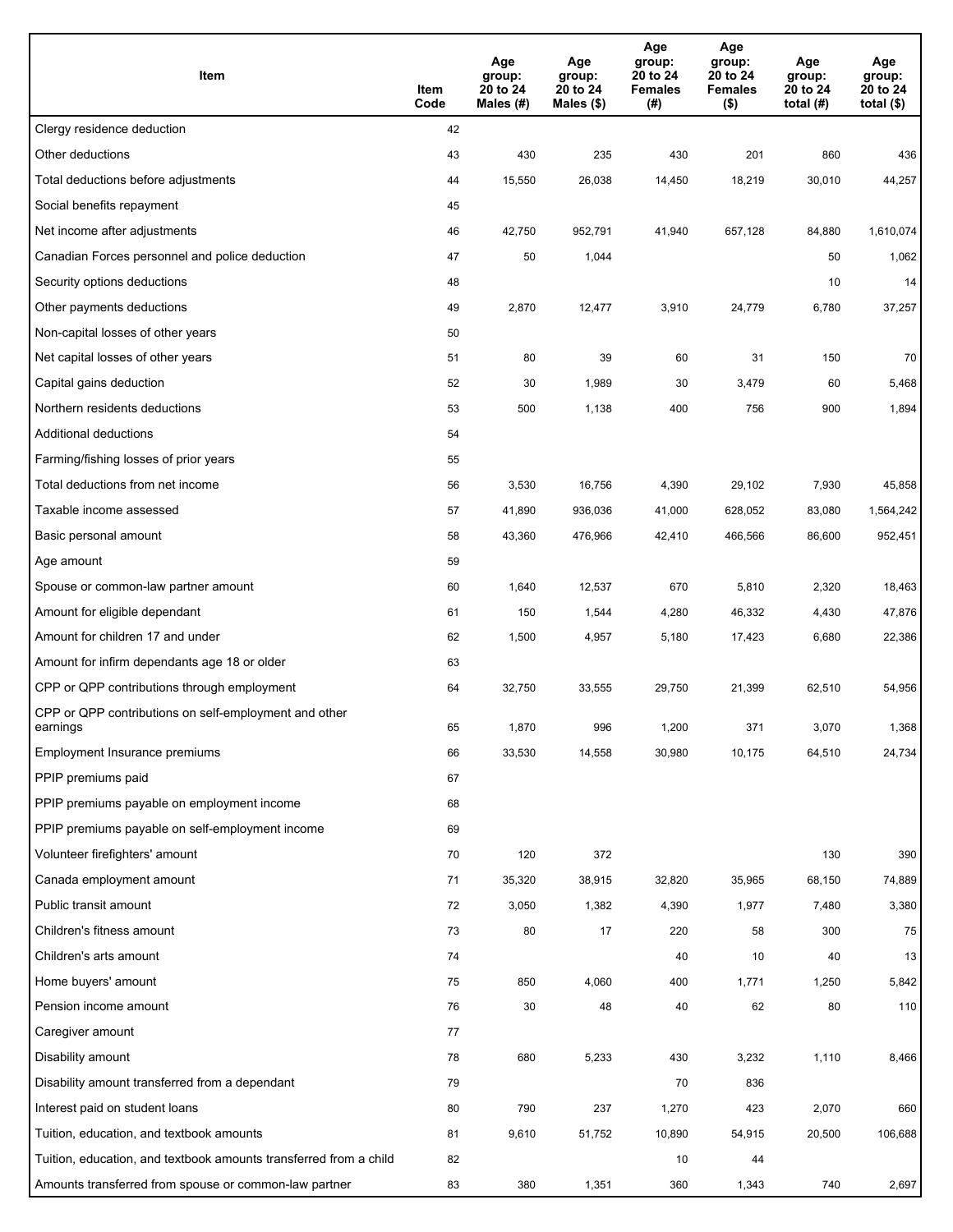| Item                                                | <b>Item</b><br>Code | Age<br>group:<br>20 to 24<br>Males (#) | Age<br>group:<br>20 to 24<br>Males $(\$)$ | Age<br>group:<br>20 to 24<br><b>Females</b><br>(# ) | Age<br>group:<br>20 to 24<br><b>Females</b><br>$($ \$) | Age<br>group:<br>20 to 24<br>total $(H)$ | Age<br>group:<br>20 to 24<br>total $($)$ |
|-----------------------------------------------------|---------------------|----------------------------------------|-------------------------------------------|-----------------------------------------------------|--------------------------------------------------------|------------------------------------------|------------------------------------------|
| Medical expenses                                    | 84                  | 1,330                                  | 1,297                                     | 2,570                                               | 2,227                                                  | 3,910                                    | 3,525                                    |
| Total tax credits on personal amounts               | 85                  | 43,360                                 | 97,532                                    | 42,410                                              | 100,658                                                | 86,600                                   | 199,557                                  |
| Allowable charitable donations and government gifts | 86                  | 3,520                                  | 3,310                                     | 3,160                                               | 2,017                                                  | 6,680                                    | 5,327                                    |
| Eligible cultural and ecological gifts              | 87                  |                                        |                                           |                                                     |                                                        |                                          |                                          |
| Total tax credit on donations and gifts             | 88                  | 3,410                                  | 925                                       | 3,090                                               | 555                                                    | 6,500                                    | 1,480                                    |
| Total federal non-refundable tax credits            | 89                  | 43,360                                 | 98,457                                    | 42,410                                              | 101,213                                                | 86,600                                   | 201,037                                  |
| Federal dividend tax credit                         | 90                  | 1,610                                  | 3,220                                     | 1,230                                               | 2,966                                                  | 2,840                                    | 6,186                                    |
| Overseas employment tax credit                      | 91                  |                                        |                                           |                                                     |                                                        |                                          |                                          |
| Minimum tax carryover                               | 92                  |                                        |                                           |                                                     |                                                        | 20                                       | 39                                       |
| Basic federal tax                                   | 93                  | 21,240                                 | 66,803                                    | 13,490                                              | 24,550                                                 | 34,730                                   | 91,353                                   |
| Federal Foreign Tax Credit                          | 94                  |                                        |                                           | 110                                                 | 26                                                     | 320                                      | 180                                      |
| Federal Political contribution tax credit           | 95                  |                                        |                                           |                                                     |                                                        |                                          |                                          |
| <b>Investment Tax Credit</b>                        | 96                  |                                        |                                           |                                                     |                                                        |                                          |                                          |
| Labour-sponsored funds tax credit                   | 97                  |                                        |                                           |                                                     |                                                        |                                          |                                          |
| Alternative minimum tax payable                     | 98                  | 10                                     | 99                                        | 20                                                  | 227                                                    | 30                                       | 326                                      |
| Net federal tax                                     | 99                  | 21,220                                 | 66,658                                    | 13,460                                              | 24,528                                                 | 34,680                                   | 91,187                                   |
| CPP contributions on self-employment                | 100                 | 1,870                                  | 1,992                                     | 1,200                                               | 742                                                    | 3,070                                    | 2,736                                    |
| Social Benefits repayment                           | 101                 |                                        |                                           |                                                     |                                                        |                                          |                                          |
| <b>Net Provincial Tax</b>                           | 102                 | 23,730                                 | 56,635                                    | 16,400                                              | 23,102                                                 | 40,120                                   | 79,738                                   |
| Total tax payable                                   | 103                 | 24,430                                 | 125,532                                   | 17,130                                              | 48,376                                                 | 41,570                                   | 173,911                                  |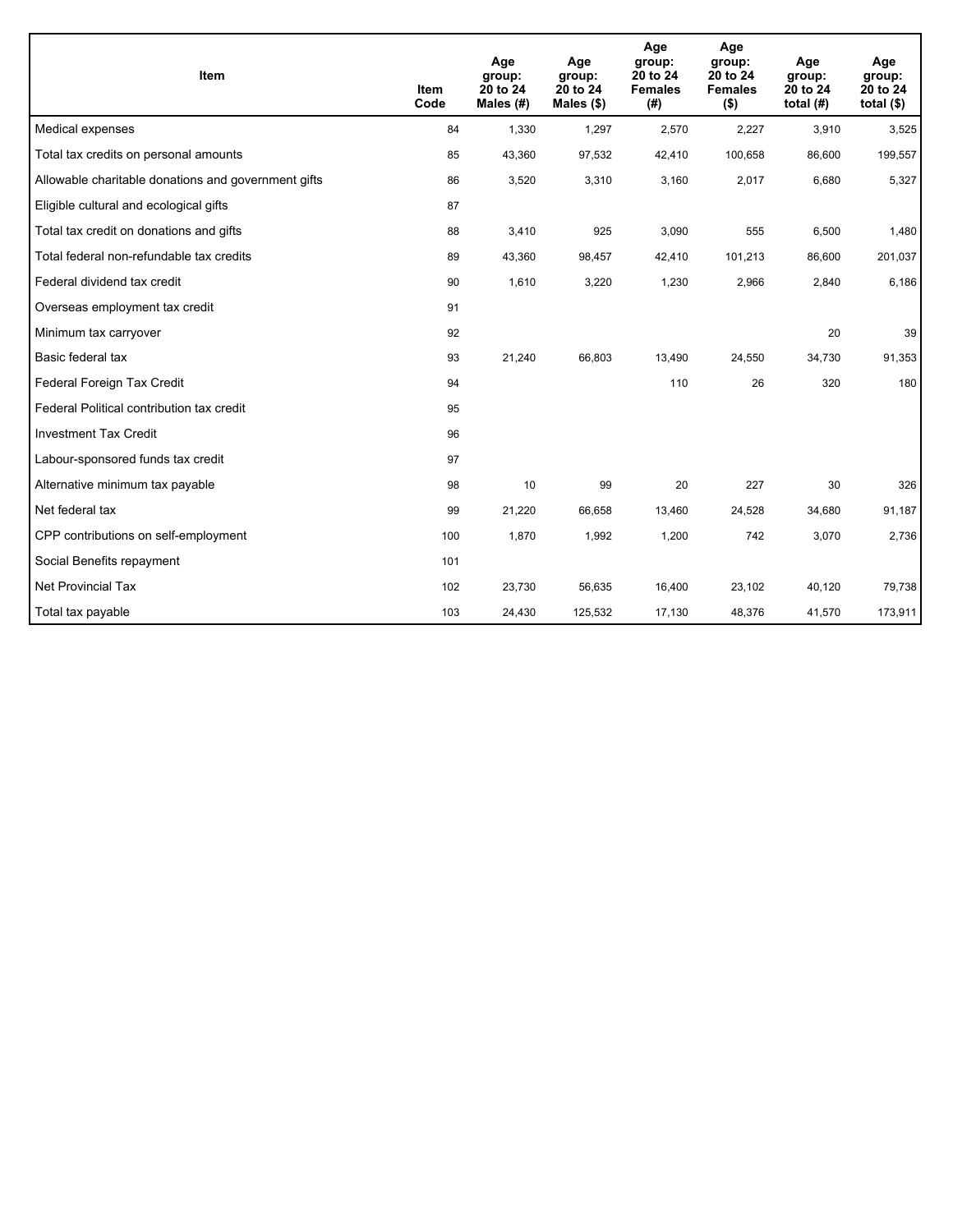| Item                                                                                           | Item<br>Code   | Age<br>group:<br>25 to 29<br>Males (#) | Age<br>group:<br>25 to 29<br>Males $(\$)$ | Age<br>group:<br>25 to 29<br><b>Females</b><br>(#) | Age<br>group:<br>25 to 29<br><b>Females</b><br>$($ \$) | Age<br>group:<br>25 to 29<br>total $(#)$ | Age<br>group:<br>25 to 29<br>total $($)$ |
|------------------------------------------------------------------------------------------------|----------------|----------------------------------------|-------------------------------------------|----------------------------------------------------|--------------------------------------------------------|------------------------------------------|------------------------------------------|
| Number of taxable returns                                                                      | $\mathbf{1}$   | 30,340                                 |                                           | 24,330                                             |                                                        | 54,680                                   |                                          |
| Number of non-taxable returns                                                                  | 2              | 11,230                                 |                                           | 16,880                                             |                                                        | 28,280                                   |                                          |
| Total number of returns                                                                        | 3              | 41,570                                 |                                           | 41,220                                             |                                                        | 82,960                                   |                                          |
| Employment income                                                                              | 4              | 37,680                                 | 1,346,139                                 | 33,480                                             | 899,379                                                | 71,190                                   | 2,245,568                                |
| Commissions (from employment)                                                                  | 5              | 1,390                                  | 20,722                                    | 1,180                                              | 10,025                                                 | 2,570                                    | 30,747                                   |
| Other employment income                                                                        | 6              | 2,480                                  | 7,509                                     | 2,590                                              | 6,262                                                  | 5,070                                    | 13,771                                   |
| Old Age Security pension (OASP)                                                                | $\overline{7}$ |                                        |                                           |                                                    |                                                        |                                          |                                          |
| CPP or QPP benefits                                                                            | 8              | 90                                     | 316                                       | 160                                                | 479                                                    | 250                                      | 795                                      |
| Other pensions or superannuation                                                               | 9              | 20                                     | 39                                        | 30                                                 | 77                                                     | 50                                       | 116                                      |
| Elected split-pension amount                                                                   | 10             |                                        |                                           |                                                    |                                                        |                                          |                                          |
| Universal Child Care Benefit (UCCB)                                                            | 11             | 1,210                                  | 1,898                                     | 12,530                                             | 21,089                                                 | 13,750                                   | 23,003                                   |
| Employment Insurance and other benefits                                                        | 12             | 4,600                                  | 28,804                                    | 5,930                                              | 47,353                                                 | 10,530                                   | 76,156                                   |
| Taxable amount of dividends from taxable Canadian corporations                                 | 13             | 2,510                                  | 21,817                                    | 2,010                                              | 18,932                                                 | 4,520                                    | 40,818                                   |
| Interest and other investment income                                                           | 14             | 4,500                                  | 2,089                                     | 4,300                                              | 1,480                                                  | 8,820                                    | 3,571                                    |
| Net partnership income (Limited or non-active partners only)                                   | 15             |                                        |                                           |                                                    |                                                        |                                          |                                          |
| Net rental income                                                                              | 16             | 900                                    | 1,865                                     | 750                                                | 1,240                                                  | 1,650                                    | 3,104                                    |
| Taxable capital gains                                                                          | 17             | 1,410                                  | 6,672                                     | 1,000                                              | 4,010                                                  | 2,410                                    | 10,682                                   |
| Registered retirement savings plan income (RRSP)                                               | 18             | 1,910                                  | 4,298                                     | 1,510                                              | 2,682                                                  | 3,420                                    | 6,979                                    |
| Other income                                                                                   | 19             | 4,990                                  | 10,907                                    | 3,820                                              | 8,201                                                  | 8,810                                    | 19,138                                   |
| Net business income                                                                            | 20             | 2,870                                  | 43,745                                    | 2,260                                              | 17,703                                                 | 5,130                                    | 61,493                                   |
| Net professional income                                                                        | 21             | 280                                    | 6,958                                     | 350                                                | 7,221                                                  | 630                                      | 14,188                                   |
| Net commission income                                                                          | 22             | 310                                    | 5,038                                     | 400                                                | 2,316                                                  | 710                                      | 7,354                                    |
| Net farming income                                                                             | 23             | 1,140                                  | 8,999                                     | 650                                                | 5,104                                                  | 1,800                                    | 14,136                                   |
| Net fishing income                                                                             | 24             | 60                                     | 208                                       | 20                                                 | 44                                                     | 80                                       | 252                                      |
| Workers' compensation benefits                                                                 | 25             | 1,120                                  | 2,605                                     | 480                                                | 989                                                    | 1,600                                    | 3,594                                    |
| Social assistance payments                                                                     | 26             | 1,530                                  | 9,639                                     | 3,210                                              | 27,005                                                 | 4,740                                    | 36,644                                   |
| Net federal supplements                                                                        | 27             |                                        |                                           |                                                    |                                                        |                                          |                                          |
| Total income assessed                                                                          | 28             | 41,340                                 | 1,530,314                                 | 41,060                                             | 1,081,772                                              | 82,470                                   | 2,612,339                                |
| Registered pension plan contributions (RPP)                                                    | 29             | 9,460                                  | 25,081                                    | 11,780                                             | 28,185                                                 | 21,230                                   | 53,266                                   |
| RRSP deduction                                                                                 | 30             | 8,780                                  | 26,453                                    | 7,920                                              | 17,026                                                 | 16,690                                   | 43,478                                   |
| Deduction for elected split-pension amount                                                     | 31             |                                        |                                           |                                                    |                                                        |                                          |                                          |
| Annual union, professional, or like dues                                                       | 32             | 10,420                                 | 7,099                                     | 12,040                                             | 6,783                                                  | 22,460                                   | 13,882                                   |
| Child care expenses                                                                            | 33             | 460                                    | 1,371                                     | 3,960                                              | 10,442                                                 | 4,420                                    | 11,813                                   |
| <b>Business investment loss</b>                                                                | 34             |                                        |                                           |                                                    |                                                        |                                          |                                          |
| Moving expenses                                                                                | 35             | 370                                    | 893                                       | 330                                                | 636                                                    | 690                                      | 1,528                                    |
| Support payments made                                                                          | 36             |                                        |                                           |                                                    |                                                        |                                          |                                          |
| Carrying charges and interest expenses                                                         | 37             | 1,450                                  | 621                                       | 990                                                | 312                                                    | 2,440                                    | 933                                      |
| Deductions for CPP/QPP contributions on self-employment and other<br>earnings                  | 38             | 2,780                                  | 2,220                                     | 1,860                                              | 1,035                                                  | 4,640                                    | 3,256                                    |
| Deductions for provincial parental insurance plan (PPIP) premiums on<br>self-employment income | 39             |                                        |                                           |                                                    |                                                        |                                          |                                          |
| Exploration and development expenses                                                           | 40             |                                        |                                           |                                                    |                                                        | 10                                       | 71                                       |
| Other employment expenses                                                                      | 41             | 2,090                                  | 7,239                                     | 880                                                | 1,759                                                  | 2,960                                    | 8,998                                    |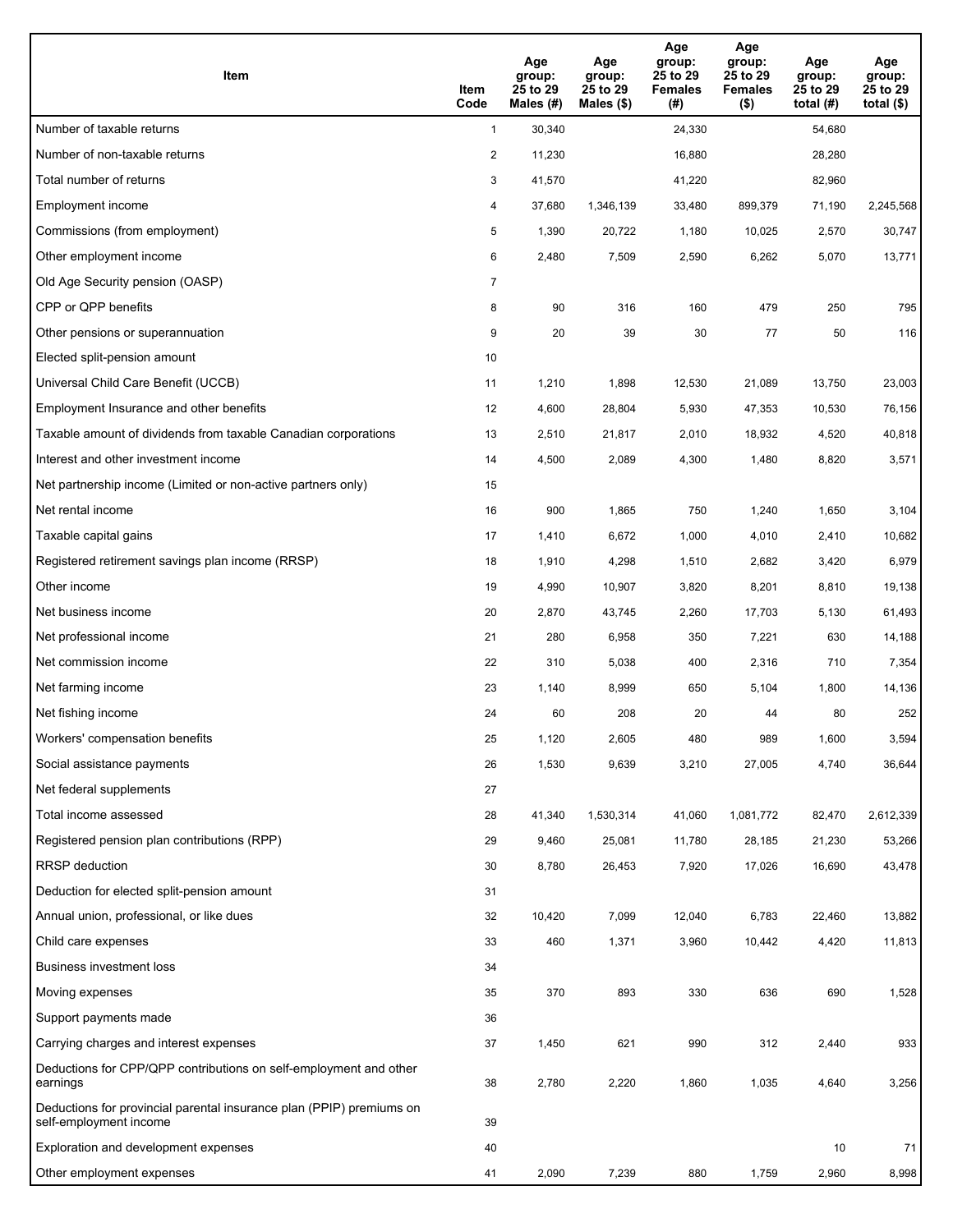| Item                                                              | Item<br>Code | Age<br>group:<br>25 to 29<br>Males (#) | Age<br>group:<br>25 to 29<br>Males (\$) | Age<br>group:<br>25 to 29<br><b>Females</b><br>(#) | Age<br>group:<br>25 to 29<br><b>Females</b><br>$($ \$) | Age<br>group:<br>25 to 29<br>total $(H)$ | Age<br>group:<br>25 to 29<br>total $($)$ |
|-------------------------------------------------------------------|--------------|----------------------------------------|-----------------------------------------|----------------------------------------------------|--------------------------------------------------------|------------------------------------------|------------------------------------------|
| Clergy residence deduction                                        | 42           | 80                                     | 718                                     | 20                                                 | 144                                                    | 100                                      | 862                                      |
| Other deductions                                                  | 43           | 710                                    | 468                                     | 780                                                | 512                                                    | 1,500                                    | 980                                      |
| Total deductions before adjustments                               | 44           | 22,790                                 | 72,284                                  | 22,770                                             | 66,961                                                 | 45,570                                   | 139,246                                  |
| Social benefits repayment                                         | 45           | 370                                    | 431                                     | 10                                                 | 14                                                     | 380                                      | 445                                      |
| Net income after adjustments                                      | 46           | 41,250                                 | 1,458,164                               | 40,950                                             | 1,015,109                                              | 82,260                                   | 2,473,525                                |
| Canadian Forces personnel and police deduction                    | 47           | 90                                     | 1,971                                   |                                                    |                                                        | 100                                      | 2,106                                    |
| Security options deductions                                       | 48           | 40                                     | 71                                      | 30                                                 | 42                                                     | 60                                       | 114                                      |
| Other payments deductions                                         | 49           | 2,620                                  | 12,244                                  | 3,670                                              | 27,994                                                 | 6,300                                    | 40,238                                   |
| Non-capital losses of other years                                 | 50           | 20                                     | 133                                     | 20                                                 | 41                                                     | 40                                       | 174                                      |
| Net capital losses of other years                                 | 51           | 140                                    | 132                                     | 110                                                | 109                                                    | 250                                      | 240                                      |
| Capital gains deduction                                           | 52           | 70                                     | 4,771                                   | 30                                                 | 2,962                                                  | 100                                      | 7,732                                    |
| Northern residents deductions                                     | 53           | 880                                    | 2,666                                   | 640                                                | 1,607                                                  | 1,510                                    | 4,273                                    |
| Additional deductions                                             | 54           | 10                                     | 194                                     | 20                                                 | 177                                                    | 30                                       | 371                                      |
| Farming/fishing losses of prior years                             | 55           |                                        |                                         |                                                    |                                                        |                                          |                                          |
| Total deductions from net income                                  | 56           | 3,860                                  | 22,370                                  | 4,480                                              | 33,073                                                 | 8,340                                    | 55,443                                   |
| Taxable income assessed                                           | 57           | 40,570                                 | 1,435,803                               | 40,130                                             | 982,052                                                | 80,760                                   | 2,418,108                                |
| Basic personal amount                                             | 58           | 41,570                                 | 455,664                                 | 41,220                                             | 451,175                                                | 82,960                                   | 908,664                                  |
| Age amount                                                        | 59           |                                        |                                         |                                                    |                                                        |                                          |                                          |
| Spouse or common-law partner amount                               | 60           | 4,680                                  | 35,301                                  | 1,630                                              | 13,624                                                 | 6,320                                    | 49,060                                   |
| Amount for eligible dependant                                     | 61           | 340                                    | 3,577                                   | 5,180                                              | 55,973                                                 | 5,520                                    | 59,561                                   |
| Amount for children 17 and under                                  | 62           | 5,840                                  | 23,000                                  | 8,120                                              | 33,663                                                 | 13,960                                   | 56,688                                   |
| Amount for infirm dependants age 18 or older                      | 63           |                                        |                                         |                                                    |                                                        |                                          |                                          |
| CPP or QPP contributions through employment                       | 64           | 33,190                                 | 50,837                                  | 29,090                                             | 36,049                                                 | 62,280                                   | 86,887                                   |
| CPP or QPP contributions on self-employment and other<br>earnings | 65           | 2,780                                  | 2,220                                   | 1,860                                              | 1,035                                                  | 4,640                                    | 3,256                                    |
| Employment Insurance premiums                                     | 66           | 33,210                                 | 20,373                                  | 29,740                                             | 15,190                                                 | 62,960                                   | 35,563                                   |
| PPIP premiums paid                                                | 67           |                                        |                                         |                                                    |                                                        |                                          |                                          |
| PPIP premiums payable on employment income                        | 68           |                                        |                                         |                                                    |                                                        |                                          |                                          |
| PPIP premiums payable on self-employment income                   | 69           |                                        |                                         |                                                    |                                                        |                                          |                                          |
| Volunteer firefighters' amount                                    | 70           | 170                                    | 510                                     | 10                                                 | 30                                                     | 180                                      | 540                                      |
| Canada employment amount                                          | 71           | 34,810                                 | 38,496                                  | 31,410                                             | 34,430                                                 | 66,230                                   | 72,930                                   |
| Public transit amount                                             | 72           | 2,820                                  | 1,550                                   | 3,040                                              | 1,690                                                  | 5,880                                    | 3,249                                    |
| Children's fitness amount                                         | 73           | 910                                    | 270                                     | 1,450                                              | 419                                                    | 2,360                                    | 688                                      |
| Children's arts amount                                            | 74           | 190                                    | 62                                      | 290                                                | 89                                                     | 480                                      | 151                                      |
| Home buyers' amount                                               | 75           | 1,600                                  | 7,535                                   | 980                                                | 4,419                                                  | 2,590                                    | 11,954                                   |
| Pension income amount                                             | 76           | 20                                     | 18                                      | 30                                                 | 32                                                     | 50                                       | 50                                       |
| Caregiver amount                                                  | 77           | 60                                     | 302                                     | 40                                                 | 206                                                    | 100                                      | 508                                      |
| Disability amount                                                 | 78           | 620                                    | 4,797                                   | 440                                                | 3,374                                                  | 1,060                                    | 8,171                                    |
| Disability amount transferred from a dependant                    | 79           | 140                                    | 1,667                                   | 280                                                | 3,501                                                  | 420                                      | 5,168                                    |
| Interest paid on student loans                                    | 80           | 1,590                                  | 744                                     | 2,610                                              | 1,295                                                  | 4,200                                    | 2,039                                    |
| Tuition, education, and textbook amounts                          | 81           | 6,810                                  | 45,322                                  | 7,480                                              | 44,661                                                 | 14,290                                   | 89,995                                   |
| Tuition, education, and textbook amounts transferred from a child | 82           |                                        |                                         |                                                    |                                                        | 20                                       | 56                                       |
| Amounts transferred from spouse or common-law partner             | 83           | 1,030                                  | 4,138                                   | 1,060                                              | 4,468                                                  | 2,090                                    | 8,613                                    |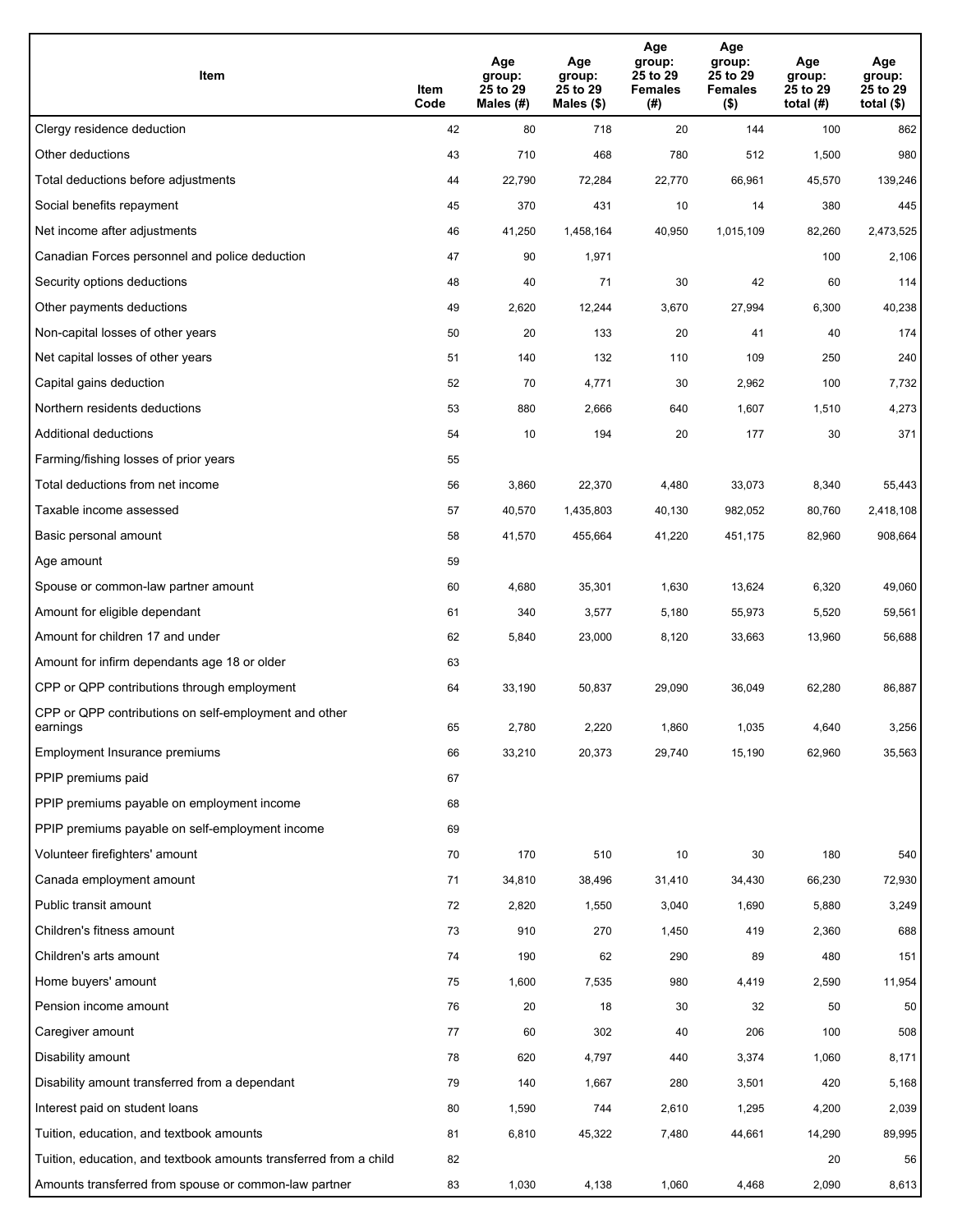| <b>Item</b>                                         | Item<br>Code | Age<br>group:<br>25 to 29<br>Males (#) | Age<br>group:<br>25 to 29<br>Males $(\$)$ | Age<br>group:<br>25 to 29<br><b>Females</b><br>(#) | Age<br>group:<br>25 to 29<br><b>Females</b><br>$($ \$) | Age<br>group:<br>25 to 29<br>total $(H)$ | Age<br>group:<br>25 to 29<br>total $($)$ |
|-----------------------------------------------------|--------------|----------------------------------------|-------------------------------------------|----------------------------------------------------|--------------------------------------------------------|------------------------------------------|------------------------------------------|
| Medical expenses                                    | 84           | 1,800                                  | 2,056                                     | 3,570                                              | 3,763                                                  | 5,360                                    | 5,823                                    |
| Total tax credits on personal amounts               | 85           | 41,570                                 | 104,778                                   | 41,220                                             | 106,374                                                | 82,960                                   | 211,457                                  |
| Allowable charitable donations and government gifts | 86           | 6,900                                  | 7,473                                     | 6,100                                              | 4,273                                                  | 13,000                                   | 11,747                                   |
| Eligible cultural and ecological gifts              | 87           |                                        |                                           |                                                    |                                                        |                                          |                                          |
| Total tax credit on donations and gifts             | 88           | 6,820                                  | 2,063                                     | 6,020                                              | 1,148                                                  | 12,840                                   | 3,211                                    |
| Total federal non-refundable tax credits            | 89           | 41,570                                 | 106,841                                   | 41,220                                             | 107,522                                                | 82,960                                   | 214,669                                  |
| Federal dividend tax credit                         | 90           | 2,350                                  | 2,740                                     | 1,810                                              | 2,323                                                  | 4,160                                    | 5,073                                    |
| Overseas employment tax credit                      | 91           |                                        |                                           |                                                    |                                                        |                                          |                                          |
| Minimum tax carryover                               | 92           | 40                                     | 130                                       | 20                                                 | 38                                                     | 60                                       | 168                                      |
| Basic federal tax                                   | 93           | 28,210                                 | 143,985                                   | 21,710                                             | 74,837                                                 | 49,920                                   | 218,824                                  |
| Federal Foreign Tax Credit                          | 94           | 420                                    | 450                                       | 270                                                | 107                                                    | 690                                      | 557                                      |
| Federal Political contribution tax credit           | 95           | 90                                     | 14                                        | 40                                                 | 3                                                      | 130                                      | 17                                       |
| <b>Investment Tax Credit</b>                        | 96           | 10                                     | 11                                        |                                                    |                                                        | 20                                       | 20                                       |
| Labour-sponsored funds tax credit                   | 97           |                                        |                                           |                                                    |                                                        |                                          |                                          |
| Alternative minimum tax payable                     | 98           | 30                                     | 241                                       | 20                                                 | 175                                                    | 50                                       | 416                                      |
| Net federal tax                                     | 99           | 28,180                                 | 143,513                                   | 21,680                                             | 74,722                                                 | 49,860                                   | 218,236                                  |
| CPP contributions on self-employment                | 100          | 2,780                                  | 4,440                                     | 1,860                                              | 2,070                                                  | 4,640                                    | 6,511                                    |
| Social Benefits repayment                           | 101          | 370                                    | 431                                       | 10                                                 | 14                                                     | 380                                      | 445                                      |
| <b>Net Provincial Tax</b>                           | 102          | 29,440                                 | 106,425                                   | 23,380                                             | 53,716                                                 | 52,830                                   | 160,147                                  |
| Total tax payable                                   | 103          | 30,340                                 | 254,809                                   | 24,330                                             | 130,536                                                | 54,680                                   | 385,354                                  |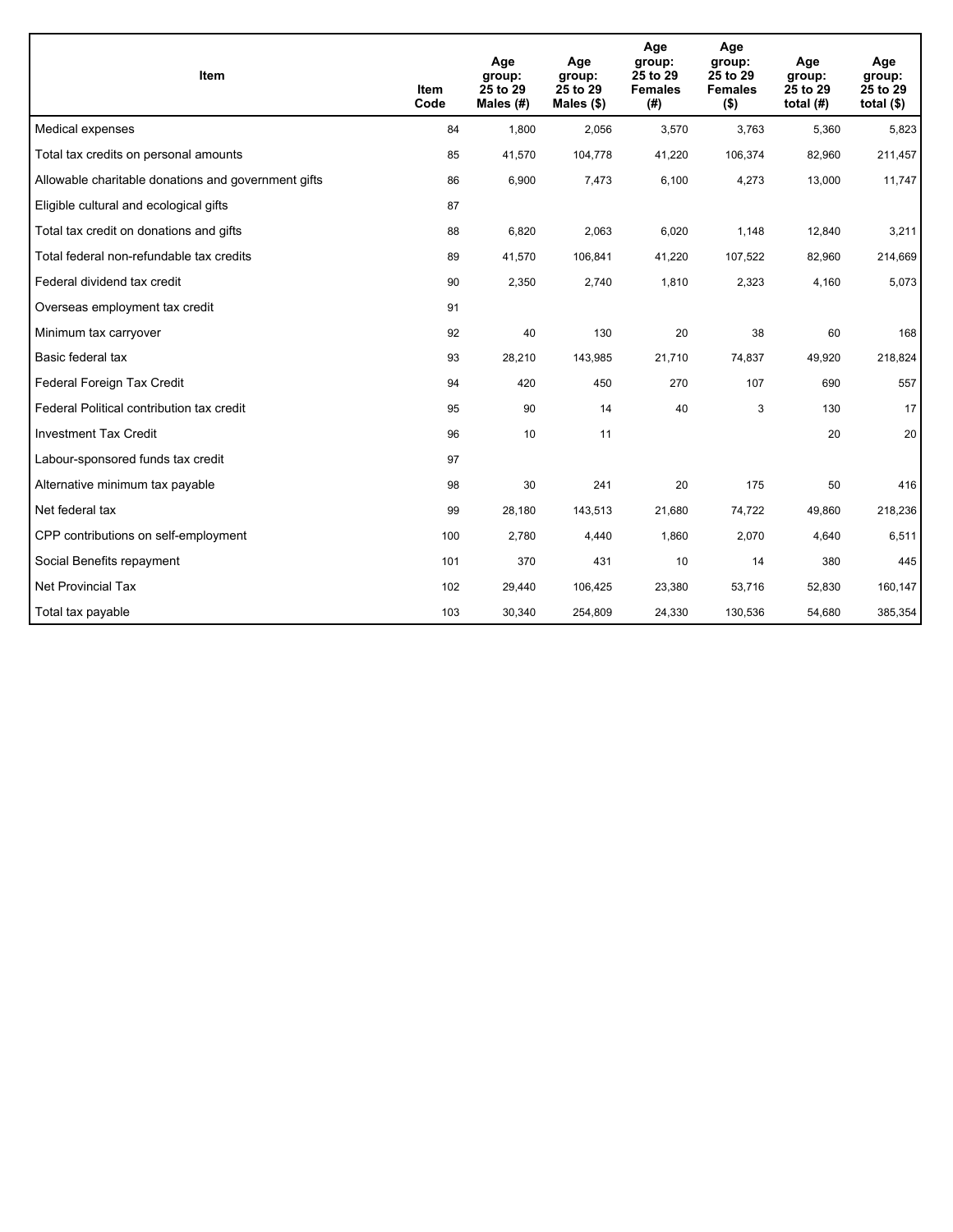| Item                                                                                           | Item<br>Code   | Age<br>group:<br>30 to 34<br>Males (#) | Age<br>group:<br>30 to 34<br>Males $(\$)$ | Age<br>group:<br>30 to 34<br><b>Females</b><br>(#) | Age<br>group:<br>30 to 34<br><b>Females</b><br>$($ \$) | Age<br>group:<br>30 to 34<br>total $(H)$ | Age<br>group:<br>30 to 34<br>total $($ |
|------------------------------------------------------------------------------------------------|----------------|----------------------------------------|-------------------------------------------|----------------------------------------------------|--------------------------------------------------------|------------------------------------------|----------------------------------------|
| Number of taxable returns                                                                      | $\mathbf{1}$   | 31,610                                 |                                           | 25,950                                             |                                                        | 57,560                                   |                                        |
| Number of non-taxable returns                                                                  | $\overline{a}$ | 8,040                                  |                                           | 14,220                                             |                                                        | 22,310                                   |                                        |
| Total number of returns                                                                        | 3              | 39,660                                 |                                           | 40,170                                             |                                                        | 79,870                                   |                                        |
| Employment income                                                                              | 4              | 35,330                                 | 1,564,960                                 | 31,730                                             | 999,230                                                | 67,080                                   | 2,564,200                              |
| Commissions (from employment)                                                                  | 5              | 1,280                                  | 31,711                                    | 830                                                | 9,833                                                  | 2,110                                    | 41,544                                 |
| Other employment income                                                                        | 6              | 2,630                                  | 9,348                                     | 2,440                                              | 6,978                                                  | 5,080                                    | 16,337                                 |
| Old Age Security pension (OASP)                                                                | 7              |                                        |                                           |                                                    |                                                        |                                          |                                        |
| CPP or QPP benefits                                                                            | 8              | 100                                    | 740                                       | 150                                                | 1,045                                                  | 250                                      | 1,785                                  |
| Other pensions or superannuation                                                               | 9              | 40                                     | 353                                       | 30                                                 | 105                                                    | 70                                       | 458                                    |
| Elected split-pension amount                                                                   | 10             |                                        |                                           | 20                                                 | 124                                                    | 30                                       | 147                                    |
| Universal Child Care Benefit (UCCB)                                                            | 11             | 2,760                                  | 4,288                                     | 16,670                                             | 27,884                                                 | 19,440                                   | 32,202                                 |
| Employment Insurance and other benefits                                                        | 12             | 4,050                                  | 24,734                                    | 7,430                                              | 66,261                                                 | 11,470                                   | 90,995                                 |
| Taxable amount of dividends from taxable Canadian corporations                                 | 13             | 2,930                                  | 30,734                                    | 2,390                                              | 26,012                                                 | 5,330                                    | 56,746                                 |
| Interest and other investment income                                                           | 14             | 4,620                                  | 2,287                                     | 4,770                                              | 1,754                                                  | 9,390                                    | 4,042                                  |
| Net partnership income (Limited or non-active partners only)                                   | 15             | 40                                     | 137                                       | 20                                                 | 98                                                     | 50                                       | 235                                    |
| Net rental income                                                                              | 16             | 1,380                                  | 3,121                                     | 1,200                                              | 2,369                                                  | 2,580                                    | 5,494                                  |
| Taxable capital gains                                                                          | 17             | 1,720                                  | 11,502                                    | 1,300                                              | 6,344                                                  | 3,020                                    | 17,847                                 |
| Registered retirement savings plan income (RRSP)                                               | 18             | 3,210                                  | 7,418                                     | 2,740                                              | 5,183                                                  | 5,960                                    | 12,602                                 |
| Other income                                                                                   | 19             | 5,240                                  | 12,663                                    | 3,840                                              | 9,902                                                  | 9,080                                    | 22,565                                 |
| Net business income                                                                            | 20             | 3,430                                  | 59,924                                    | 2,800                                              | 19,290                                                 | 6,240                                    | 79,254                                 |
| Net professional income                                                                        | 21             | 370                                    | 13,027                                    | 470                                                | 14,275                                                 | 840                                      | 27,302                                 |
| Net commission income                                                                          | 22             | 340                                    | 7,015                                     | 370                                                | 2,392                                                  | 710                                      | 9,407                                  |
| Net farming income                                                                             | 23             | 1,190                                  | 9,366                                     | 680                                                | 4,061                                                  | 1,870                                    | 13,435                                 |
| Net fishing income                                                                             | 24             | 90                                     | 321                                       |                                                    |                                                        | 90                                       | 351                                    |
| Workers' compensation benefits                                                                 | 25             | 1,180                                  | 3,851                                     | 510                                                | 1,466                                                  | 1,700                                    | 5,317                                  |
| Social assistance payments                                                                     | 26             | 1,480                                  | 9,786                                     | 2,820                                              | 26,852                                                 | 4,300                                    | 36,637                                 |
| Net federal supplements                                                                        | 27             |                                        |                                           |                                                    |                                                        |                                          |                                        |
| Total income assessed                                                                          | 28             | 39,520                                 | 1,807,309                                 | 40,060                                             | 1,232,115                                              | 79,610                                   | 3,039,529                              |
| Registered pension plan contributions (RPP)                                                    | 29             | 11,020                                 | 36,011                                    | 13,630                                             | 37,365                                                 | 24,650                                   | 73,376                                 |
| <b>RRSP</b> deduction                                                                          | 30             | 11,190                                 | 41,441                                    | 9,930                                              | 24,374                                                 | 21,120                                   | 65,815                                 |
| Deduction for elected split-pension amount                                                     | 31             |                                        |                                           |                                                    |                                                        |                                          |                                        |
| Annual union, professional, or like dues                                                       | 32             | 11,120                                 | 8,469                                     | 12,610                                             | 7,560                                                  | 23,730                                   | 16,029                                 |
| Child care expenses                                                                            | 33             | 1,820                                  | 6,882                                     | 8,040                                              | 26,038                                                 | 9,860                                    | 32,920                                 |
| Business investment loss                                                                       | 34             |                                        |                                           |                                                    |                                                        | 10                                       | 91                                     |
| Moving expenses                                                                                | 35             | 280                                    | 1,302                                     | 190                                                | 620                                                    | 470                                      | 1,922                                  |
| Support payments made                                                                          | 36             | 60                                     | 219                                       |                                                    |                                                        | 70                                       | 220                                    |
| Carrying charges and interest expenses                                                         | 37             | 1,910                                  | 1,333                                     | 1,270                                              | 630                                                    | 3,180                                    | 1,963                                  |
| Deductions for CPP/QPP contributions on self-employment and other<br>earnings                  | 38             | 3,080                                  | 2,881                                     | 2,260                                              | 1,446                                                  | 5,340                                    | 4,327                                  |
| Deductions for provincial parental insurance plan (PPIP) premiums on<br>self-employment income | 39             |                                        |                                           |                                                    |                                                        |                                          |                                        |
| Exploration and development expenses                                                           | 40             |                                        |                                           |                                                    |                                                        | 20                                       | 156                                    |
| Other employment expenses                                                                      | 41             | 2,490                                  | 10,784                                    | 980                                                | 2,422                                                  | 3,470                                    | 13,206                                 |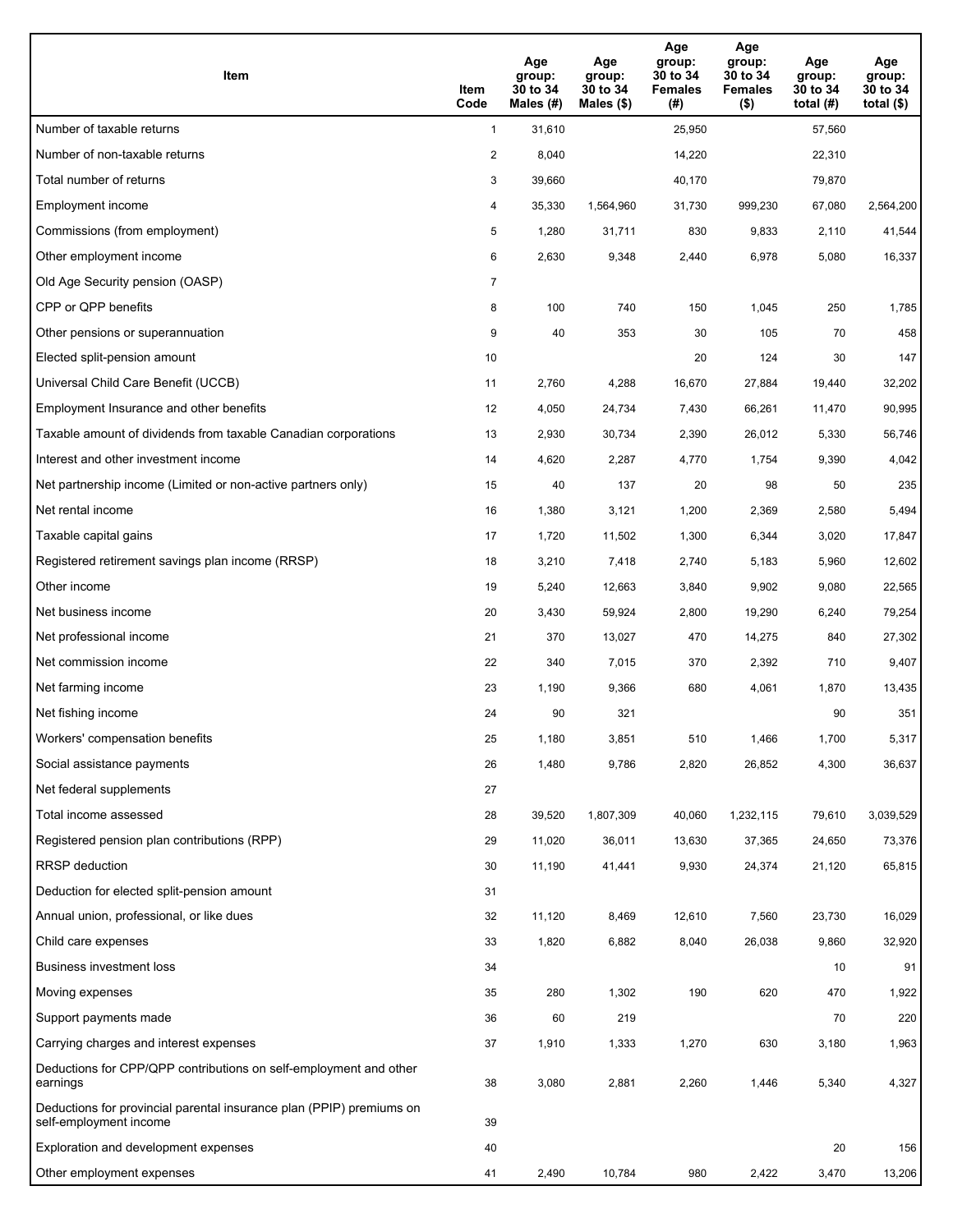| Item                                                              | Item<br>Code | Age<br>group:<br>30 to 34<br>Males (#) | Age<br>group:<br>30 to 34<br>Males (\$) | Age<br>group:<br>30 to 34<br><b>Females</b><br>(# ) | Age<br>group:<br>30 to 34<br><b>Females</b><br>$($ \$) | Age<br>group:<br>30 to 34<br>total $(H)$ | Age<br>group:<br>30 to 34<br>total $($)$ |
|-------------------------------------------------------------------|--------------|----------------------------------------|-----------------------------------------|-----------------------------------------------------|--------------------------------------------------------|------------------------------------------|------------------------------------------|
| Clergy residence deduction                                        | 42           | 100                                    | 1,281                                   | 20                                                  | 174                                                    | 130                                      | 1,454                                    |
| Other deductions                                                  | 43           | 740                                    | 887                                     | 850                                                 | 569                                                    | 1,600                                    | 1,456                                    |
| Total deductions before adjustments                               | 44           | 25,430                                 | 111,712                                 | 25,090                                              | 101,411                                                | 50,520                                   | 213,125                                  |
| Social benefits repayment                                         | 45           | 380                                    | 452                                     |                                                     |                                                        | 390                                      | 460                                      |
| Net income after adjustments                                      | 46           | 39,390                                 | 1,696,280                               | 39,890                                              | 1,138,389                                              | 79,310                                   | 2,834,778                                |
| Canadian Forces personnel and police deduction                    | 47           | 80                                     | 1,761                                   |                                                     |                                                        | 80                                       | 1,922                                    |
| Security options deductions                                       | 48           | 50                                     | 210                                     | 30                                                  | 67                                                     | 80                                       | 277                                      |
| Other payments deductions                                         | 49           | 2,630                                  | 13,637                                  | 3,310                                               | 28,377                                                 | 5,950                                    | 42,013                                   |
| Non-capital losses of other years                                 | 50           | 30                                     | 235                                     | 30                                                  | 189                                                    | 60                                       | 424                                      |
| Net capital losses of other years                                 | 51           | 260                                    | 242                                     | 150                                                 | 101                                                    | 400                                      | 343                                      |
| Capital gains deduction                                           | 52           | 100                                    | 7,521                                   | 60                                                  | 4,222                                                  | 150                                      | 11,743                                   |
| Northern residents deductions                                     | 53           | 860                                    | 2,964                                   | 580                                                 | 1,507                                                  | 1,430                                    | 4,471                                    |
| Additional deductions                                             | 54           | 20                                     | 233                                     | 20                                                  | 306                                                    | 40                                       | 539                                      |
| Farming/fishing losses of prior years                             | 55           | 40                                     | 439                                     |                                                     |                                                        | 40                                       | 467                                      |
| Total deductions from net income                                  | 56           | 3,970                                  | 27,242                                  | 4,150                                               | 34,959                                                 | 8,120                                    | 62,201                                   |
| Taxable income assessed                                           | 57           | 38,730                                 | 1,669,095                               | 38,940                                              | 1,103,539                                              | 77,700                                   | 2,772,743                                |
| Basic personal amount                                             | 58           | 39,650                                 | 433,816                                 | 40,170                                              | 439,623                                                | 79,870                                   | 873,937                                  |
| Age amount                                                        | 59           |                                        |                                         |                                                     |                                                        |                                          |                                          |
| Spouse or common-law partner amount                               | 60           | 6,920                                  | 53,104                                  | 2,050                                               | 16,590                                                 | 8,980                                    | 69,773                                   |
| Amount for eligible dependant                                     | 61           | 680                                    | 7,284                                   | 5,490                                               | 59,259                                                 | 6,170                                    | 66,542                                   |
| Amount for children 17 and under                                  | 62           | 12,730                                 | 57,945                                  | 11,070                                              | 52,329                                                 | 23,800                                   | 110,320                                  |
| Amount for infirm dependants age 18 or older                      | 63           |                                        |                                         |                                                     |                                                        | 10                                       | 51                                       |
| CPP or QPP contributions through employment                       | 64           | 32,050                                 | 55,742                                  | 27,840                                              | 38,908                                                 | 59,890                                   | 94,650                                   |
| CPP or QPP contributions on self-employment and other<br>earnings | 65           | 3,080                                  | 2,881                                   | 2,260                                               | 1.446                                                  | 5,340                                    | 4,327                                    |
| Employment Insurance premiums                                     | 66           | 31,470                                 | 21,575                                  | 28,140                                              | 15,766                                                 | 59,610                                   | 37,342                                   |
| PPIP premiums paid                                                | 67           |                                        |                                         |                                                     |                                                        |                                          |                                          |
| PPIP premiums payable on employment income                        | 68           |                                        |                                         |                                                     |                                                        |                                          |                                          |
| PPIP premiums payable on self-employment income                   | 69           |                                        |                                         |                                                     |                                                        |                                          |                                          |
| Volunteer firefighters' amount                                    | 70           | 180                                    | 525                                     |                                                     |                                                        | 180                                      | 549                                      |
| Canada employment amount                                          | 71           | 33,240                                 | 36,759                                  | 29,920                                              | 32,804                                                 | 63,170                                   | 69,568                                   |
| Public transit amount                                             | 72           | 2,660                                  | 1,625                                   | 2,450                                               | 1,493                                                  | 5,110                                    | 3,119                                    |
| Children's fitness amount                                         | 73           | 3,940                                  | 1,498                                   | 4,430                                               | 1,771                                                  | 8,370                                    | 3,268                                    |
| Children's arts amount                                            | 74           | 1,110                                  | 426                                     | 1,160                                               | 423                                                    | 2,270                                    | 849                                      |
| Home buyers' amount                                               | 75           | 950                                    | 4,470                                   | 580                                                 | 2,666                                                  | 1,540                                    | 7,136                                    |
| Pension income amount                                             | 76           | 40                                     | 61                                      | 50                                                  | 69                                                     | 90                                       | 130                                      |
| Caregiver amount                                                  | 77           | 120                                    | 645                                     | 90                                                  | 517                                                    | 220                                      | 1,162                                    |
| Disability amount                                                 | 78           | 550                                    | 4,221                                   | 470                                                 | 3,609                                                  | 1,020                                    | 7,830                                    |
| Disability amount transferred from a dependant                    | 79           | 370                                    | 4,405                                   | 620                                                 | 8,139                                                  | 990                                      | 12,544                                   |
| Interest paid on student loans                                    | 80           | 1,490                                  | 674                                     | 2,210                                               | 1,023                                                  | 3,700                                    | 1,698                                    |
| Tuition, education, and textbook amounts                          | 81           | 3,440                                  | 19,446                                  | 3,880                                               | 18,426                                                 | 7,320                                    | 37,872                                   |
| Tuition, education, and textbook amounts transferred from a child | 82           | 30                                     | 49                                      | 10                                                  | 15                                                     | 40                                       | 64                                       |
| Amounts transferred from spouse or common-law partner             | 83           | 1,300                                  | 5,690                                   | 1,440                                               | 6,987                                                  | 2,740                                    | 12,709                                   |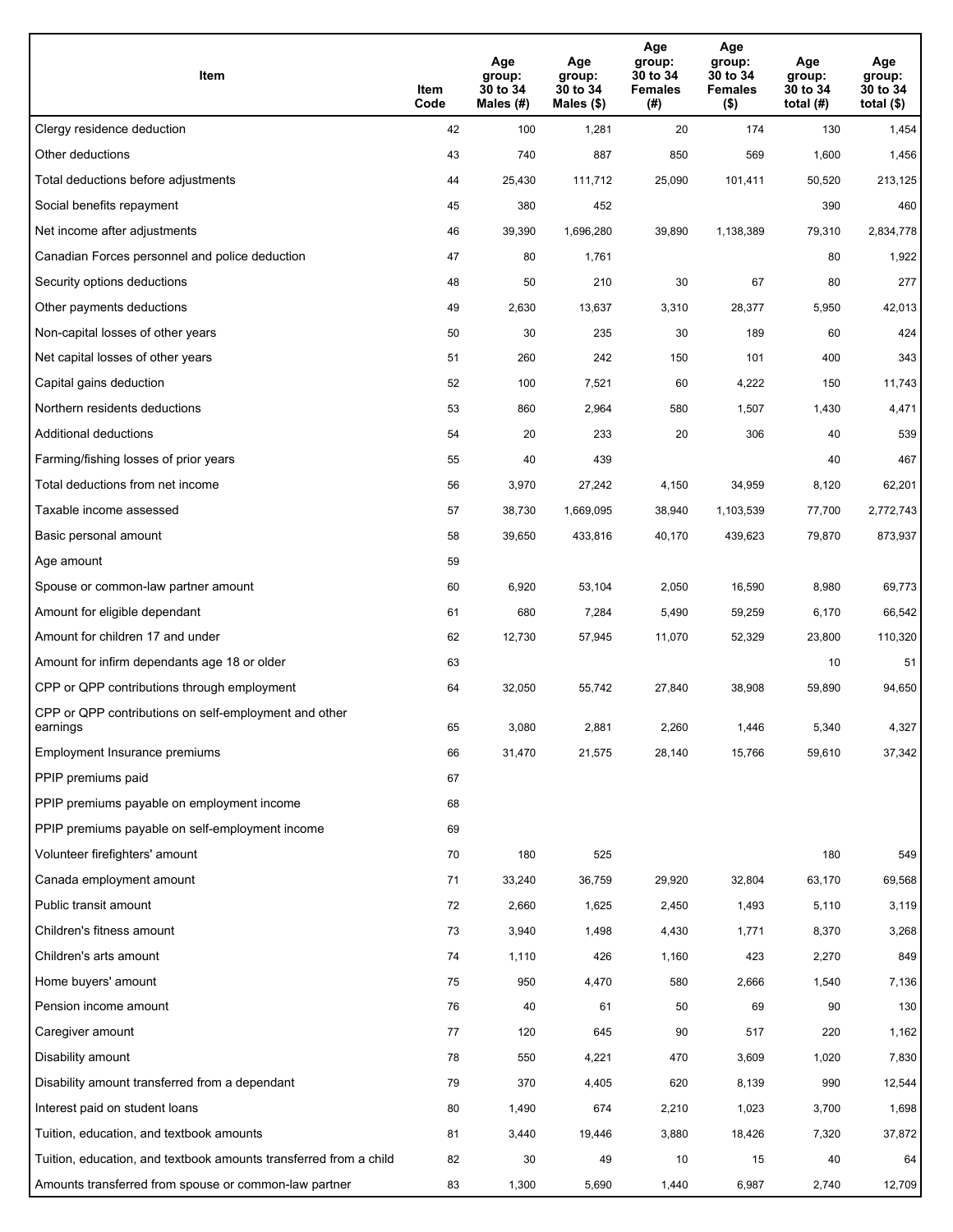| <b>Item</b>                                         | <b>Item</b><br>Code | Age<br>group:<br>30 to 34<br>Males (#) | Age<br>group:<br>30 to 34<br>Males $(\$)$ | Age<br>group:<br>30 to 34<br><b>Females</b><br>(#) | Age<br>group:<br>30 to 34<br><b>Females</b><br>$($ \$) | Age<br>group:<br>30 to 34<br>total $(H)$ | Age<br>group:<br>30 to 34<br>total $($)$ |
|-----------------------------------------------------|---------------------|----------------------------------------|-------------------------------------------|----------------------------------------------------|--------------------------------------------------------|------------------------------------------|------------------------------------------|
| Medical expenses                                    | 84                  | 2,370                                  | 3,157                                     | 4,330                                              | 5,843                                                  | 6,700                                    | 9,000                                    |
| Total tax credits on personal amounts               | 85                  | 39,650                                 | 107,409                                   | 40,170                                             | 106,172                                                | 79,870                                   | 213,680                                  |
| Allowable charitable donations and government gifts | 86                  | 8,900                                  | 11,897                                    | 7.480                                              | 5,706                                                  | 16,380                                   | 17,603                                   |
| Eligible cultural and ecological gifts              | 87                  |                                        |                                           |                                                    |                                                        | 10                                       | $\overline{2}$                           |
| Total tax credit on donations and gifts             | 88                  | 8,830                                  | 3,294                                     | 7,430                                              | 1,525                                                  | 16,260                                   | 4,819                                    |
| Total federal non-refundable tax credits            | 89                  | 39,650                                 | 110,703                                   | 40,170                                             | 107,697                                                | 79,870                                   | 218,500                                  |
| Federal dividend tax credit                         | 90                  | 2,840                                  | 3,945                                     | 2,240                                              | 3,368                                                  | 5,080                                    | 7,313                                    |
| Overseas employment tax credit                      | 91                  |                                        |                                           |                                                    |                                                        |                                          |                                          |
| Minimum tax carryover                               | 92                  | 30                                     | 100                                       | 20                                                 | 63                                                     | 60                                       | 163                                      |
| Basic federal tax                                   | 93                  | 29,690                                 | 185,778                                   | 23,370                                             | 97,217                                                 | 53,060                                   | 282,998                                  |
| Federal Foreign Tax Credit                          | 94                  | 570                                    | 287                                       | 360                                                | 262                                                    | 930                                      | 549                                      |
| Federal Political contribution tax credit           | 95                  | 130                                    | 19                                        | 50                                                 | 8                                                      | 180                                      | 26                                       |
| <b>Investment Tax Credit</b>                        | 96                  | 20                                     | 25                                        |                                                    |                                                        | 30                                       | 28                                       |
| Labour-sponsored funds tax credit                   | 97                  |                                        |                                           |                                                    |                                                        |                                          |                                          |
| Alternative minimum tax payable                     | 98                  | 50                                     | 390                                       | 30                                                 | 225                                                    | 80                                       | 615                                      |
| Net federal tax                                     | 99                  | 29,660                                 | 185,481                                   | 23,350                                             | 96,955                                                 | 53,000                                   | 282,438                                  |
| CPP contributions on self-employment                | 100                 | 3,080                                  | 5,761                                     | 2,260                                              | 2,891                                                  | 5,340                                    | 8,655                                    |
| Social Benefits repayment                           | 101                 | 380                                    | 452                                       |                                                    |                                                        | 390                                      | 460                                      |
| Net Provincial Tax                                  | 102                 | 30,820                                 | 141,472                                   | 25,100                                             | 76,792                                                 | 55,920                                   | 218,265                                  |
| Total tax payable                                   | 103                 | 31,610                                 | 333,168                                   | 25,950                                             | 176,670                                                | 57,560                                   | 509,845                                  |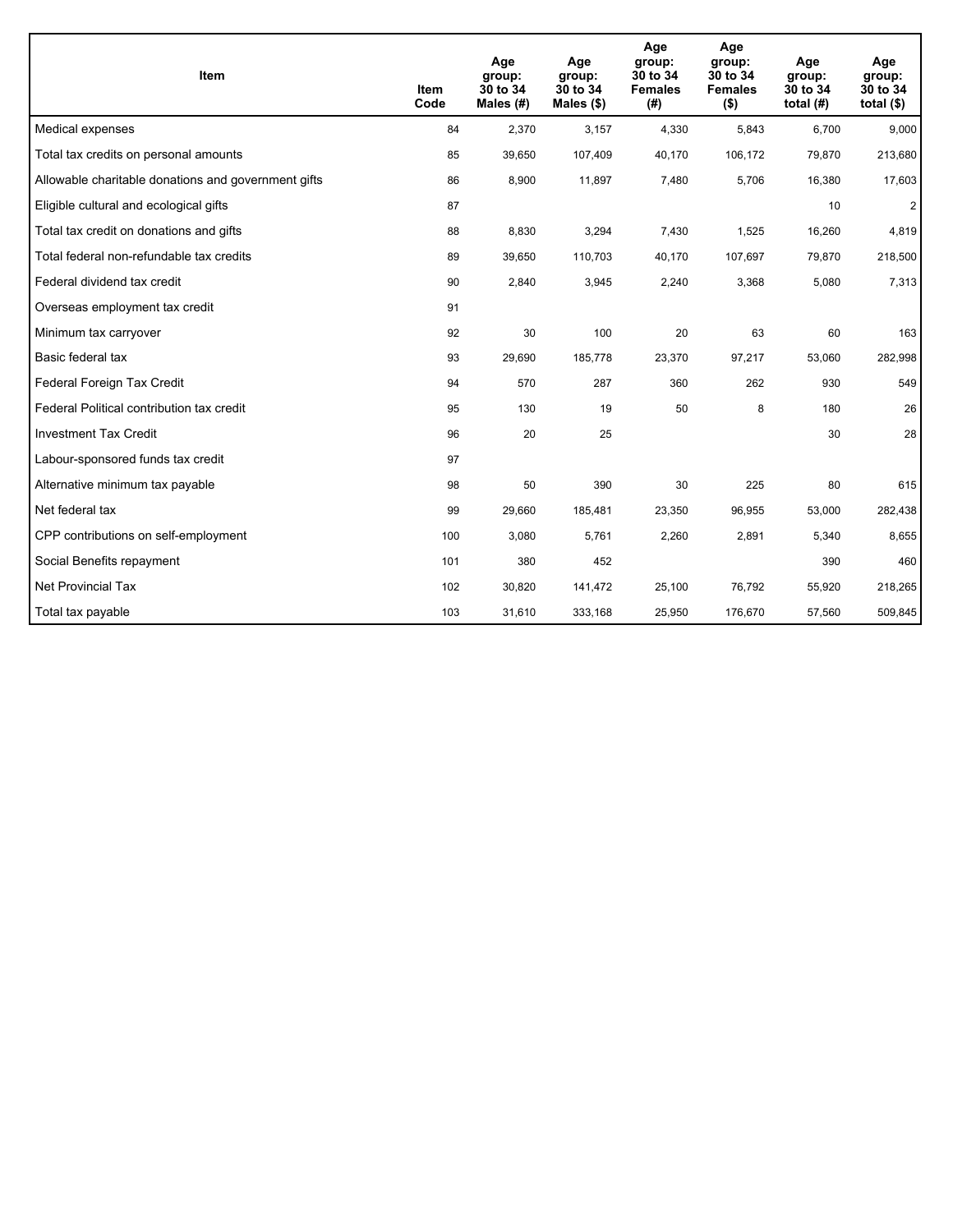| Item                                                                                           | Item<br>Code   | Age<br>group:<br>35 to 39<br>Males (#) | Age<br>group:<br>35 to 39<br>Males $(\$)$ | Age<br>group:<br>35 to 39<br><b>Females</b><br>(#) | Age<br>group:<br>35 to 39<br><b>Females</b><br>$($ \$) | Age<br>group:<br>35 to 39<br>total $(H)$ | Age<br>group:<br>35 to 39<br>total $($ |
|------------------------------------------------------------------------------------------------|----------------|----------------------------------------|-------------------------------------------|----------------------------------------------------|--------------------------------------------------------|------------------------------------------|----------------------------------------|
| Number of taxable returns                                                                      | $\mathbf{1}$   | 30,900                                 |                                           | 26,210                                             |                                                        | 57,110                                   |                                        |
| Number of non-taxable returns                                                                  | $\overline{a}$ | 6,690                                  |                                           | 12,500                                             |                                                        | 19,220                                   |                                        |
| Total number of returns                                                                        | 3              | 37,580                                 |                                           | 38,710                                             |                                                        | 76,330                                   |                                        |
| Employment income                                                                              | 4              | 32,940                                 | 1,706,628                                 | 31,300                                             | 1,103,042                                              | 64,250                                   | 2,809,670                              |
| Commissions (from employment)                                                                  | 5              | 1,170                                  | 39,037                                    | 640                                                | 9,943                                                  | 1,810                                    | 48,980                                 |
| Other employment income                                                                        | 6              | 2,610                                  | 9,840                                     | 2,410                                              | 6,992                                                  | 5,020                                    | 16,832                                 |
| Old Age Security pension (OASP)                                                                | 7              |                                        |                                           |                                                    |                                                        |                                          |                                        |
| CPP or QPP benefits                                                                            | 8              | 220                                    | 1,584                                     | 340                                                | 2,299                                                  | 560                                      | 3,884                                  |
| Other pensions or superannuation                                                               | 9              | 40                                     | 305                                       | 50                                                 | 371                                                    | 90                                       | 677                                    |
| Elected split-pension amount                                                                   | 10             |                                        |                                           | 70                                                 | 590                                                    | 80                                       | 623                                    |
| Universal Child Care Benefit (UCCB)                                                            | 11             | 3,220                                  | 4,895                                     | 12,970                                             | 19,947                                                 | 16.210                                   | 24,867                                 |
| Employment Insurance and other benefits                                                        | 12             | 3,250                                  | 20,659                                    | 5,230                                              | 41,721                                                 | 8,490                                    | 62,380                                 |
| Taxable amount of dividends from taxable Canadian corporations                                 | 13             | 3,360                                  | 49,926                                    | 3,030                                              | 48,470                                                 | 6,390                                    | 98,465                                 |
| Interest and other investment income                                                           | 14             | 4,860                                  | 3,083                                     | 5,120                                              | 2,774                                                  | 9,980                                    | 5,857                                  |
| Net partnership income (Limited or non-active partners only)                                   | 15             | 70                                     | 230                                       | 30                                                 | 198                                                    | 100                                      | 428                                    |
| Net rental income                                                                              | 16             | 1,610                                  | 5,815                                     | 1,350                                              | 2,891                                                  | 2,960                                    | 8,714                                  |
| Taxable capital gains                                                                          | 17             | 1,890                                  | 20,822                                    | 1,620                                              | 6,724                                                  | 3,510                                    | 27,545                                 |
| Registered retirement savings plan income (RRSP)                                               | 18             | 4,240                                  | 10,842                                    | 3,770                                              | 8,759                                                  | 8,000                                    | 19,601                                 |
| Other income                                                                                   | 19             | 5,400                                  | 13,459                                    | 4,210                                              | 10,538                                                 | 9,620                                    | 24,015                                 |
| Net business income                                                                            | 20             | 3,750                                  | 71,270                                    | 3,240                                              | 33,627                                                 | 6,990                                    | 104,906                                |
| Net professional income                                                                        | 21             | 380                                    | 21,084                                    | 430                                                | 13,672                                                 | 810                                      | 34,777                                 |
| Net commission income                                                                          | 22             | 360                                    | 8,629                                     | 410                                                | 3,915                                                  | 760                                      | 12,544                                 |
| Net farming income                                                                             | 23             | 1,320                                  | 10,383                                    | 720                                                | 4,771                                                  | 2,040                                    | 15,196                                 |
| Net fishing income                                                                             | 24             | 80                                     | 315                                       | 20                                                 | 149                                                    | 100                                      | 464                                    |
| Workers' compensation benefits                                                                 | 25             | 1,210                                  | 4,594                                     | 620                                                | 1,842                                                  | 1,830                                    | 6,437                                  |
| Social assistance payments                                                                     | 26             | 1,430                                  | 10,140                                    | 2,400                                              | 23,119                                                 | 3,830                                    | 33,259                                 |
| Net federal supplements                                                                        | 27             |                                        |                                           |                                                    |                                                        |                                          |                                        |
| Total income assessed                                                                          | 28             | 37,470                                 | 2,013,623                                 | 38,580                                             | 1,347,608                                              | 76,090                                   | 3,361,424                              |
| Registered pension plan contributions (RPP)                                                    | 29             | 11,530                                 | 42,683                                    | 14,430                                             | 44,577                                                 | 25,950                                   | 87,260                                 |
| <b>RRSP</b> deduction                                                                          | 30             | 12,320                                 | 54,669                                    | 10,480                                             | 30,968                                                 | 22,800                                   | 85,637                                 |
| Deduction for elected split-pension amount                                                     | 31             | 10                                     | 52                                        |                                                    |                                                        | 20                                       | 91                                     |
| Annual union, professional, or like dues                                                       | 32             | 11,060                                 | 8,735                                     | 12,900                                             | 8,059                                                  | 23,960                                   | 16,794                                 |
| Child care expenses                                                                            | 33             | 2,980                                  | 11,673                                    | 9,230                                              | 30,006                                                 | 12,210                                   | 41,679                                 |
| Business investment loss                                                                       | 34             | 20                                     | 500                                       | 10                                                 | 162                                                    | 30                                       | 662                                    |
| Moving expenses                                                                                | 35             | 190                                    | 1,196                                     | 120                                                | 672                                                    | 300                                      | 1,868                                  |
| Support payments made                                                                          | 36             | 110                                    | 955                                       |                                                    |                                                        | 110                                      | 979                                    |
| Carrying charges and interest expenses                                                         | 37             | 2,360                                  | 2,281                                     | 1,670                                              | 1,357                                                  | 4,030                                    | 3,639                                  |
| Deductions for CPP/QPP contributions on self-employment and other<br>earnings                  | 38             | 3,270                                  | 3,365                                     | 2,600                                              | 1,714                                                  | 5,870                                    | 5,081                                  |
| Deductions for provincial parental insurance plan (PPIP) premiums on<br>self-employment income | 39             |                                        |                                           |                                                    |                                                        |                                          |                                        |
| Exploration and development expenses                                                           | 40             | 30                                     | 154                                       | 10                                                 | 78                                                     | 40                                       | 232                                    |
| Other employment expenses                                                                      | 41             | 2,570                                  | 12,480                                    | 1,000                                              | 2,606                                                  | 3,570                                    | 15,085                                 |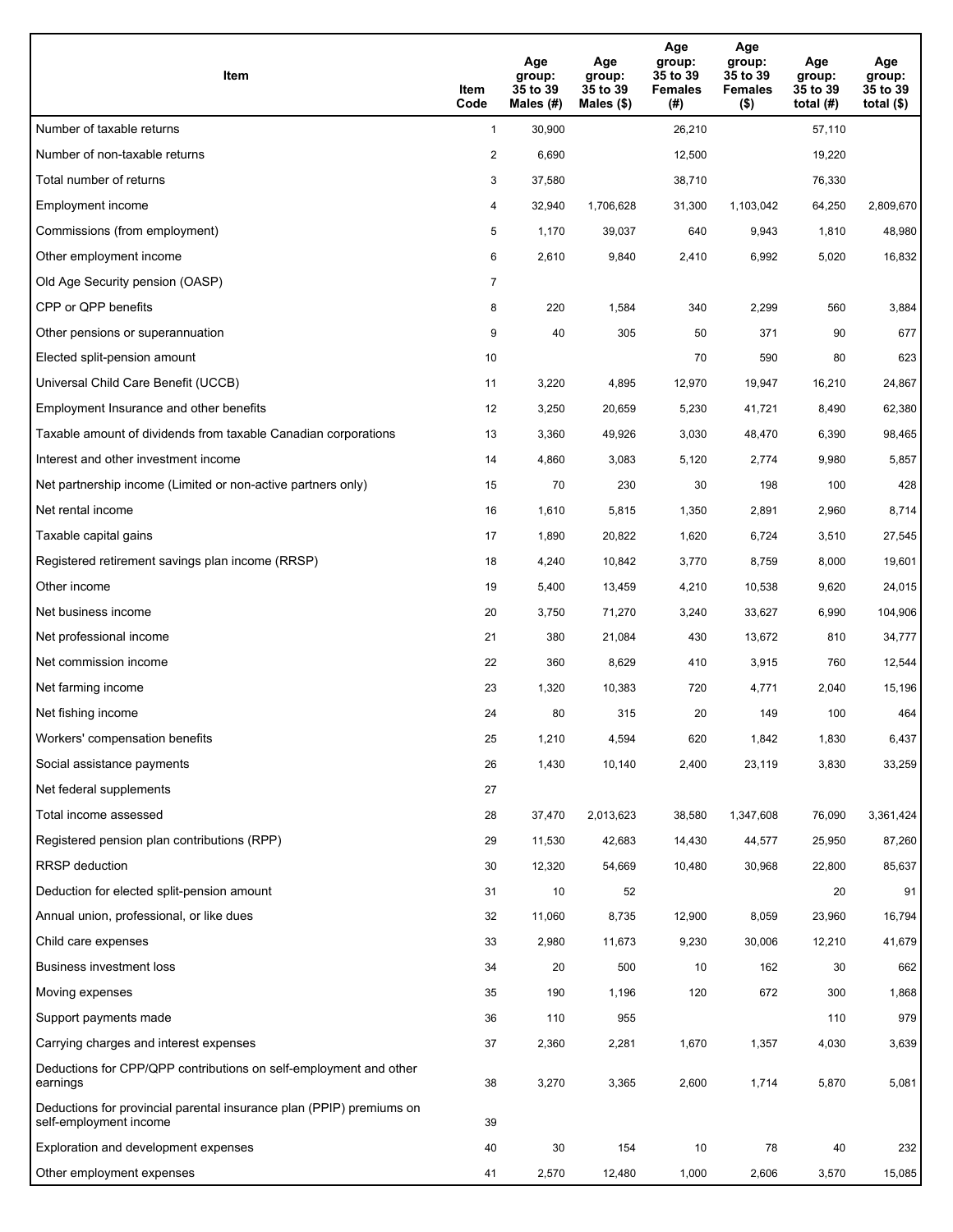| Item                                                              | Item<br>Code | Age<br>group:<br>35 to 39<br>Males (#) | Age<br>group:<br>35 to 39<br>Males (\$) | Age<br>group:<br>35 to 39<br><b>Females</b><br>(# ) | Age<br>group:<br>35 to 39<br><b>Females</b><br>$($ \$) | Age<br>group:<br>35 to 39<br>total $(H)$ | Age<br>group:<br>35 to 39<br>total $($)$ |
|-------------------------------------------------------------------|--------------|----------------------------------------|-----------------------------------------|-----------------------------------------------------|--------------------------------------------------------|------------------------------------------|------------------------------------------|
| Clergy residence deduction                                        | 42           | 130                                    | 1,579                                   | 20                                                  | 224                                                    | 150                                      | 1,803                                    |
| Other deductions                                                  | 43           | 760                                    | 776                                     | 850                                                 | 693                                                    | 1,610                                    | 1,488                                    |
| Total deductions before adjustments                               | 44           | 26,070                                 | 141,111                                 | 25,520                                              | 121,249                                                | 51,600                                   | 262,381                                  |
| Social benefits repayment                                         | 45           | 270                                    | 367                                     | 30                                                  | 34                                                     | 310                                      | 401                                      |
| Net income after adjustments                                      | 46           | 37,340                                 | 1,873,581                               | 38,400                                              | 1,227,340                                              | 75,770                                   | 3,101,094                                |
| Canadian Forces personnel and police deduction                    | 47           | 30                                     | 714                                     |                                                     |                                                        | 40                                       | 993                                      |
| Security options deductions                                       | 48           | 70                                     | 468                                     | 40                                                  | 139                                                    | 110                                      | 607                                      |
| Other payments deductions                                         | 49           | 2,610                                  | 14,735                                  | 3,000                                               | 24,961                                                 | 5,600                                    | 39,696                                   |
| Non-capital losses of other years                                 | 50           | 50                                     | 455                                     | 50                                                  | 162                                                    | 100                                      | 617                                      |
| Net capital losses of other years                                 | 51           | 350                                    | 259                                     | 210                                                 | 169                                                    | 560                                      | 428                                      |
| Capital gains deduction                                           | 52           | 110                                    | 9,272                                   | 60                                                  | 3,949                                                  | 180                                      | 13,221                                   |
| Northern residents deductions                                     | 53           | 880                                    | 3,141                                   | 560                                                 | 1,544                                                  | 1,440                                    | 4,685                                    |
| Additional deductions                                             | 54           |                                        |                                         | 20                                                  | 120                                                    | 30                                       | 424                                      |
| Farming/fishing losses of prior years                             | 55           | 40                                     | 313                                     | 10                                                  | 91                                                     | 50                                       | 405                                      |
| Total deductions from net income                                  | 56           | 4,050                                  | 29,660                                  | 3,910                                               | 31,417                                                 | 7,950                                    | 61,077                                   |
| Taxable income assessed                                           | 57           | 36,680                                 | 1,843,942                               | 37,460                                              | 1,195,950                                              | 74,180                                   | 3,040,065                                |
| Basic personal amount                                             | 58           | 37,580                                 | 411,422                                 | 38,710                                              | 423,875                                                | 76,330                                   | 835,683                                  |
| Age amount                                                        | 59           |                                        |                                         |                                                     |                                                        |                                          |                                          |
| Spouse or common-law partner amount                               | 60           | 7,060                                  | 54,185                                  | 1,970                                               | 16,165                                                 | 9,040                                    | 70,428                                   |
| Amount for eligible dependant                                     | 61           | 1,020                                  | 10,967                                  | 5,940                                               | 63,908                                                 | 6,960                                    | 74,875                                   |
| Amount for children 17 and under                                  | 62           | 16,540                                 | 82,830                                  | 12,580                                              | 58,343                                                 | 29,130                                   | 141,218                                  |
| Amount for infirm dependants age 18 or older                      | 63           | 10                                     | 61                                      | 10                                                  | 98                                                     | 20                                       | 159                                      |
| CPP or QPP contributions through employment                       | 64           | 30,220                                 | 55,940                                  | 27,460                                              | 41,316                                                 | 57,680                                   | 97,256                                   |
| CPP or QPP contributions on self-employment and other<br>earnings | 65           | 3,270                                  | 3,365                                   | 2,600                                               | 1,714                                                  | 5,870                                    | 5,081                                    |
| Employment Insurance premiums                                     | 66           | 29,220                                 | 21,089                                  | 27,350                                              | 16,432                                                 | 56,570                                   | 37,520                                   |
| PPIP premiums paid                                                | 67           |                                        |                                         |                                                     |                                                        |                                          |                                          |
| PPIP premiums payable on employment income                        | 68           |                                        |                                         |                                                     |                                                        |                                          |                                          |
| PPIP premiums payable on self-employment income                   | 69           |                                        |                                         |                                                     |                                                        |                                          |                                          |
| Volunteer firefighters' amount                                    | 70           | 180                                    | 552                                     | 10                                                  | 36                                                     | 200                                      | 588                                      |
| Canada employment amount                                          | 71           | 31,200                                 | 34,536                                  | 29,150                                              | 31,997                                                 | 60,350                                   | 66,532                                   |
| Public transit amount                                             | 72           | 2,330                                  | 1,387                                   | 2,150                                               | 1,371                                                  | 4,470                                    | 2,758                                    |
| Children's fitness amount                                         | 73           | 7,330                                  | 3,926                                   | 6,670                                               | 3,536                                                  | 14,000                                   | 7,463                                    |
| Children's arts amount                                            | 74           | 2,750                                  | 1,306                                   | 2,330                                               | 1,089                                                  | 5,080                                    | 2,395                                    |
| Home buyers' amount                                               | 75           | 630                                    | 3,029                                   | 310                                                 | 1,450                                                  | 950                                      | 4,484                                    |
| Pension income amount                                             | 76           | 40                                     | 64                                      | 120                                                 | 204                                                    | 160                                      | 268                                      |
| Caregiver amount                                                  | $77\,$       | 230                                    | 1,316                                   | 170                                                 | 1,023                                                  | 400                                      | 2,340                                    |
| Disability amount                                                 | 78           | 600                                    | 4,621                                   | 550                                                 | 4,244                                                  | 1,150                                    | 8,865                                    |
| Disability amount transferred from a dependant                    | 79           | 770                                    | 9,663                                   | 800                                                 | 10,362                                                 | 1,570                                    | 20,025                                   |
| Interest paid on student loans                                    | 80           | 870                                    | 383                                     | 1,280                                               | 577                                                    | 2,150                                    | 960                                      |
| Tuition, education, and textbook amounts                          | 81           | 2,060                                  | 9,209                                   | 2,650                                               | 10,090                                                 | 4,720                                    | 19,300                                   |
| Tuition, education, and textbook amounts transferred from a child | 82           | 120                                    | 384                                     | 160                                                 | 529                                                    | 280                                      | 913                                      |
| Amounts transferred from spouse or common-law partner             | 83           | 1,350                                  | 6,277                                   | 1,540                                               | 8,459                                                  | 2,900                                    | 14,762                                   |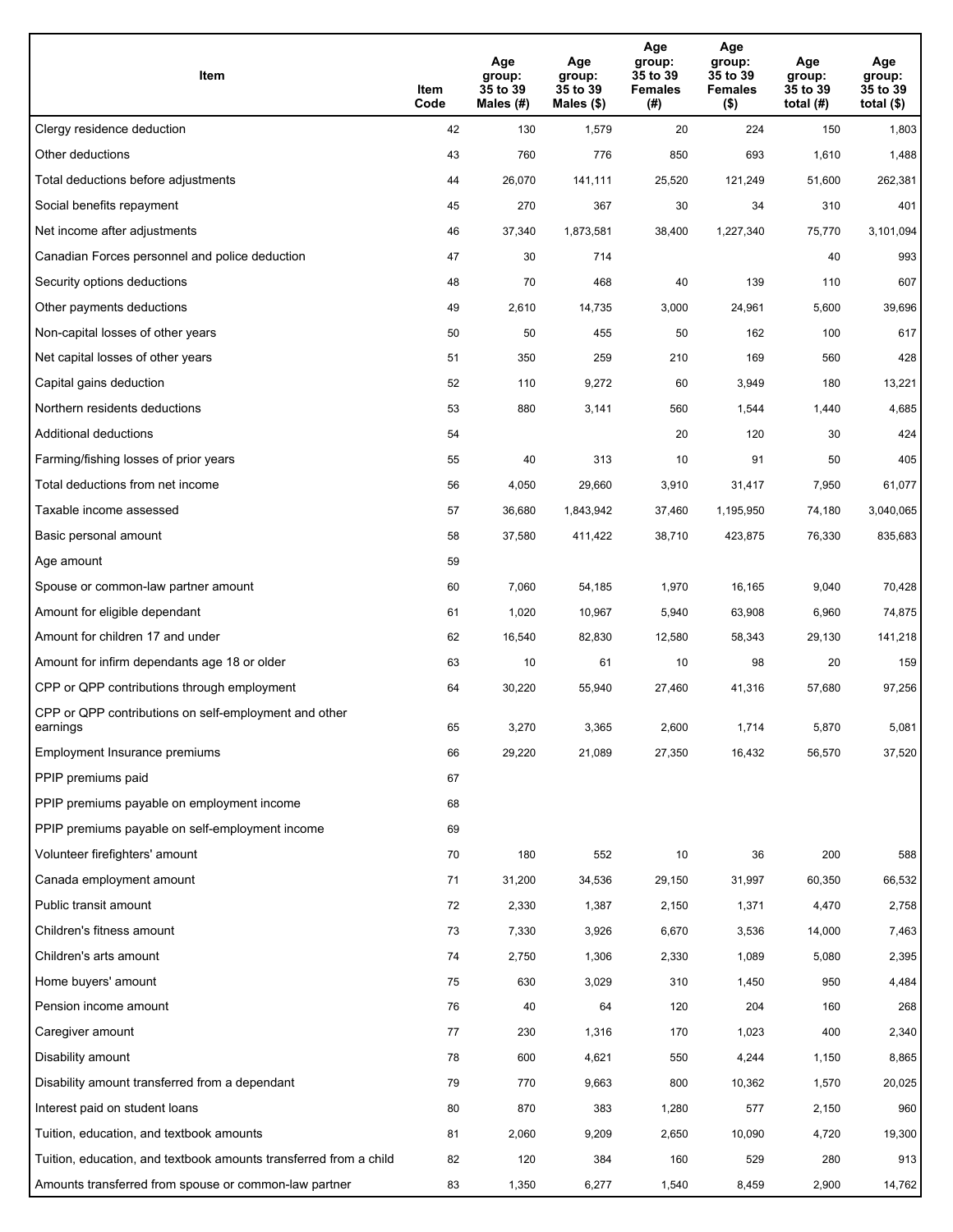| <b>Item</b>                                         | <b>Item</b><br>Code | Age<br>group:<br>35 to 39<br>Males $(H)$ | Age<br>group:<br>35 to 39<br>Males $(\$)$ | Age<br>group:<br>35 to 39<br><b>Females</b><br>(#) | Age<br>group:<br>35 to 39<br><b>Females</b><br>$($ \$) | Age<br>group:<br>35 to 39<br>total $(H)$ | Age<br>group:<br>35 to 39<br>total $($)$ |
|-----------------------------------------------------|---------------------|------------------------------------------|-------------------------------------------|----------------------------------------------------|--------------------------------------------------------|------------------------------------------|------------------------------------------|
| Medical expenses                                    | 84                  | 2.870                                    | 4,331                                     | 5,280                                              | 7,934                                                  | 8,160                                    | 12,268                                   |
| Total tax credits on personal amounts               | 85                  | 37,580                                   | 108,150                                   | 38,710                                             | 105,724                                                | 76,330                                   | 213,956                                  |
| Allowable charitable donations and government gifts | 86                  | 10,350                                   | 15,898                                    | 8,210                                              | 7,875                                                  | 18,550                                   | 23,773                                   |
| Eligible cultural and ecological gifts              | 87                  |                                          |                                           |                                                    |                                                        | 10                                       | 3                                        |
| Total tax credit on donations and gifts             | 88                  | 10,300                                   | 4,411                                     | 8,150                                              | 2,130                                                  | 18,450                                   | 6,540                                    |
| Total federal non-refundable tax credits            | 89                  | 37,580                                   | 112,561                                   | 38,710                                             | 107,854                                                | 76,330                                   | 220,497                                  |
| Federal dividend tax credit                         | 90                  | 3,270                                    | 6,547                                     | 2,800                                              | 6,364                                                  | 6,070                                    | 12,920                                   |
| Overseas employment tax credit                      | 91                  |                                          |                                           |                                                    |                                                        |                                          |                                          |
| Minimum tax carryover                               | 92                  | 50                                       | 165                                       | 40                                                 | 105                                                    | 90                                       | 269                                      |
| Basic federal tax                                   | 93                  | 28,970                                   | 225,977                                   | 23,570                                             | 112,611                                                | 52,550                                   | 338,593                                  |
| Federal Foreign Tax Credit                          | 94                  | 700                                      | 740                                       | 470                                                | 207                                                    | 1,170                                    | 947                                      |
| Federal Political contribution tax credit           | 95                  | 140                                      | 20                                        | 60                                                 | 9                                                      | 200                                      | 29                                       |
| <b>Investment Tax Credit</b>                        | 96                  | 20                                       | 30                                        |                                                    |                                                        | 30                                       | 40                                       |
| Labour-sponsored funds tax credit                   | 97                  |                                          |                                           |                                                    |                                                        |                                          |                                          |
| Alternative minimum tax payable                     | 98                  | 60                                       | 447                                       | 40                                                 | 190                                                    | 90                                       | 637                                      |
| Net federal tax                                     | 99                  | 28,940                                   | 225,198                                   | 23,560                                             | 112,395                                                | 52,510                                   | 337,597                                  |
| CPP contributions on self-employment                | 100                 | 3,270                                    | 6,731                                     | 2,600                                              | 3,427                                                  | 5,860                                    | 10,162                                   |
| Social Benefits repayment                           | 101                 | 270                                      | 367                                       | 30                                                 | 34                                                     | 310                                      | 401                                      |
| Net Provincial Tax                                  | 102                 | 30,100                                   | 171,864                                   | 25,370                                             | 91,919                                                 | 55,470                                   | 263,791                                  |
| Total tax payable                                   | 103                 | 30,900                                   | 404,163                                   | 26,210                                             | 207,791                                                | 57,110                                   | 611,971                                  |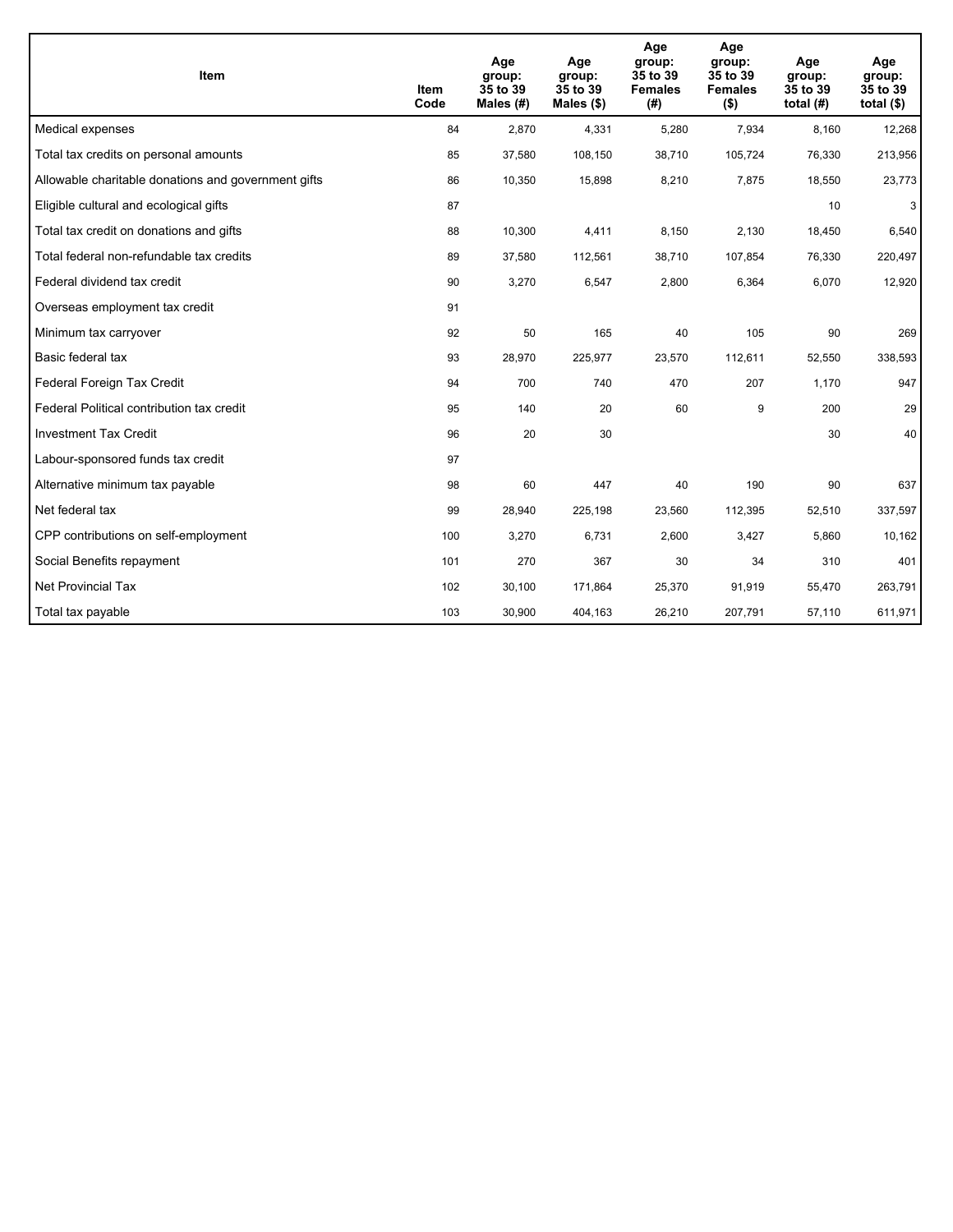| Item                                                                                           | Item<br>Code   | Age<br>group:<br>40 to 44<br>Males (#) | Age<br>group:<br>40 to 44<br>Males $(\$)$ | Age<br>group:<br>40 to 44<br><b>Females</b><br>(#) | Age<br>group:<br>40 to 44<br><b>Females</b><br>$($ \$) | Age<br>group:<br>40 to 44<br>total $(H)$ | Age<br>group:<br>40 to 44<br>total $($ |
|------------------------------------------------------------------------------------------------|----------------|----------------------------------------|-------------------------------------------|----------------------------------------------------|--------------------------------------------------------|------------------------------------------|----------------------------------------|
| Number of taxable returns                                                                      | $\mathbf{1}$   | 30,930                                 |                                           | 27,630                                             |                                                        | 58,560                                   |                                        |
| Number of non-taxable returns                                                                  | $\overline{a}$ | 6,710                                  |                                           | 10,940                                             |                                                        | 17,670                                   |                                        |
| Total number of returns                                                                        | 3              | 37,640                                 |                                           | 38,570                                             |                                                        | 76,230                                   |                                        |
| Employment income                                                                              | 4              | 32.460                                 | 1,801,728                                 | 32,310                                             | 1,233,061                                              | 64,780                                   | 3,034,788                              |
| Commissions (from employment)                                                                  | 5              | 1,060                                  | 44,977                                    | 550                                                | 9,704                                                  | 1,610                                    | 54,682                                 |
| Other employment income                                                                        | 6              | 2,800                                  | 12,808                                    | 2,550                                              | 8,729                                                  | 5,350                                    | 21,537                                 |
| Old Age Security pension (OASP)                                                                | 7              |                                        |                                           |                                                    |                                                        |                                          |                                        |
| CPP or QPP benefits                                                                            | 8              | 420                                    | 3,161                                     | 670                                                | 4,504                                                  | 1,090                                    | 7,665                                  |
| Other pensions or superannuation                                                               | 9              | 150                                    | 2,376                                     | 100                                                | 940                                                    | 250                                      | 3,316                                  |
| Elected split-pension amount                                                                   | 10             | 30                                     | 104                                       | 190                                                | 1,667                                                  | 220                                      | 1,770                                  |
| Universal Child Care Benefit (UCCB)                                                            | 11             | 2,210                                  | 3,051                                     | 5,700                                              | 7,548                                                  | 7,920                                    | 10,609                                 |
| Employment Insurance and other benefits                                                        | 12             | 3,010                                  | 19,489                                    | 3,410                                              | 18,442                                                 | 6,410                                    | 37,930                                 |
| Taxable amount of dividends from taxable Canadian corporations                                 | 13             | 4,020                                  | 72,708                                    | 3,680                                              | 57,582                                                 | 7,700                                    | 130,291                                |
| Interest and other investment income                                                           | 14             | 5,810                                  | 5,853                                     | 6,040                                              | 5,132                                                  | 11,850                                   | 10,987                                 |
| Net partnership income (Limited or non-active partners only)                                   | 15             | 100                                    | 188                                       | 60                                                 | 437                                                    | 150                                      | 625                                    |
| Net rental income                                                                              | 16             | 1,760                                  | 4,420                                     | 1,440                                              | 6,118                                                  | 3,200                                    | 10,524                                 |
| Taxable capital gains                                                                          | 17             | 2,300                                  | 21,953                                    | 2,100                                              | 18,457                                                 | 4,400                                    | 40,410                                 |
| Registered retirement savings plan income (RRSP)                                               | 18             | 4,300                                  | 14,819                                    | 3,780                                              | 11,743                                                 | 8,080                                    | 26,562                                 |
| Other income                                                                                   | 19             | 6,020                                  | 17,911                                    | 4,560                                              | 14,631                                                 | 10,580                                   | 32,542                                 |
| Net business income                                                                            | 20             | 3,960                                  | 72,705                                    | 3,230                                              | 38,489                                                 | 7,180                                    | 111,198                                |
| Net professional income                                                                        | 21             | 440                                    | 25,203                                    | 460                                                | 17,102                                                 | 890                                      | 42,306                                 |
| Net commission income                                                                          | 22             | 350                                    | 11,608                                    | 360                                                | 4,892                                                  | 710                                      | 16,500                                 |
| Net farming income                                                                             | 23             | 1,520                                  | 10,736                                    | 850                                                | 5,192                                                  | 2,370                                    | 16,015                                 |
| Net fishing income                                                                             | 24             | 100                                    | 344                                       | 20                                                 | 59                                                     | 120                                      | 404                                    |
| Workers' compensation benefits                                                                 | 25             | 1,260                                  | 5,977                                     | 660                                                | 2,654                                                  | 1,920                                    | 8,631                                  |
| Social assistance payments                                                                     | 26             | 1,480                                  | 10,701                                    | 2,070                                              | 18,169                                                 | 3,540                                    | 28,870                                 |
| Net federal supplements                                                                        | 27             |                                        |                                           |                                                    |                                                        |                                          |                                        |
| Total income assessed                                                                          | 28             | 37,550                                 | 2,162,909                                 | 38,440                                             | 1,487,980                                              | 76,010                                   | 3,650,977                              |
| Registered pension plan contributions (RPP)                                                    | 29             | 11,750                                 | 47,194                                    | 15,320                                             | 51,272                                                 | 27,060                                   | 98,466                                 |
| <b>RRSP</b> deduction                                                                          | 30             | 12,740                                 | 66,309                                    | 10,780                                             | 38,892                                                 | 23,530                                   | 105,202                                |
| Deduction for elected split-pension amount                                                     | 31             | 70                                     | 637                                       | 20                                                 | 41                                                     | 90                                       | 678                                    |
| Annual union, professional, or like dues                                                       | 32             | 11,030                                 | 8,825                                     | 13,440                                             | 8,770                                                  | 24,460                                   | 17,595                                 |
| Child care expenses                                                                            | 33             | 2,800                                  | 9,393                                     | 6,810                                              | 16,678                                                 | 9,610                                    | 26,071                                 |
| Business investment loss                                                                       | 34             | 20                                     | 228                                       | 10                                                 | 210                                                    | 30                                       | 438                                    |
| Moving expenses                                                                                | 35             | 150                                    | 1,064                                     | 100                                                | 656                                                    | 250                                      | 1,720                                  |
| Support payments made                                                                          | 36             | 170                                    | 1,574                                     |                                                    |                                                        | 180                                      | 1,713                                  |
| Carrying charges and interest expenses                                                         | 37             | 3,030                                  | 4,432                                     | 2,280                                              | 2,881                                                  | 5,310                                    | 7,313                                  |
| Deductions for CPP/QPP contributions on self-employment and other<br>earnings                  | 38             | 3,420                                  | 3,556                                     | 2,750                                              | 2,003                                                  | 6,160                                    | 5,561                                  |
| Deductions for provincial parental insurance plan (PPIP) premiums on<br>self-employment income | 39             |                                        |                                           |                                                    |                                                        |                                          |                                        |
| Exploration and development expenses                                                           | 40             | 50                                     | 708                                       | 20                                                 | 50                                                     | 70                                       | 757                                    |
| Other employment expenses                                                                      | 41             | 2,810                                  | 15,077                                    | 1,080                                              | 3,057                                                  | 3,890                                    | 18,134                                 |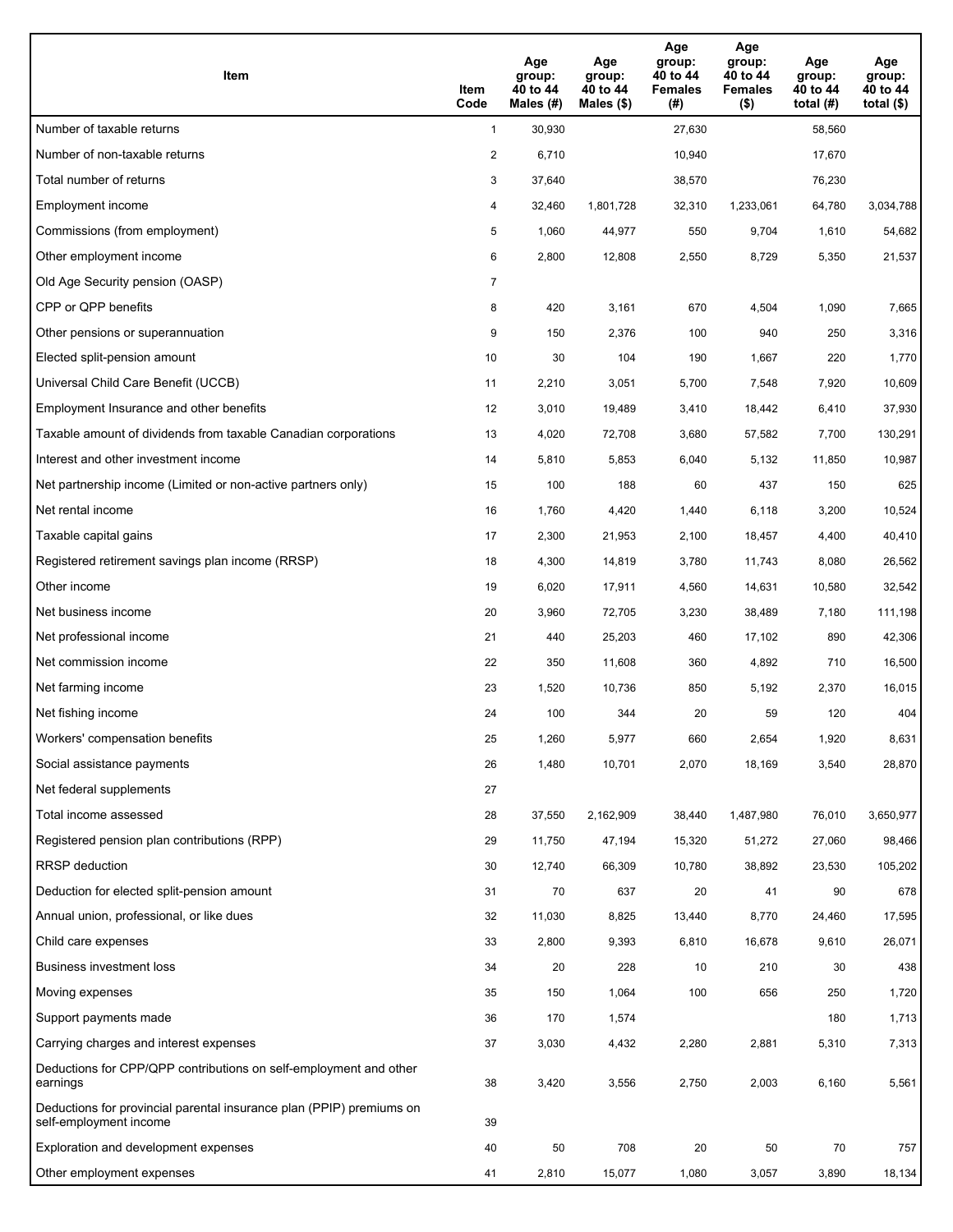| Item                                                              | Item<br>Code | Age<br>group:<br>40 to 44<br>Males (#) | Age<br>group:<br>40 to 44<br>Males (\$) | Age<br>group:<br>40 to 44<br><b>Females</b><br>(# ) | Age<br>group:<br>40 to 44<br>Females<br>$($ \$) | Age<br>group:<br>40 to 44<br>total $(H)$ | Age<br>group:<br>40 to 44<br>total $($)$ |
|-------------------------------------------------------------------|--------------|----------------------------------------|-----------------------------------------|-----------------------------------------------------|-------------------------------------------------|------------------------------------------|------------------------------------------|
| Clergy residence deduction                                        | 42           | 150                                    | 1,872                                   | 30                                                  | 380                                             | 180                                      | 2,252                                    |
| Other deductions                                                  | 43           | 750                                    | 764                                     | 790                                                 | 626                                             | 1,530                                    | 1,390                                    |
| Total deductions before adjustments                               | 44           | 26,380                                 | 161,645                                 | 25,860                                              | 125,698                                         | 52,240                                   | 287,346                                  |
| Social benefits repayment                                         | 45           | 250                                    | 305                                     | 20                                                  | 17                                              | 270                                      | 323                                      |
| Net income after adjustments                                      | 46           | 37,360                                 | 2,003,073                               | 38,240                                              | 1,363,322                                       | 75,620                                   | 3,366,491                                |
| Canadian Forces personnel and police deduction                    | 47           | 30                                     | 724                                     |                                                     |                                                 | 30                                       | 778                                      |
| Security options deductions                                       | 48           | 80                                     | 2,618                                   | 20                                                  | 100                                             | 100                                      | 2,718                                    |
| Other payments deductions                                         | 49           | 2,710                                  | 16,678                                  | 2,710                                               | 20,824                                          | 5,420                                    | 37,502                                   |
| Non-capital losses of other years                                 | 50           | 60                                     | 446                                     | 50                                                  | 445                                             | 110                                      | 891                                      |
| Net capital losses of other years                                 | 51           | 450                                    | 667                                     | 330                                                 | 475                                             | 770                                      | 1,141                                    |
| Capital gains deduction                                           | 52           | 130                                    | 11,172                                  | 80                                                  | 5,894                                           | 210                                      | 17,066                                   |
| Northern residents deductions                                     | 53           | 890                                    | 3,215                                   | 580                                                 | 1,643                                           | 1,470                                    | 4,858                                    |
| Additional deductions                                             | 54           | 10                                     | 168                                     |                                                     |                                                 | 20                                       | 349                                      |
| Farming/fishing losses of prior years                             | 55           | 60                                     | 494                                     | 20                                                  | 284                                             | 70                                       | 778                                      |
| Total deductions from net income                                  | 56           | 4,320                                  | 36,183                                  | 3,760                                               | 29,899                                          | 8,080                                    | 66,082                                   |
| Taxable income assessed                                           | 57           | 36,610                                 | 1,967,087                               | 37,220                                              | 1,333,465                                       | 73,840                                   | 3,300,648                                |
| Basic personal amount                                             | 58           | 37,640                                 | 412,768                                 | 38,570                                              | 423,548                                         | 76,230                                   | 836,576                                  |
| Age amount                                                        | 59           |                                        |                                         |                                                     |                                                 |                                          |                                          |
| Spouse or common-law partner amount                               | 60           | 6,380                                  | 49,619                                  | 2,000                                               | 16,837                                          | 8,380                                    | 66,461                                   |
| Amount for eligible dependant                                     | 61           | 1,230                                  | 13,083                                  | 5,450                                               | 58,236                                          | 6,690                                    | 71,384                                   |
| Amount for children 17 and under                                  | 62           | 17,040                                 | 83,080                                  | 11,540                                              | 47,997                                          | 28,590                                   | 131,107                                  |
| Amount for infirm dependants age 18 or older                      | 63           | 20                                     | 127                                     | 10                                                  | 69                                              | 30                                       | 196                                      |
| CPP or QPP contributions through employment                       | 64           | 29,650                                 | 56,177                                  | 28,400                                              | 44,860                                          | 58,050                                   | 101,037                                  |
| CPP or QPP contributions on self-employment and other<br>earnings | 65           | 3,420                                  | 3,556                                   | 2,750                                               | 2,003                                           | 6,160                                    | 5,561                                    |
| Employment Insurance premiums                                     | 66           | 28,350                                 | 20,902                                  | 28,050                                              | 17,693                                          | 56,400                                   | 38,595                                   |
| PPIP premiums paid                                                | 67           |                                        |                                         |                                                     |                                                 |                                          |                                          |
| PPIP premiums payable on employment income                        | 68           |                                        |                                         |                                                     |                                                 |                                          |                                          |
| PPIP premiums payable on self-employment income                   | 69           |                                        |                                         |                                                     |                                                 |                                          |                                          |
| Volunteer firefighters' amount                                    | 70           | 170                                    | 498                                     | 10                                                  | 36                                              | 180                                      | 534                                      |
| Canada employment amount                                          | 71           | 30,550                                 | 33,854                                  | 29,740                                              | 32,737                                          | 60,290                                   | 66,591                                   |
| Public transit amount                                             | 72           | 2,340                                  | 1,478                                   | 2,140                                               | 1,349                                           | 4,480                                    | 2,828                                    |
| Children's fitness amount                                         | 73           | 8,110                                  | 5,029                                   | 6,350                                               | 3,754                                           | 14,460                                   | 8,783                                    |
| Children's arts amount                                            | 74           | 3,470                                  | 1,874                                   | 2,600                                               | 1,346                                           | 6,080                                    | 3,220                                    |
| Home buyers' amount                                               | 75           | 470                                    | 2,212                                   | 270                                                 | 1,227                                           | 740                                      | 3,439                                    |
| Pension income amount                                             | 76           | 170                                    | 291                                     | 290                                                 | 510                                             | 460                                      | 801                                      |
| Caregiver amount                                                  | 77           | 370                                    | 2,080                                   | 350                                                 | 1,979                                           | 720                                      | 4,059                                    |
| Disability amount                                                 | 78           | 730                                    | 5,620                                   | 800                                                 | 6,120                                           | 1,530                                    | 11,740                                   |
| Disability amount transferred from a dependant                    | 79           | 940                                    | 11,163                                  | 890                                                 | 10,608                                          | 1,830                                    | 21,771                                   |
| Interest paid on student loans                                    | 80           | 430                                    | 202                                     | 650                                                 | 277                                             | 1,080                                    | 480                                      |
| Tuition, education, and textbook amounts                          | 81           | 1,290                                  | 5,107                                   | 2,050                                               | 7,070                                           | 3,340                                    | 12,178                                   |
| Tuition, education, and textbook amounts transferred from a child | 82           | 660                                    | 2,586                                   | 800                                                 | 3,242                                           | 1,460                                    | 5,828                                    |
| Amounts transferred from spouse or common-law partner             | 83           | 1,190                                  | 5,505                                   | 1,420                                               | 7,325                                           | 2,610                                    | 12,859                                   |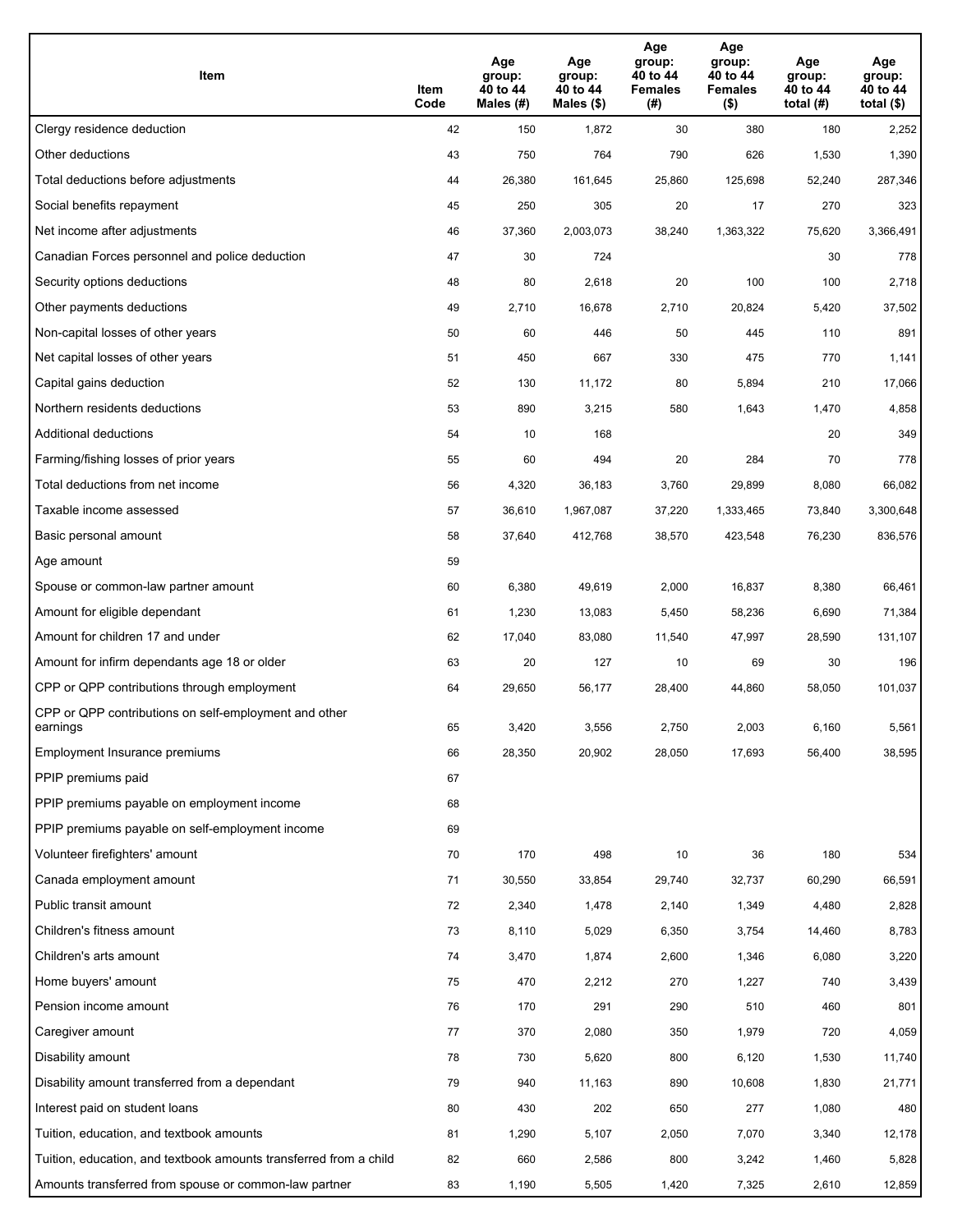| <b>Item</b>                                         | Item<br>Code | Age<br>group:<br>40 to 44<br>Males (#) | Age<br>group:<br>40 to 44<br>Males $(\$)$ | Age<br>group:<br>40 to 44<br><b>Females</b><br>(#) | Age<br>group:<br>40 to 44<br><b>Females</b><br>$($ \$) | Age<br>group:<br>40 to 44<br>total $(H)$ | Age<br>group:<br>40 to 44<br>total $($)$ |
|-----------------------------------------------------|--------------|----------------------------------------|-------------------------------------------|----------------------------------------------------|--------------------------------------------------------|------------------------------------------|------------------------------------------|
| Medical expenses                                    | 84           | 3,330                                  | 5,136                                     | 6,090                                              | 9,638                                                  | 9,420                                    | 14,775                                   |
| Total tax credits on personal amounts               | 85           | 37,640                                 | 108,305                                   | 38,570                                             | 104,782                                                | 76,230                                   | 213,146                                  |
| Allowable charitable donations and government gifts | 86           | 10,900                                 | 18,867                                    | 8,990                                              | 11,684                                                 | 19,890                                   | 30,551                                   |
| Eligible cultural and ecological gifts              | 87           | 10                                     | 3                                         |                                                    |                                                        | 20                                       | 5                                        |
| Total tax credit on donations and gifts             | 88           | 10,840                                 | 5,252                                     | 8,940                                              | 3,213                                                  | 19,780                                   | 8,466                                    |
| Total federal non-refundable tax credits            | 89           | 37,640                                 | 113,557                                   | 38,570                                             | 107,995                                                | 76,230                                   | 221,612                                  |
| Federal dividend tax credit                         | 90           | 3,870                                  | 9,711                                     | 3,400                                              | 7,667                                                  | 7,270                                    | 17,378                                   |
| Overseas employment tax credit                      | 91           |                                        |                                           |                                                    |                                                        |                                          |                                          |
| Minimum tax carryover                               | 92           | 80                                     | 267                                       | 60                                                 | 135                                                    | 140                                      | 402                                      |
| Basic federal tax                                   | 93           | 29,060                                 | 253,004                                   | 25,150                                             | 136,191                                                | 54,210                                   | 389,206                                  |
| Federal Foreign Tax Credit                          | 94           | 880                                    | 593                                       | 640                                                | 313                                                    | 1,520                                    | 906                                      |
| Federal Political contribution tax credit           | 95           | 190                                    | 34                                        | 100                                                | 17                                                     | 290                                      | 51                                       |
| <b>Investment Tax Credit</b>                        | 96           | 40                                     | 65                                        | 20                                                 | 26                                                     | 60                                       | 91                                       |
| Labour-sponsored funds tax credit                   | 97           |                                        |                                           |                                                    |                                                        | 10                                       | 8                                        |
| Alternative minimum tax payable                     | 98           | 60                                     | 484                                       | 50                                                 | 296                                                    | 110                                      | 780                                      |
| Net federal tax                                     | 99           | 29,040                                 | 252,319                                   | 25,130                                             | 135,844                                                | 54,170                                   | 388,174                                  |
| CPP contributions on self-employment                | 100          | 3,420                                  | 7,113                                     | 2,750                                              | 4,006                                                  | 6,160                                    | 11,124                                   |
| Social Benefits repayment                           | 101          | 250                                    | 305                                       | 20                                                 | 17                                                     | 270                                      | 323                                      |
| <b>Net Provincial Tax</b>                           | 102          | 30,150                                 | 191,680                                   | 26,840                                             | 109,431                                                | 56,990                                   | 301,119                                  |
| Total tax payable                                   | 103          | 30,930                                 | 451,419                                   | 27,630                                             | 249,305                                                | 58,560                                   | 700,748                                  |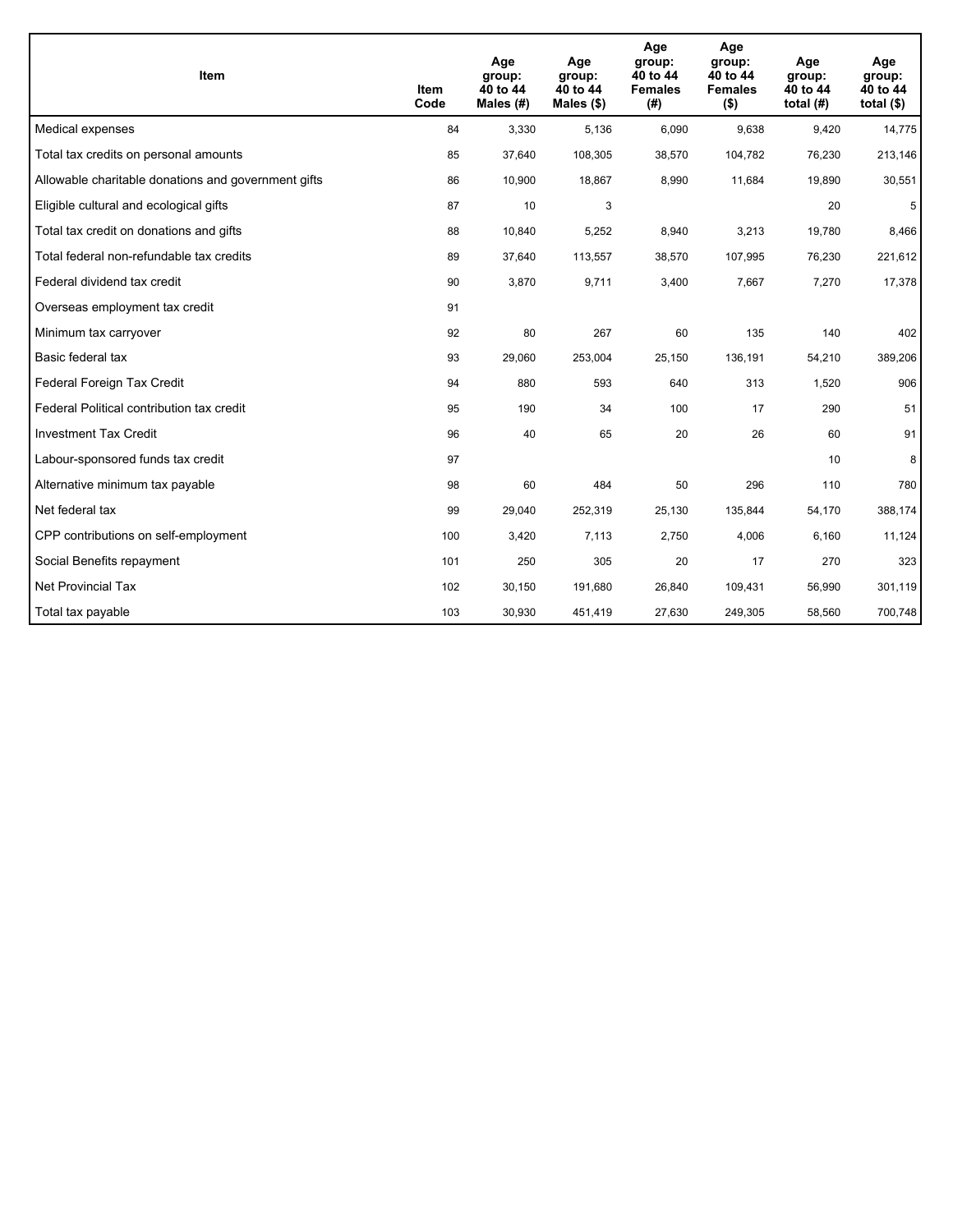| Item                                                                                           | Item<br>Code   | Age<br>group:<br>45 to 49<br>Males (#) | Age<br>group:<br>45 to 49<br>Males $(\$)$ | Age<br>group:<br>45 to 49<br><b>Females</b><br>(#) | Age<br>group:<br>45 to 49<br><b>Females</b><br>$($ \$) | Age<br>group:<br>45 to 49<br>total $(H)$ | Age<br>group:<br>45 to 49<br>total $($ |
|------------------------------------------------------------------------------------------------|----------------|----------------------------------------|-------------------------------------------|----------------------------------------------------|--------------------------------------------------------|------------------------------------------|----------------------------------------|
| Number of taxable returns                                                                      | $\mathbf{1}$   | 32,340                                 |                                           | 30,190                                             |                                                        | 62,520                                   |                                        |
| Number of non-taxable returns                                                                  | $\overline{a}$ | 6,830                                  |                                           | 9,480                                              |                                                        | 16,320                                   |                                        |
| Total number of returns                                                                        | 3              | 39,160                                 |                                           | 39,660                                             |                                                        | 78,840                                   |                                        |
| Employment income                                                                              | 4              | 33,040                                 | 1,945,379                                 | 33,890                                             | 1,370,855                                              | 66,940                                   | 3,316,246                              |
| Commissions (from employment)                                                                  | 5              | 1,040                                  | 46,968                                    | 580                                                | 13,428                                                 | 1,620                                    | 60,396                                 |
| Other employment income                                                                        | 6              | 3,150                                  | 17,418                                    | 2,980                                              | 12,706                                                 | 6,130                                    | 30,124                                 |
| Old Age Security pension (OASP)                                                                | 7              |                                        |                                           |                                                    |                                                        |                                          |                                        |
| CPP or QPP benefits                                                                            | 8              | 780                                    | 6,127                                     | 1,320                                              | 9,258                                                  | 2,100                                    | 15,384                                 |
| Other pensions or superannuation                                                               | 9              | 340                                    | 6,675                                     | 220                                                | 2,544                                                  | 560                                      | 9,219                                  |
| Elected split-pension amount                                                                   | 10             | 90                                     | 329                                       | 510                                                | 4,588                                                  | 600                                      | 4,917                                  |
| Universal Child Care Benefit (UCCB)                                                            | 11             | 910                                    | 1,212                                     | 1,420                                              | 1,688                                                  | 2,330                                    | 2,905                                  |
| Employment Insurance and other benefits                                                        | 12             | 2,880                                  | 18,285                                    | 3,190                                              | 14,240                                                 | 6,070                                    | 32,525                                 |
| Taxable amount of dividends from taxable Canadian corporations                                 | 13             | 5,050                                  | 78,074                                    | 4,860                                              | 59,513                                                 | 9,910                                    | 137,587                                |
| Interest and other investment income                                                           | 14             | 6,980                                  | 8,759                                     | 7,760                                              | 7,837                                                  | 14,740                                   | 16,596                                 |
| Net partnership income (Limited or non-active partners only)                                   | 15             | 150                                    | 213                                       | 80                                                 | 68                                                     | 230                                      | 281                                    |
| Net rental income                                                                              | 16             | 2,000                                  | 6,673                                     | 1,690                                              | 5,097                                                  | 3,690                                    | 11,770                                 |
| Taxable capital gains                                                                          | 17             | 2,990                                  | 31,048                                    | 2,830                                              | 16,364                                                 | 5,830                                    | 47,412                                 |
| Registered retirement savings plan income (RRSP)                                               | 18             | 3,650                                  | 18,844                                    | 3,370                                              | 15,347                                                 | 7,030                                    | 34,191                                 |
| Other income                                                                                   | 19             | 6,920                                  | 27,828                                    | 5,440                                              | 17,670                                                 | 12,370                                   | 45,497                                 |
| Net business income                                                                            | 20             | 4,220                                  | 81,347                                    | 3,230                                              | 35,105                                                 | 7,460                                    | 116,457                                |
| Net professional income                                                                        | 21             | 480                                    | 34,736                                    | 420                                                | 16,772                                                 | 900                                      | 51,508                                 |
| Net commission income                                                                          | 22             | 320                                    | 13,468                                    | 350                                                | 7,788                                                  | 670                                      | 21,256                                 |
| Net farming income                                                                             | 23             | 1,900                                  | 15,899                                    | 960                                                | 6,673                                                  | 2,860                                    | 22,572                                 |
| Net fishing income                                                                             | 24             | 120                                    | 403                                       | 30                                                 | 135                                                    | 150                                      | 538                                    |
| Workers' compensation benefits                                                                 | 25             | 1,410                                  | 8,049                                     | 880                                                | 3,517                                                  | 2,300                                    | 11,566                                 |
| Social assistance payments                                                                     | 26             | 1,640                                  | 11,389                                    | 1,790                                              | 14,340                                                 | 3,430                                    | 25,729                                 |
| Net federal supplements                                                                        | 27             |                                        |                                           |                                                    |                                                        |                                          |                                        |
| Total income assessed                                                                          | 28             | 39,040                                 | 2,379,171                                 | 39,480                                             | 1,639,600                                              | 78,530                                   | 4,018,794                              |
| Registered pension plan contributions (RPP)                                                    | 29             | 12,560                                 | 53,033                                    | 16,810                                             | 57,959                                                 | 29,370                                   | 110,992                                |
| <b>RRSP</b> deduction                                                                          | 30             | 14,050                                 | 83,586                                    | 12,300                                             | 50,923                                                 | 26,350                                   | 134,510                                |
| Deduction for elected split-pension amount                                                     | 31             | 180                                    | 1,684                                     | 50                                                 | 182                                                    | 230                                      | 1,865                                  |
| Annual union, professional, or like dues                                                       | 32             | 11,640                                 | 9,250                                     | 14,590                                             | 9,682                                                  | 26,220                                   | 18,932                                 |
| Child care expenses                                                                            | 33             | 1,820                                  | 4,520                                     | 3,110                                              | 5,056                                                  | 4,930                                    | 9,577                                  |
| Business investment loss                                                                       | 34             | 10                                     | 177                                       |                                                    |                                                        | 20                                       | 756                                    |
| Moving expenses                                                                                | 35             | 110                                    | 759                                       | 80                                                 | 451                                                    | 200                                      | 1,210                                  |
| Support payments made                                                                          | 36             | 270                                    | 3,242                                     | 10                                                 | 91                                                     | 280                                      | 3,333                                  |
| Carrying charges and interest expenses                                                         | 37             | 3,910                                  | 5,404                                     | 3,020                                              | 3,437                                                  | 6,930                                    | 8,841                                  |
| Deductions for CPP/QPP contributions on self-employment and other<br>earnings                  | 38             | 3,820                                  | 4,097                                     | 2,730                                              | 2,000                                                  | 6,560                                    | 6,098                                  |
| Deductions for provincial parental insurance plan (PPIP) premiums on<br>self-employment income | 39             |                                        |                                           |                                                    |                                                        |                                          |                                        |
| Exploration and development expenses                                                           | 40             | 80                                     | 923                                       | 40                                                 | 506                                                    | 120                                      | 1,430                                  |
| Other employment expenses                                                                      | 41             | 3,010                                  | 16,395                                    | 1,210                                              | 4,007                                                  | 4,210                                    | 20,402                                 |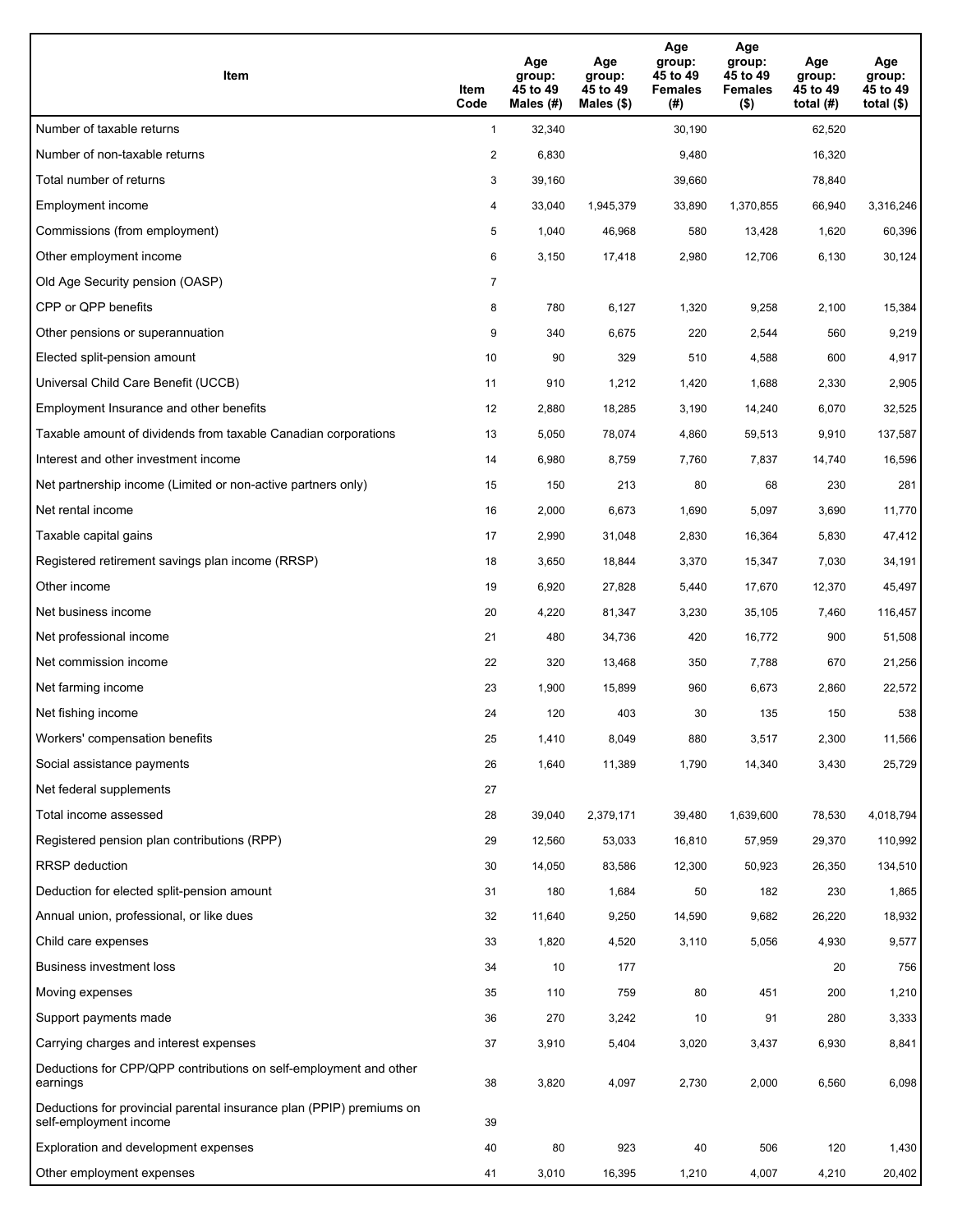| Item                                                              | Item<br>Code | Age<br>group:<br>45 to 49<br>Males (#) | Age<br>group:<br>45 to 49<br>Males (\$) | Age<br>group:<br>45 to 49<br><b>Females</b><br>(# ) | Age<br>group:<br>45 to 49<br><b>Females</b><br>$($ \$) | Age<br>group:<br>45 to 49<br>total $(#)$ | Age<br>group:<br>45 to 49<br>total $($)$ |
|-------------------------------------------------------------------|--------------|----------------------------------------|-----------------------------------------|-----------------------------------------------------|--------------------------------------------------------|------------------------------------------|------------------------------------------|
| Clergy residence deduction                                        | 42           | 160                                    | 2,130                                   | 30                                                  | 410                                                    | 190                                      | 2,540                                    |
| Other deductions                                                  | 43           | 790                                    | 1,387                                   | 830                                                 | 1,010                                                  | 1,620                                    | 2,397                                    |
| Total deductions before adjustments                               | 44           | 27,910                                 | 186,617                                 | 27,210                                              | 136,307                                                | 55,120                                   | 322,926                                  |
| Social benefits repayment                                         | 45           | 240                                    | 326                                     | 30                                                  | 28                                                     | 270                                      | 353                                      |
| Net income after adjustments                                      | 46           | 38,810                                 | 2,194,547                               | 39,270                                              | 1,504,875                                              | 78,090                                   | 3,699,442                                |
| Canadian Forces personnel and police deduction                    | 47           | 10                                     | 567                                     |                                                     |                                                        | 20                                       | 736                                      |
| Security options deductions                                       | 48           | 90                                     | 995                                     | 30                                                  | 686                                                    | 120                                      | 1,681                                    |
| Other payments deductions                                         | 49           | 3,020                                  | 19,438                                  | 2,660                                               | 17,860                                                 | 5,680                                    | 37,298                                   |
| Non-capital losses of other years                                 | 50           |                                        |                                         | 60                                                  | 375                                                    | 140                                      | 2,895                                    |
| Net capital losses of other years                                 | 51           | 680                                    | 1,121                                   | 490                                                 | 521                                                    | 1,170                                    | 1,642                                    |
| Capital gains deduction                                           | 52           | 170                                    | 14,976                                  | 120                                                 | 8,611                                                  | 290                                      | 23,587                                   |
| Northern residents deductions                                     | 53           | 1,020                                  | 3,601                                   | 680                                                 | 1,764                                                  | 1,700                                    | 5,365                                    |
| Additional deductions                                             | 54           | 20                                     | 424                                     | 20                                                  | 40                                                     | 40                                       | 463                                      |
| Farming/fishing losses of prior years                             | 55           | 90                                     | 1,020                                   | 20                                                  | 166                                                    | 110                                      | 1,186                                    |
| Total deductions from net income                                  | 56           | 5,000                                  | 44,663                                  | 4,030                                               | 30,191                                                 | 9,030                                    | 74,854                                   |
| Taxable income assessed                                           | 57           | 37,870                                 | 2,150,137                               | 38,230                                              | 1,474,919                                              | 76,110                                   | 3,625,077                                |
| Basic personal amount                                             | 58           | 39,160                                 | 430,304                                 | 39,660                                              | 436,391                                                | 78,840                                   | 866,868                                  |
| Age amount                                                        | 59           |                                        |                                         |                                                     |                                                        |                                          |                                          |
| Spouse or common-law partner amount                               | 60           | 5,610                                  | 45,113                                  | 2,060                                               | 17,111                                                 | 7,670                                    | 62,225                                   |
| Amount for eligible dependant                                     | 61           | 1,130                                  | 11,750                                  | 3,910                                               | 40,693                                                 | 5,040                                    | 52,454                                   |
| Amount for children 17 and under                                  | 62           | 13,980                                 | 59,979                                  | 8,120                                               | 28,689                                                 | 22,110                                   | 88,688                                   |
| Amount for infirm dependants age 18 or older                      | 63           | 40                                     | 203                                     | 40                                                  | 221                                                    | 80                                       | 424                                      |
| CPP or QPP contributions through employment                       | 64           | 30,270                                 | 58,204                                  | 30,070                                              | 49,348                                                 | 60,350                                   | 107,553                                  |
| CPP or QPP contributions on self-employment and other<br>earnings | 65           | 3,820                                  | 4,097                                   | 2,730                                               | 2.000                                                  | 6,560                                    | 6,098                                    |
| Employment Insurance premiums                                     | 66           | 28,670                                 | 21,422                                  | 29,610                                              | 19,339                                                 | 58,280                                   | 40,761                                   |
| PPIP premiums paid                                                | 67           |                                        |                                         |                                                     |                                                        |                                          |                                          |
| PPIP premiums payable on employment income                        | 68           |                                        |                                         |                                                     |                                                        |                                          |                                          |
| PPIP premiums payable on self-employment income                   | 69           |                                        |                                         |                                                     |                                                        |                                          |                                          |
| Volunteer firefighters' amount                                    | 70           | 160                                    | 471                                     | 10                                                  | 36                                                     | 170                                      | 507                                      |
| Canada employment amount                                          | 71           | 31,190                                 | 34,537                                  | 31,270                                              | 34,555                                                 | 62,470                                   | 69,093                                   |
| Public transit amount                                             | 72           | 2,380                                  | 1,513                                   | 2,390                                               | 1,624                                                  | 4,770                                    | 3,137                                    |
| Children's fitness amount                                         | 73           | 6,080                                  | 3,647                                   | 3,940                                               | 2,138                                                  | 10,030                                   | 5,785                                    |
| Children's arts amount                                            | 74           | 2,630                                  | 1,475                                   | 1,630                                               | 829                                                    | 4,270                                    | 2,304                                    |
| Home buyers' amount                                               | 75           | 300                                    | 1,399                                   | 170                                                 | 758                                                    | 470                                      | 2,157                                    |
| Pension income amount                                             | 76           | 420                                    | 781                                     | 700                                                 | 1,332                                                  | 1,120                                    | 2,113                                    |
| Caregiver amount                                                  | 77           | 490                                    | 2,883                                   | 480                                                 | 2,622                                                  | 970                                      | 5,505                                    |
| Disability amount                                                 | 78           | 1,100                                  | 8,408                                   | 1,100                                               | 8,427                                                  | 2,190                                    | 16,835                                   |
| Disability amount transferred from a dependant                    | 79           | 900                                    | 10,027                                  | 850                                                 | 8,962                                                  | 1,740                                    | 18,989                                   |
| Interest paid on student loans                                    | 80           | 220                                    | 83                                      | 370                                                 | 143                                                    | 590                                      | 225                                      |
| Tuition, education, and textbook amounts                          | 81           | 940                                    | 3,348                                   | 1,550                                               | 4,886                                                  | 2,490                                    | 8,234                                    |
| Tuition, education, and textbook amounts transferred from a child | 82           | 2,340                                  | 11,021                                  | 2,130                                               | 9,777                                                  | 4,470                                    | 20,798                                   |
| Amounts transferred from spouse or common-law partner             | 83           | 1,050                                  | 4,991                                   | 1,060                                               | 5,071                                                  | 2,110                                    | 10,066                                   |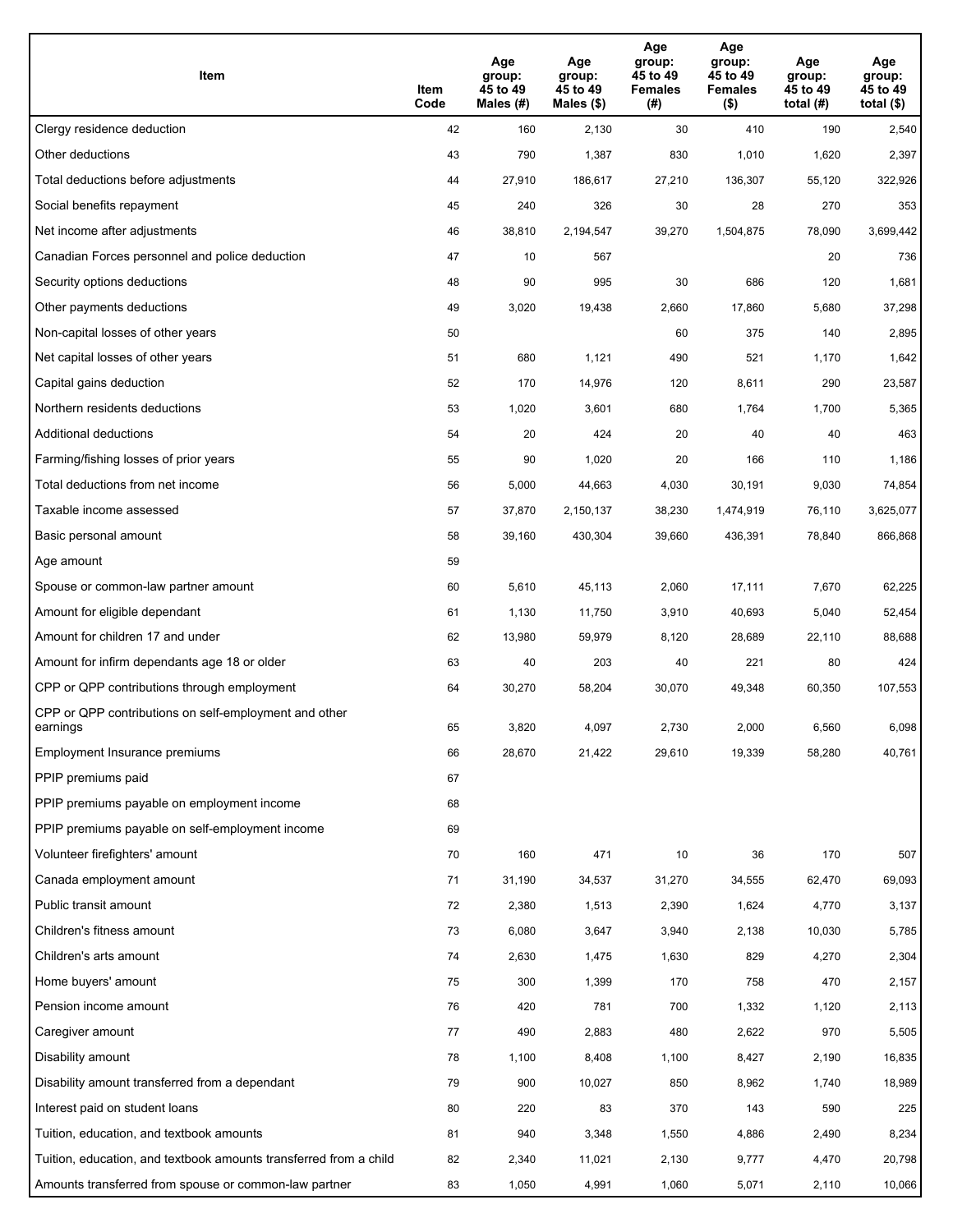| <b>Item</b>                                         | Item<br>Code | Age<br>group:<br>45 to 49<br>Males (#) | Age<br>group:<br>45 to 49<br>Males $(\$)$ | Age<br>group:<br>45 to 49<br><b>Females</b><br>(#) | Age<br>group:<br>45 to 49<br><b>Females</b><br>$($ \$) | Age<br>group:<br>45 to 49<br>total $(H)$ | Age<br>group:<br>45 to 49<br>total $($)$ |
|-----------------------------------------------------|--------------|----------------------------------------|-------------------------------------------|----------------------------------------------------|--------------------------------------------------------|------------------------------------------|------------------------------------------|
| Medical expenses                                    | 84           | 3,870                                  | 6.634                                     | 6,730                                              | 10,946                                                 | 10,590                                   | 17,580                                   |
| Total tax credits on personal amounts               | 85           | 39,160                                 | 108,346                                   | 39,660                                             | 102,889                                                | 78,840                                   | 211,267                                  |
| Allowable charitable donations and government gifts | 86           | 12,130                                 | 23,705                                    | 10,330                                             | 12,489                                                 | 22,460                                   | 36,194                                   |
| Eligible cultural and ecological gifts              | 87           |                                        |                                           |                                                    |                                                        | 10                                       | 3                                        |
| Total tax credit on donations and gifts             | 88           | 12,070                                 | 6,623                                     | 10,270                                             | 3,412                                                  | 22,340                                   | 10,036                                   |
| Total federal non-refundable tax credits            | 89           | 39,160                                 | 114,969                                   | 39,660                                             | 106,302                                                | 78,840                                   | 221,303                                  |
| Federal dividend tax credit                         | 90           | 4,850                                  | 10,576                                    | 4,470                                              | 7,908                                                  | 9,320                                    | 18,484                                   |
| Overseas employment tax credit                      | 91           |                                        |                                           |                                                    |                                                        |                                          |                                          |
| Minimum tax carryover                               | 92           | 100                                    | 289                                       | 70                                                 | 187                                                    | 170                                      | 476                                      |
| Basic federal tax                                   | 93           | 30,340                                 | 292,961                                   | 28,030                                             | 158,069                                                | 58,370                                   | 451,030                                  |
| Federal Foreign Tax Credit                          | 94           | 1,170                                  | 736                                       | 950                                                | 241                                                    | 2,120                                    | 977                                      |
| Federal Political contribution tax credit           | 95           | 240                                    | 47                                        | 120                                                | 22                                                     | 360                                      | 69                                       |
| <b>Investment Tax Credit</b>                        | 96           | 70                                     | 189                                       | 30                                                 | 62                                                     | 100                                      | 251                                      |
| Labour-sponsored funds tax credit                   | 97           | 10                                     | 8                                         |                                                    |                                                        | 20                                       | 12                                       |
| Alternative minimum tax payable                     | 98           | 80                                     | 604                                       | 50                                                 | 372                                                    | 130                                      | 976                                      |
| Net federal tax                                     | 99           | 30,320                                 | 292,016                                   | 28,010                                             | 157,768                                                | 58,330                                   | 449,783                                  |
| CPP contributions on self-employment                | 100          | 3,820                                  | 8,195                                     | 2,730                                              | 4,001                                                  | 6,560                                    | 12,196                                   |
| Social Benefits repayment                           | 101          | 240                                    | 326                                       | 30                                                 | 28                                                     | 270                                      | 353                                      |
| <b>Net Provincial Tax</b>                           | 102          | 31,490                                 | 218,042                                   | 29,550                                             | 125,600                                                | 61,050                                   | 343,641                                  |
| Total tax payable                                   | 103          | 32,340                                 | 518,579                                   | 30,190                                             | 287,396                                                | 62,520                                   | 805,975                                  |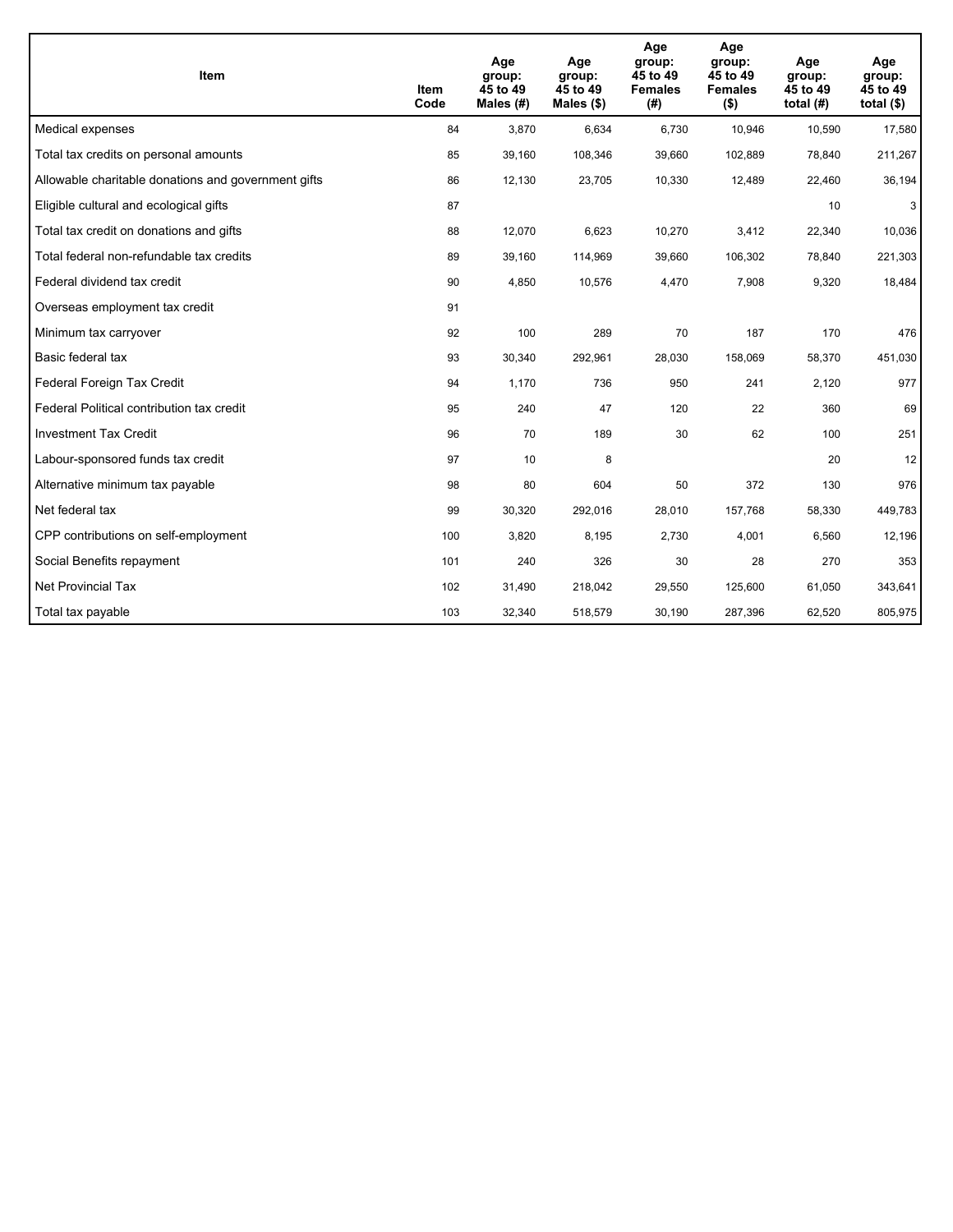| Item                                                                                           | Item<br>Code   | Age<br>group:<br>50 to 54<br>Males (#) | Age<br>group:<br>50 to 54<br>Males (\$) | Age<br>group:<br>50 to 54<br><b>Females</b><br>(#) | Age<br>group:<br>50 to 54<br><b>Females</b><br>$($ \$) | Age<br>group:<br>50 to 54<br>total $(H)$ | Age<br>group:<br>50 to 54<br>total $($ |
|------------------------------------------------------------------------------------------------|----------------|----------------------------------------|-----------------------------------------|----------------------------------------------------|--------------------------------------------------------|------------------------------------------|----------------------------------------|
| Number of taxable returns                                                                      | $\mathbf{1}$   | 36,810                                 |                                         | 34,530                                             |                                                        | 71,340                                   |                                        |
| Number of non-taxable returns                                                                  | $\overline{a}$ | 6,790                                  |                                         | 9,440                                              |                                                        | 16,230                                   |                                        |
| Total number of returns                                                                        | 3              | 43,600                                 |                                         | 43,960                                             |                                                        | 87,560                                   |                                        |
| Employment income                                                                              | 4              | 36,070                                 | 2.196.683                               | 36,830                                             | 1.525.513                                              | 72,900                                   | 3,722,196                              |
| Commissions (from employment)                                                                  | 5              | 1,050                                  | 48,332                                  | 560                                                | 14,966                                                 | 1,620                                    | 63,298                                 |
| Other employment income                                                                        | 6              | 4,110                                  | 21,397                                  | 3,750                                              | 16,778                                                 | 7,850                                    | 38,190                                 |
| Old Age Security pension (OASP)                                                                | $\overline{7}$ |                                        |                                         |                                                    |                                                        |                                          |                                        |
| CPP or QPP benefits                                                                            | 8              | 1,380                                  | 11,386                                  | 2,590                                              | 18,946                                                 | 3,970                                    | 30,332                                 |
| Other pensions or superannuation                                                               | 9              | 970                                    | 25,781                                  | 960                                                | 15,699                                                 | 1,930                                    | 41,480                                 |
| Elected split-pension amount                                                                   | 10             | 350                                    | 1,702                                   | 1,810                                              | 16,920                                                 | 2,170                                    | 18,637                                 |
| Universal Child Care Benefit (UCCB)                                                            | 11             | 350                                    | 425                                     | 280                                                | 336                                                    | 630                                      | 764                                    |
| Employment Insurance and other benefits                                                        | 12             | 3,090                                  | 19,895                                  | 3,440                                              | 15,390                                                 | 6,530                                    | 35,285                                 |
| Taxable amount of dividends from taxable Canadian corporations                                 | 13             | 7,040                                  | 94,592                                  | 7,060                                              | 68,312                                                 | 14,100                                   | 162,904                                |
| Interest and other investment income                                                           | 14             | 10,140                                 | 18,151                                  | 11,160                                             | 15,170                                                 | 21,300                                   | 33,321                                 |
| Net partnership income (Limited or non-active partners only)                                   | 15             | 200                                    | $-192$                                  | 110                                                | 139                                                    | 300                                      | $-54$                                  |
| Net rental income                                                                              | 16             | 2,550                                  | 11,882                                  | 2,230                                              | 9,051                                                  | 4,770                                    | 20,933                                 |
| Taxable capital gains                                                                          | 17             | 4,130                                  | 49,696                                  | 4,260                                              | 30,250                                                 | 8,390                                    | 79,945                                 |
| Registered retirement savings plan income (RRSP)                                               | 18             | 3,440                                  | 24,303                                  | 3,620                                              | 25,019                                                 | 7,060                                    | 49,322                                 |
| Other income                                                                                   | 19             | 8,720                                  | 41,298                                  | 7,270                                              | 29,094                                                 | 15,990                                   | 70,405                                 |
| Net business income                                                                            | 20             | 4,790                                  | 93,111                                  | 3,640                                              | 40,523                                                 | 8,430                                    | 133,635                                |
| Net professional income                                                                        | 21             | 530                                    | 35,498                                  | 480                                                | 18,081                                                 | 1,000                                    | 53,579                                 |
| Net commission income                                                                          | 22             | 350                                    | 13,204                                  | 340                                                | 5,530                                                  | 680                                      | 18,734                                 |
| Net farming income                                                                             | 23             | 2,510                                  | 23,700                                  | 1,250                                              | 8,732                                                  | 3,760                                    | 32,451                                 |
| Net fishing income                                                                             | 24             | 150                                    | 762                                     | 40                                                 | 229                                                    | 190                                      | 991                                    |
| Workers' compensation benefits                                                                 | 25             | 1,780                                  | 12,287                                  | 940                                                | 4,095                                                  | 2,720                                    | 16,382                                 |
| Social assistance payments                                                                     | 26             | 1,790                                  | 12,295                                  | 1,730                                              | 13,090                                                 | 3,520                                    | 25,385                                 |
| Net federal supplements                                                                        | 27             |                                        |                                         |                                                    |                                                        |                                          |                                        |
| Total income assessed                                                                          | 28             | 43,450                                 | 2,756,301                               | 43,780                                             | 1,896,805                                              | 87,240                                   | 4,653,170                              |
| Registered pension plan contributions (RPP)                                                    | 29             | 14,530                                 | 63,132                                  | 19,060                                             | 66,789                                                 | 33,580                                   | 129,921                                |
| <b>RRSP</b> deduction                                                                          | 30             | 16,440                                 | 108,406                                 | 14,860                                             | 73,699                                                 | 31,310                                   | 182,106                                |
| Deduction for elected split-pension amount                                                     | 31             | 540                                    | 5,786                                   | 320                                                | 1,708                                                  | 850                                      | 7,493                                  |
| Annual union, professional, or like dues                                                       | 32             | 13,660                                 | 10,959                                  | 16,350                                             | 10,924                                                 | 30,010                                   | 21,883                                 |
| Child care expenses                                                                            | 33             | 850                                    | 1,685                                   | 920                                                | 1,182                                                  | 1,780                                    | 2,866                                  |
| Business investment loss                                                                       | 34             | 20                                     | 351                                     | 20                                                 | 132                                                    | 40                                       | 483                                    |
| Moving expenses                                                                                | 35             | 100                                    | 553                                     | 80                                                 | 472                                                    | 180                                      | 1,026                                  |
| Support payments made                                                                          | 36             | 330                                    | 4,663                                   | 10                                                 | 149                                                    | 340                                      | 4,812                                  |
| Carrying charges and interest expenses                                                         | 37             | 5,390                                  | 8,647                                   | 4,440                                              | 5,211                                                  | 9,820                                    | 13,858                                 |
| Deductions for CPP/QPP contributions on self-employment and other<br>earnings                  | 38             | 4,550                                  | 4,834                                   | 3,120                                              | 2,303                                                  | 7,670                                    | 7,137                                  |
| Deductions for provincial parental insurance plan (PPIP) premiums on<br>self-employment income | 39             |                                        |                                         |                                                    |                                                        |                                          |                                        |
| Exploration and development expenses                                                           | 40             | 120                                    | 1,219                                   | 50                                                 | 231                                                    | 170                                      | 1,450                                  |
| Other employment expenses                                                                      | 41             | 3,300                                  | 18,028                                  | 1,270                                              | 4,452                                                  | 4,570                                    | 22,480                                 |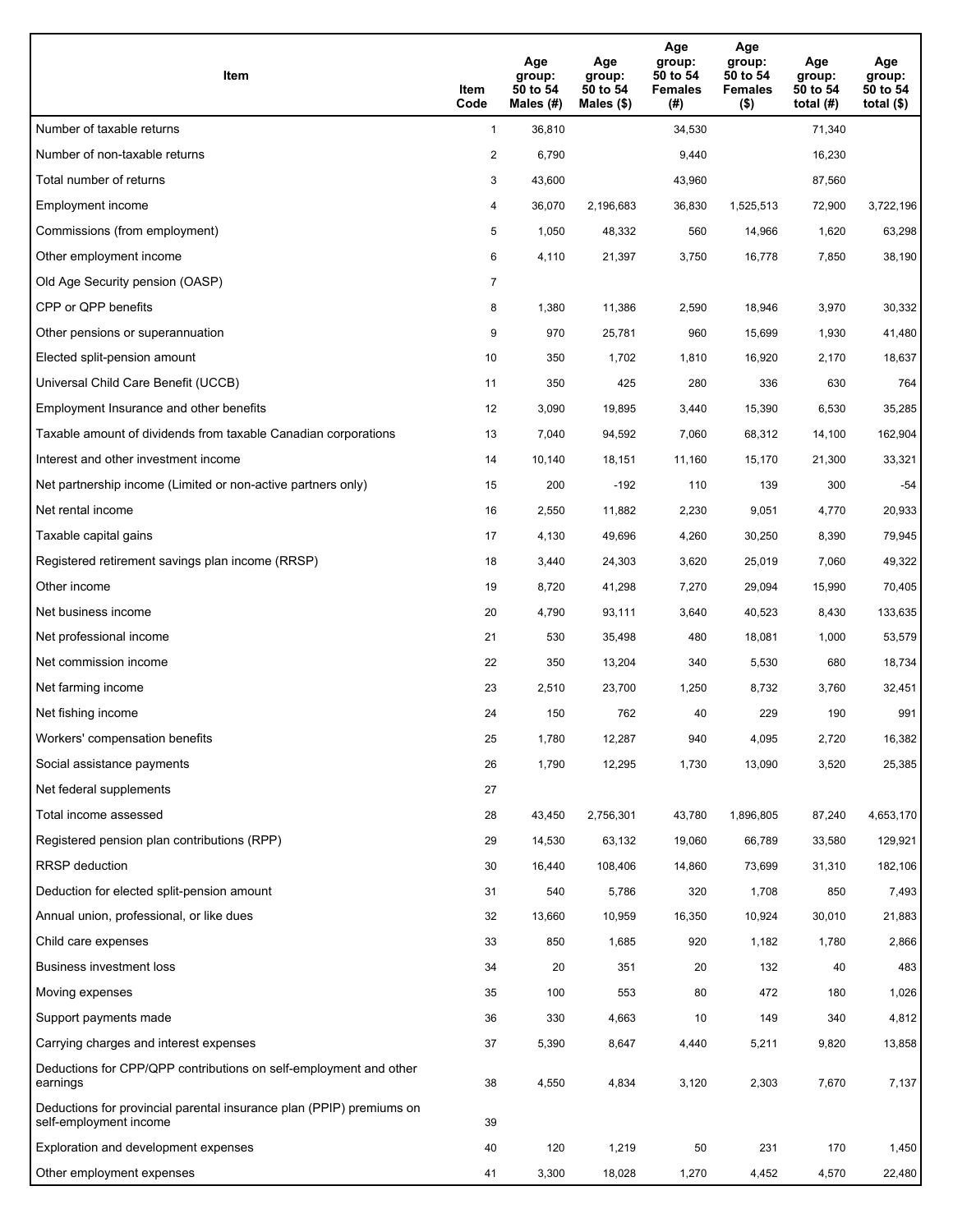| Item                                                              | Item<br>Code | Age<br>group:<br>50 to 54<br>Males (#) | Age<br>group:<br>50 to 54<br>Males (\$) | Age<br>group:<br>50 to 54<br><b>Females</b><br>(#) | Age<br>group:<br>50 to 54<br><b>Females</b><br>$($ \$) | Age<br>group:<br>50 to 54<br>total $(H)$ | Age<br>group:<br>50 to 54<br>total $($)$ |
|-------------------------------------------------------------------|--------------|----------------------------------------|-----------------------------------------|----------------------------------------------------|--------------------------------------------------------|------------------------------------------|------------------------------------------|
| Clergy residence deduction                                        | 42           | 190                                    | 2,649                                   | 50                                                 | 637                                                    | 240                                      | 3,285                                    |
| Other deductions                                                  | 43           | 900                                    | 1,618                                   | 970                                                | 1,270                                                  | 1,870                                    | 2,888                                    |
| Total deductions before adjustments                               | 44           | 31,740                                 | 232,550                                 | 30,590                                             | 169,175                                                | 62,340                                   | 401,725                                  |
| Social benefits repayment                                         | 45           | 280                                    | 357                                     | 40                                                 | 48                                                     | 320                                      | 405                                      |
| Net income after adjustments                                      | 46           | 43,230                                 | 2,526,604                               | 43,550                                             | 1,729,457                                              | 86,780                                   | 4,256,126                                |
| Canadian Forces personnel and police deduction                    | 47           |                                        |                                         |                                                    |                                                        |                                          |                                          |
| Security options deductions                                       | 48           | 80                                     | 2,393                                   | 30                                                 | 740                                                    | 110                                      | 3,133                                    |
| Other payments deductions                                         | 49           | 3,550                                  | 24,583                                  | 2,660                                              | 17,185                                                 | 6,210                                    | 41,768                                   |
| Non-capital losses of other years                                 | 50           | 90                                     | 865                                     | 50                                                 | 300                                                    | 130                                      | 1,165                                    |
| Net capital losses of other years                                 | 51           | 970                                    | 2,349                                   | 850                                                | 1,035                                                  | 1,810                                    | 3,384                                    |
| Capital gains deduction                                           | 52           | 290                                    | 25,751                                  | 200                                                | 16,734                                                 | 490                                      | 42,484                                   |
| Northern residents deductions                                     | 53           | 1,090                                  | 3,818                                   | 720                                                | 1,979                                                  | 1,810                                    | 5,796                                    |
| Additional deductions                                             | 54           | 20                                     | 335                                     |                                                    |                                                        | 50                                       | 539                                      |
| Farming/fishing losses of prior years                             | 55           | 130                                    | 964                                     | 50                                                 | 341                                                    | 180                                      | 1,304                                    |
| Total deductions from net income                                  | 56           | 6,020                                  | 61,373                                  | 4,500                                              | 38,519                                                 | 10,510                                   | 99,892                                   |
| Taxable income assessed                                           | 57           | 42,160                                 | 2,465,389                               | 42,480                                             | 1,690,966                                              | 84,640                                   | 4,156,419                                |
| Basic personal amount                                             | 58           | 43,600                                 | 479,987                                 | 43,960                                             | 484,279                                                | 87,560                                   | 964,321                                  |
| Age amount                                                        | 59           |                                        |                                         |                                                    |                                                        |                                          |                                          |
| Spouse or common-law partner amount                               | 60           | 5,440                                  | 43,633                                  | 2,220                                              | 17,988                                                 | 7,660                                    | 61,623                                   |
| Amount for eligible dependant                                     | 61           | 730                                    | 7,259                                   | 2,230                                              | 22,348                                                 | 2,950                                    | 29,607                                   |
| Amount for children 17 and under                                  | 62           | 8,480                                  | 30,607                                  | 3,900                                              | 12,000                                                 | 12,390                                   | 42,613                                   |
| Amount for infirm dependants age 18 or older                      | 63           | 80                                     | 357                                     | 60                                                 | 295                                                    | 130                                      | 652                                      |
| CPP or QPP contributions through employment                       | 64           | 33,310                                 | 64,780                                  | 32,960                                             | 54,892                                                 | 66,270                                   | 119,672                                  |
| CPP or QPP contributions on self-employment and other<br>earnings | 65           | 4,550                                  | 4,834                                   | 3,120                                              | 2,303                                                  | 7,670                                    | 7,137                                    |
| Employment Insurance premiums                                     | 66           | 31,090                                 | 23,585                                  | 32,110                                             | 21,263                                                 | 63,210                                   | 44,848                                   |
| PPIP premiums paid                                                | 67           |                                        |                                         |                                                    |                                                        |                                          |                                          |
| PPIP premiums payable on employment income                        | 68           |                                        |                                         |                                                    |                                                        |                                          |                                          |
| PPIP premiums payable on self-employment income                   | 69           |                                        |                                         |                                                    |                                                        |                                          |                                          |
| Volunteer firefighters' amount                                    | 70           | 130                                    | 399                                     |                                                    |                                                        | 140                                      | 426                                      |
| Canada employment amount                                          | 71           | 34,420                                 | 38,104                                  | 34,450                                             | 38,075                                                 | 68,880                                   | 76,180                                   |
| Public transit amount                                             | 72           | 2,190                                  | 1,452                                   | 2,260                                              | 1,583                                                  | 4,450                                    | 3,034                                    |
| Children's fitness amount                                         | 73           | 3,110                                  | 1,677                                   | 1,460                                              | 709                                                    | 4,570                                    | 2,386                                    |
| Children's arts amount                                            | 74           | 1,310                                  | 701                                     | 620                                                | 310                                                    | 1,930                                    | 1,012                                    |
| Home buyers' amount                                               | 75           | 210                                    | 956                                     | 120                                                | 544                                                    | 330                                      | 1,500                                    |
| Pension income amount                                             | 76           | 1,300                                  | 2,493                                   | 2,650                                              | 5,110                                                  | 3,950                                    | 7,605                                    |
| Caregiver amount                                                  | 77           | 640                                    | 3,688                                   | 580                                                | 3,066                                                  | 1,220                                    | 6,754                                    |
| Disability amount                                                 | 78           | 1,510                                  | 11,565                                  | 1,770                                              | 13,612                                                 | 3,280                                    | 25,177                                   |
| Disability amount transferred from a dependant                    | 79           | 860                                    | 8,368                                   | 700                                                | 6,406                                                  | 1,550                                    | 14,774                                   |
| Interest paid on student loans                                    | 80           | 150                                    | 62                                      | 230                                                | 80                                                     | 380                                      | 142                                      |
| Tuition, education, and textbook amounts                          | 81           | 660                                    | 2,024                                   | 1,170                                              | 3,422                                                  | 1,820                                    | 5,447                                    |
| Tuition, education, and textbook amounts transferred from a child | 82           | 4,010                                  | 20,726                                  | 2,560                                              | 12,728                                                 | 6,560                                    | 33,454                                   |
| Amounts transferred from spouse or common-law partner             | 83           | 970                                    | 4,860                                   | 990                                                | 4,806                                                  | 1,950                                    | 9,673                                    |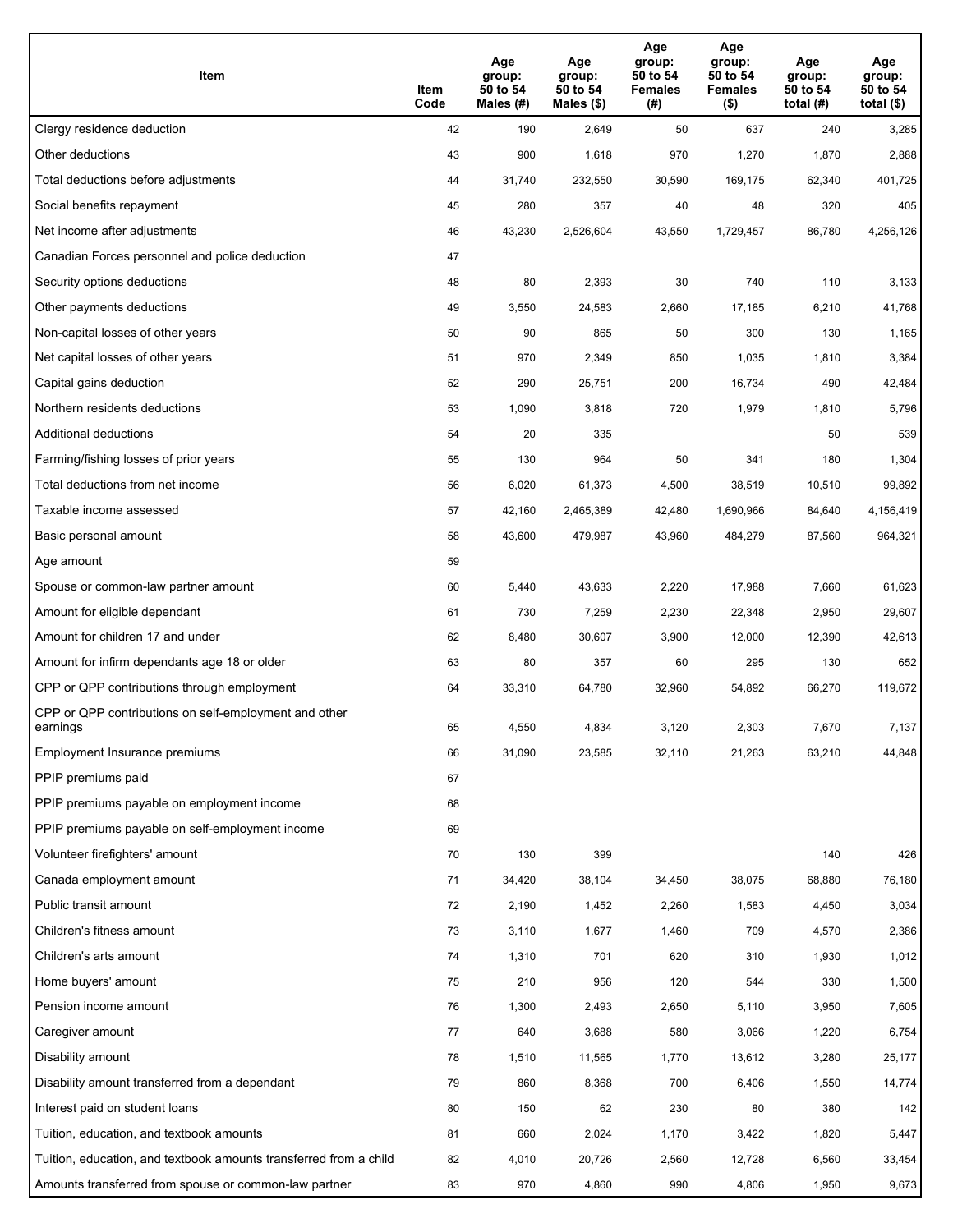| <b>Item</b>                                         | Item<br>Code | Age<br>group:<br>50 to 54<br>Males (#) | Age<br>group:<br>50 to 54<br>Males $(\$)$ | Age<br>group:<br>50 to 54<br><b>Females</b><br>(#) | Age<br>group:<br>50 to 54<br><b>Females</b><br>$($ \$) | Age<br>group:<br>50 to 54<br>total $(H)$ | Age<br>group:<br>50 to 54<br>total $($)$ |
|-----------------------------------------------------|--------------|----------------------------------------|-------------------------------------------|----------------------------------------------------|--------------------------------------------------------|------------------------------------------|------------------------------------------|
| Medical expenses                                    | 84           | 4,620                                  | 8,078                                     | 7,880                                              | 12,556                                                 | 12,500                                   | 20,635                                   |
| Total tax credits on personal amounts               | 85           | 43,600                                 | 114,033                                   | 43,960                                             | 107,761                                                | 87,560                                   | 221,805                                  |
| Allowable charitable donations and government gifts | 86           | 14,420                                 | 31,780                                    | 12,580                                             | 17,951                                                 | 27,000                                   | 49,731                                   |
| Eligible cultural and ecological gifts              | 87           |                                        |                                           |                                                    |                                                        | 10                                       | 3                                        |
| Total tax credit on donations and gifts             | 88           | 14,350                                 | 8,907                                     | 12,550                                             | 4,947                                                  | 26,900                                   | 13,854                                   |
| Total federal non-refundable tax credits            | 89           | 43,600                                 | 122,940                                   | 43,960                                             | 112,708                                                | 87,560                                   | 235,660                                  |
| Federal dividend tax credit                         | 90           | 6,740                                  | 12,836                                    | 6,570                                              | 9,128                                                  | 13,310                                   | 21,964                                   |
| Overseas employment tax credit                      | 91           | 10                                     | 109                                       |                                                    |                                                        | 10                                       | 119                                      |
| Minimum tax carryover                               | 92           | 150                                    | 476                                       | 120                                                | 369                                                    | 270                                      | 845                                      |
| Basic federal tax                                   | 93           | 34,810                                 | 343,443                                   | 32,380                                             | 185,402                                                | 67,190                                   | 528,846                                  |
| Federal Foreign Tax Credit                          | 94           | 1,700                                  | 937                                       | 1,570                                              | 314                                                    | 3,280                                    | 1,251                                    |
| Federal Political contribution tax credit           | 95           | 350                                    | 66                                        | 210                                                | 34                                                     | 560                                      | 100                                      |
| <b>Investment Tax Credit</b>                        | 96           | 100                                    | 178                                       | 30                                                 | 32                                                     | 130                                      | 210                                      |
| Labour-sponsored funds tax credit                   | 97           | 20                                     | 14                                        | 10                                                 | 9                                                      | 40                                       | 23                                       |
| Alternative minimum tax payable                     | 98           | 130                                    | 919                                       | 90                                                 | 645                                                    | 220                                      | 1,564                                    |
| Net federal tax                                     | 99           | 34,770                                 | 342,276                                   | 32,360                                             | 185,048                                                | 67,130                                   | 527,324                                  |
| CPP contributions on self-employment                | 100          | 4,550                                  | 9,668                                     | 3,120                                              | 4,605                                                  | 7,670                                    | 14,273                                   |
| Social Benefits repayment                           | 101          | 280                                    | 357                                       | 40                                                 | 48                                                     | 320                                      | 405                                      |
| Net Provincial Tax                                  | 102          | 36,010                                 | 253,822                                   | 33,890                                             | 146,553                                                | 69,900                                   | 400,376                                  |
| Total tax payable                                   | 103          | 36,810                                 | 606,125                                   | 34,530                                             | 336,255                                                | 71,340                                   | 942,381                                  |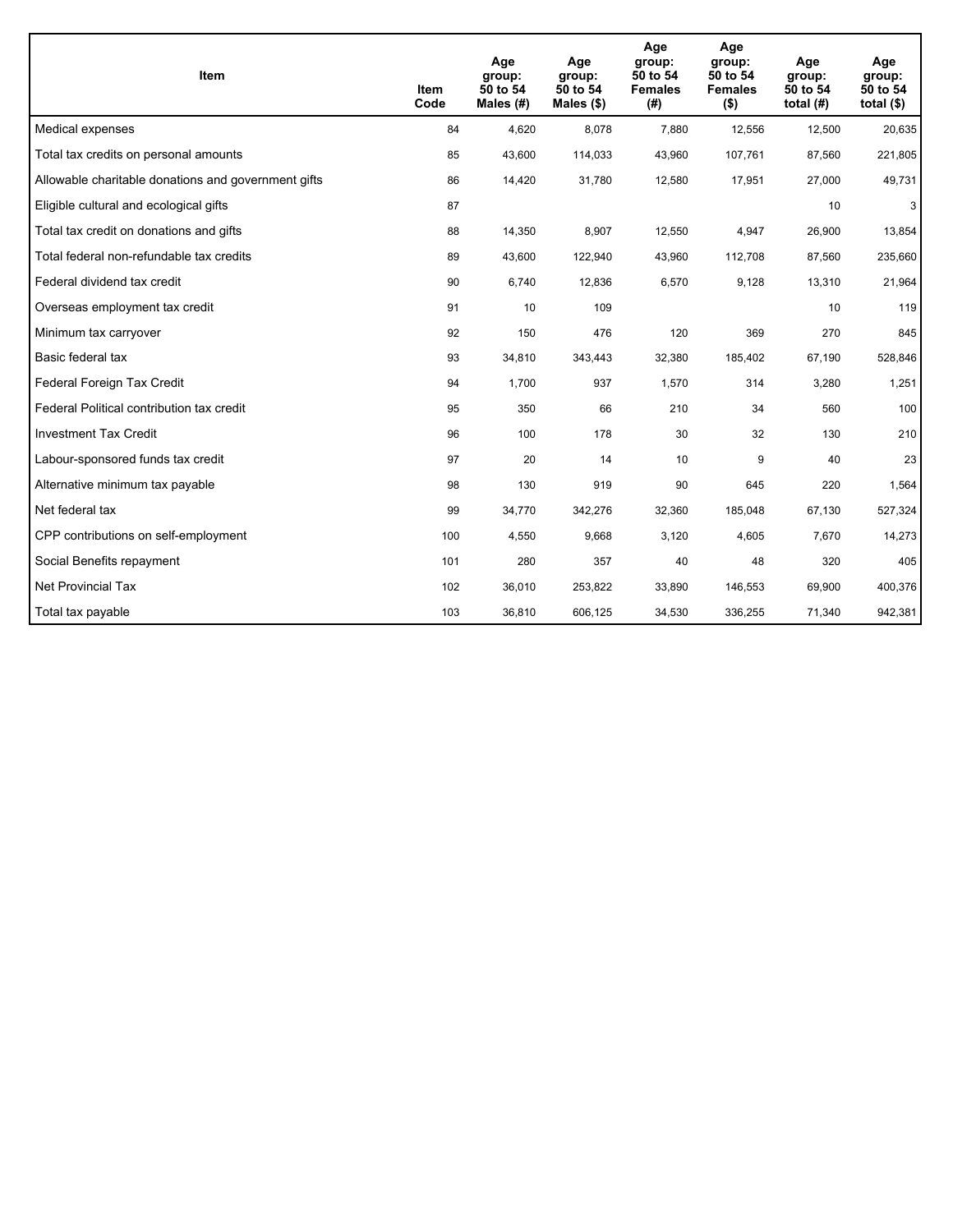| Item                                                                                           | Item<br>Code   | Age<br>group:<br>55 to 59<br>Males (#) | Age<br>group:<br>55 to 59<br>Males $(\$)$ | Age<br>group:<br>55 to 59<br><b>Females</b><br>(#) | Age<br>group:<br>55 to 59<br><b>Females</b><br>$($ \$) | Age<br>group:<br>55 to 59<br>total $(H)$ | Age<br>group:<br>55 to 59<br>total $($ |
|------------------------------------------------------------------------------------------------|----------------|----------------------------------------|-------------------------------------------|----------------------------------------------------|--------------------------------------------------------|------------------------------------------|----------------------------------------|
| Number of taxable returns                                                                      | $\mathbf{1}$   | 33,580                                 |                                           | 31,870                                             |                                                        | 65,450                                   |                                        |
| Number of non-taxable returns                                                                  | $\overline{a}$ | 6,310                                  |                                           | 8,510                                              |                                                        | 14,820                                   |                                        |
| Total number of returns                                                                        | 3              | 39,890                                 |                                           | 40,370                                             |                                                        | 80,270                                   |                                        |
| Employment income                                                                              | 4              | 30,110                                 | 1,759,670                                 | 30,540                                             | 1.191.700                                              | 60,650                                   | 2,951,370                              |
| Commissions (from employment)                                                                  | 5              | 810                                    | 39,283                                    | 420                                                | 9,205                                                  | 1,230                                    | 48,488                                 |
| Other employment income                                                                        | 6              | 4,170                                  | 21,557                                    | 3,790                                              | 16,254                                                 | 7,960                                    | 37,810                                 |
| Old Age Security pension (OASP)                                                                | $\overline{7}$ |                                        |                                           |                                                    |                                                        |                                          |                                        |
| CPP or QPP benefits                                                                            | 8              | 2,180                                  | 19,294                                    | 4,000                                              | 30,141                                                 | 6,170                                    | 49,435                                 |
| Other pensions or superannuation                                                               | 9              | 4,620                                  | 145,920                                   | 5,100                                              | 108,188                                                | 9,720                                    | 254,108                                |
| Elected split-pension amount                                                                   | 10             | 1,210                                  | 6,590                                     | 4,220                                              | 47,884                                                 | 5,430                                    | 54,474                                 |
| Universal Child Care Benefit (UCCB)                                                            | 11             | 100                                    | 117                                       | 130                                                | 140                                                    | 230                                      | 257                                    |
| Employment Insurance and other benefits                                                        | 12             | 2,700                                  | 17,445                                    | 2,700                                              | 11,566                                                 | 5,400                                    | 29,011                                 |
| Taxable amount of dividends from taxable Canadian corporations                                 | 13             | 8,100                                  | 127,266                                   | 7,940                                              | 69,116                                                 | 16,030                                   | 196,381                                |
| Interest and other investment income                                                           | 14             | 12,130                                 | 24,094                                    | 13,200                                             | 20,535                                                 | 25,330                                   | 44,630                                 |
| Net partnership income (Limited or non-active partners only)                                   | 15             | 290                                    | 87                                        | 150                                                | 103                                                    | 440                                      | 191                                    |
| Net rental income                                                                              | 16             | 2,590                                  | 13,583                                    | 2,180                                              | 9,067                                                  | 4,770                                    | 22,649                                 |
| Taxable capital gains                                                                          | 17             | 4,810                                  | 62,819                                    | 5,090                                              | 41,363                                                 | 9,900                                    | 104,213                                |
| Registered retirement savings plan income (RRSP)                                               | 18             | 3,360                                  | 32,343                                    | 4,050                                              | 36,993                                                 | 7,400                                    | 69,336                                 |
| Other income                                                                                   | 19             | 10,180                                 | 78,014                                    | 9,060                                              | 64,437                                                 | 19,240                                   | 142,451                                |
| Net business income                                                                            | 20             | 4,580                                  | 85,107                                    | 3,300                                              | 33,029                                                 | 7,880                                    | 118,167                                |
| Net professional income                                                                        | 21             | 610                                    | 46,954                                    | 490                                                | 17,180                                                 | 1,100                                    | 64,135                                 |
| Net commission income                                                                          | 22             | 400                                    | 14,290                                    | 270                                                | 5,452                                                  | 670                                      | 19,742                                 |
| Net farming income                                                                             | 23             | 2,690                                  | 26,226                                    | 1,280                                              | 9,759                                                  | 3,980                                    | 36,251                                 |
| Net fishing income                                                                             | 24             | 120                                    | 475                                       | 30                                                 | 237                                                    | 150                                      | 711                                    |
| Workers' compensation benefits                                                                 | 25             | 1,480                                  | 12,094                                    | 860                                                | 5,065                                                  | 2,340                                    | 17,159                                 |
| Social assistance payments                                                                     | 26             | 1,760                                  | 11,606                                    | 1,630                                              | 11,282                                                 | 3,380                                    | 22,888                                 |
| Net federal supplements                                                                        | 27             |                                        |                                           |                                                    |                                                        |                                          |                                        |
| Total income assessed                                                                          | 28             | 39,780                                 | 2,545,013                                 | 40,190                                             | 1,743,756                                              | 79,970                                   | 4,289,097                              |
| Registered pension plan contributions (RPP)                                                    | 29             | 11,390                                 | 46,377                                    | 15,110                                             | 50,699                                                 | 26,490                                   | 97,076                                 |
| <b>RRSP</b> deduction                                                                          | 30             | 14,620                                 | 116,987                                   | 13,290                                             | 81,776                                                 | 27,900                                   | 198,763                                |
| Deduction for elected split-pension amount                                                     | 31             | 2,580                                  | 28,944                                    | 1,690                                              | 9,689                                                  | 4,270                                    | 38,633                                 |
| Annual union, professional, or like dues                                                       | 32             | 11,130                                 | 8,596                                     | 13,610                                             | 8,721                                                  | 24,740                                   | 17,317                                 |
| Child care expenses                                                                            | 33             | 200                                    | 377                                       | 120                                                | 163                                                    | 320                                      | 540                                    |
| Business investment loss                                                                       | 34             | 10                                     | 159                                       | 10                                                 | 227                                                    | 20                                       | 387                                    |
| Moving expenses                                                                                | 35             | 80                                     | 539                                       | 70                                                 | 407                                                    | 150                                      | 946                                    |
| Support payments made                                                                          | 36             | 310                                    | 5,036                                     | $10$                                               | 114                                                    | 330                                      | 5,149                                  |
| Carrying charges and interest expenses                                                         | 37             | 6,320                                  | 10,855                                    | 5,150                                              | 6,189                                                  | 11,470                                   | 17,044                                 |
| Deductions for CPP/QPP contributions on self-employment and other<br>earnings                  | 38             | 4,630                                  | 4,927                                     | 2,890                                              | 2,089                                                  | 7,520                                    | 7,021                                  |
| Deductions for provincial parental insurance plan (PPIP) premiums on<br>self-employment income | 39             |                                        |                                           |                                                    |                                                        |                                          |                                        |
| Exploration and development expenses                                                           | 40             | 200                                    | 1,524                                     | 80                                                 | 215                                                    | 280                                      | 1,739                                  |
| Other employment expenses                                                                      | 41             | 2,630                                  | 14,783                                    | 970                                                | 3,442                                                  | 3,610                                    | 18,225                                 |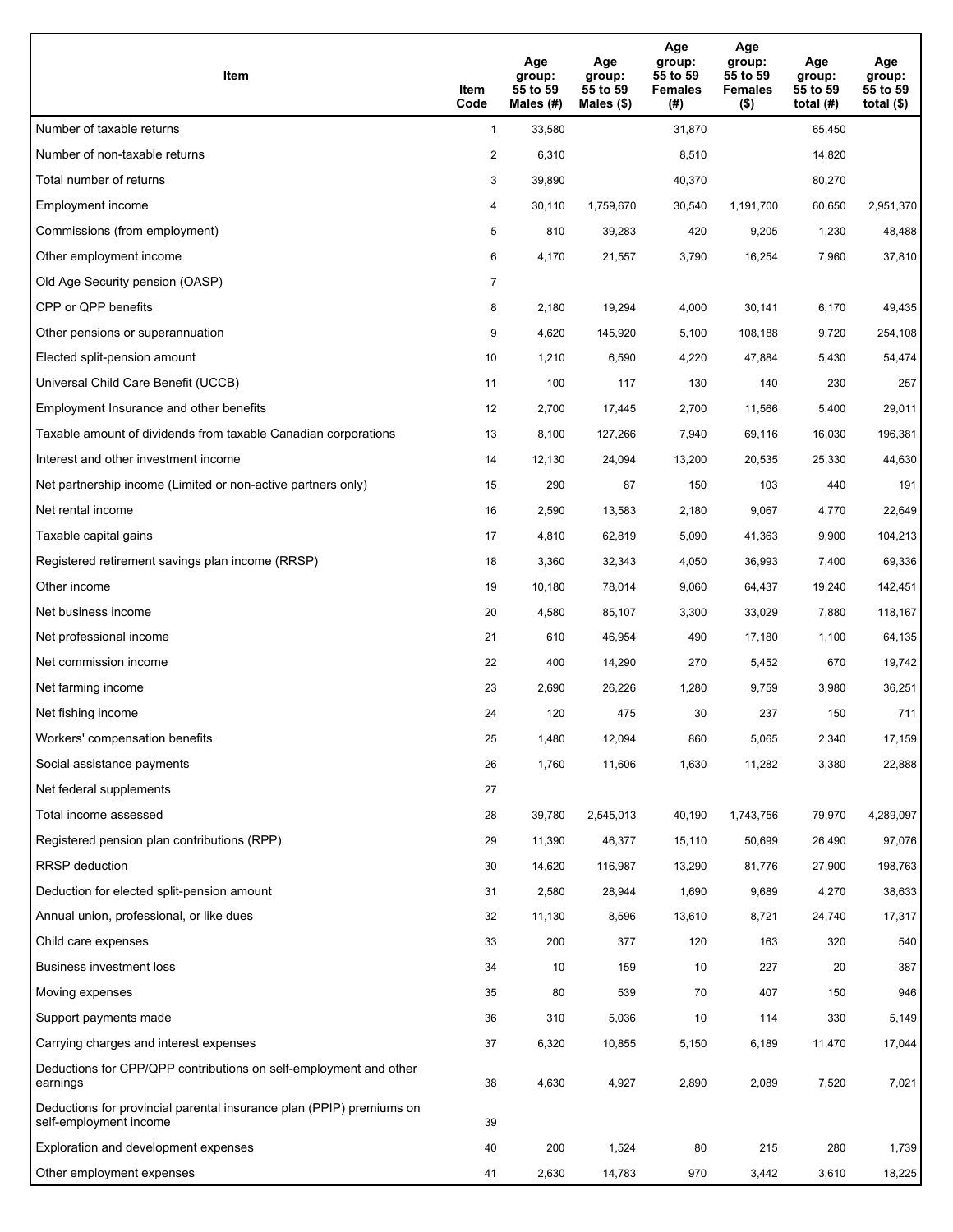| Item                                                              | Item<br>Code | Age<br>group:<br>55 to 59<br>Males (#) | Age<br>group:<br>55 to 59<br>Males (\$) | Age<br>group:<br>55 to 59<br><b>Females</b><br>(#) | Age<br>group:<br>55 to 59<br>Females<br>$($ \$) | Age<br>group:<br>55 to 59<br>total $(H)$ | Age<br>group:<br>55 to 59<br>total $($)$ |
|-------------------------------------------------------------------|--------------|----------------------------------------|-----------------------------------------|----------------------------------------------------|-------------------------------------------------|------------------------------------------|------------------------------------------|
| Clergy residence deduction                                        | 42           | 200                                    | 2,765                                   | 60                                                 | 689                                             | 260                                      | 3,453                                    |
| Other deductions                                                  | 43           | 930                                    | 1,663                                   | 930                                                | 2,546                                           | 1,860                                    | 4,209                                    |
| Total deductions before adjustments                               | 44           | 28,870                                 | 243,535                                 | 26,770                                             | 166,973                                         | 55,640                                   | 410,513                                  |
| Social benefits repayment                                         | 45           | 270                                    | 385                                     | 40                                                 | 35                                              | 300                                      | 420                                      |
| Net income after adjustments                                      | 46           | 39,520                                 | 2,304,819                               | 40,020                                             | 1,578,033                                       | 79,550                                   | 3,883,175                                |
| Canadian Forces personnel and police deduction                    | 47           |                                        |                                         |                                                    |                                                 |                                          |                                          |
| Security options deductions                                       | 48           | 80                                     | 3,108                                   | 20                                                 | 391                                             | 100                                      | 3,499                                    |
| Other payments deductions                                         | 49           | 3,220                                  | 23,700                                  | 2,480                                              | 16,347                                          | 5,690                                    | 40,047                                   |
| Non-capital losses of other years                                 | 50           | 70                                     | 507                                     | 50                                                 | 339                                             | 120                                      | 846                                      |
| Net capital losses of other years                                 | 51           | 1,160                                  | 2,365                                   | 1,130                                              | 1,663                                           | 2,290                                    | 4,028                                    |
| Capital gains deduction                                           | 52           | 360                                    | 31,426                                  | 230                                                | 19,677                                          | 590                                      | 51,130                                   |
| Northern residents deductions                                     | 53           | 1,100                                  | 3,689                                   | 640                                                | 1,790                                           | 1,750                                    | 5,478                                    |
| Additional deductions                                             | 54           | 30                                     | 72                                      | 30                                                 | 250                                             | 60                                       | 322                                      |
| Farming/fishing losses of prior years                             | 55           | 140                                    | 1,280                                   | 40                                                 | 224                                             | 180                                      | 1,618                                    |
| Total deductions from net income                                  | 56           | 5,930                                  | 66,280                                  | 4,530                                              | 40,682                                          | 10,460                                   | 107,100                                  |
| Taxable income assessed                                           | 57           | 38,460                                 | 2,238,824                               | 39,060                                             | 1,537,388                                       | 77,530                                   | 3,776,396                                |
| Basic personal amount                                             | 58           | 39,890                                 | 439,666                                 | 40,370                                             | 445,013                                         | 80,270                                   | 884,770                                  |
| Age amount                                                        | 59           |                                        |                                         |                                                    |                                                 |                                          |                                          |
| Spouse or common-law partner amount                               | 60           | 5,060                                  | 40,525                                  | 1,970                                              | 14,698                                          | 7,030                                    | 55,246                                   |
| Amount for eligible dependant                                     | 61           | 320                                    | 3,118                                   | 750                                                | 7,191                                           | 1,070                                    | 10,309                                   |
| Amount for children 17 and under                                  | 62           | 2,840                                  | 9,470                                   | 1,020                                              | 3,152                                           | 3,860                                    | 12,629                                   |
| Amount for infirm dependants age 18 or older                      | 63           | 70                                     | 346                                     | 50                                                 | 200                                             | 120                                      | 546                                      |
| CPP or QPP contributions through employment                       | 64           | 27,460                                 | 51,482                                  | 27,000                                             | 42,921                                          | 54,460                                   | 94,403                                   |
| CPP or QPP contributions on self-employment and other<br>earnings | 65           | 4,630                                  | 4,927                                   | 2,890                                              | 2,089                                           | 7,520                                    | 7,021                                    |
| Employment Insurance premiums                                     | 66           | 25,340                                 | 18,558                                  | 26,020                                             | 16,535                                          | 51,360                                   | 35,092                                   |
| PPIP premiums paid                                                | 67           |                                        |                                         |                                                    |                                                 |                                          |                                          |
| PPIP premiums payable on employment income                        | 68           |                                        |                                         |                                                    |                                                 |                                          |                                          |
| PPIP premiums payable on self-employment income                   | 69           |                                        |                                         |                                                    |                                                 |                                          |                                          |
| Volunteer firefighters' amount                                    | 70           | 100                                    | 294                                     | 10                                                 | 30                                              | 110                                      | 324                                      |
| Canada employment amount                                          | 71           | 29,260                                 | 31,942                                  | 29,020                                             | 31,757                                          | 58,270                                   | 63,699                                   |
| Public transit amount                                             | 72           | 1,490                                  | 1,004                                   | 1,810                                              | 1,310                                           | 3,300                                    | 2,314                                    |
| Children's fitness amount                                         | 73           | 820                                    | 410                                     | 250                                                | 108                                             | 1,060                                    | 519                                      |
| Children's arts amount                                            | 74           | 380                                    | 194                                     | 120                                                | 54                                              | 490                                      | 248                                      |
| Home buyers' amount                                               | 75           | 90                                     | 406                                     | 60                                                 | 249                                             | 150                                      | 654                                      |
| Pension income amount                                             | 76           | 5,640                                  | 10,988                                  | 8,410                                              | 16,402                                          | 14,050                                   | 27,390                                   |
| Caregiver amount                                                  | 77           | 540                                    | 3,108                                   | 460                                                | 2,333                                           | 1,000                                    | 5,441                                    |
| Disability amount                                                 | 78           | 2,010                                  | 15,449                                  | 2,300                                              | 17,663                                          | 4,310                                    | 33,112                                   |
| Disability amount transferred from a dependant                    | 79           | 590                                    | 5,121                                   | 520                                                | 4,312                                           | 1,100                                    | 9,432                                    |
| Interest paid on student loans                                    | 80           | 70                                     | 28                                      | 110                                                | 46                                              | 180                                      | 74                                       |
| Tuition, education, and textbook amounts                          | 81           | 360                                    | 1,023                                   | 560                                                | 1,350                                           | 920                                      | 2,373                                    |
| Tuition, education, and textbook amounts transferred from a child | 82           | 2,630                                  | 13,524                                  | 1,430                                              | 7,041                                           | 4,070                                    | 20,566                                   |
| Amounts transferred from spouse or common-law partner             | 83           | 1,170                                  | 6,107                                   | 1,210                                              | 6,787                                           | 2,390                                    | 12,893                                   |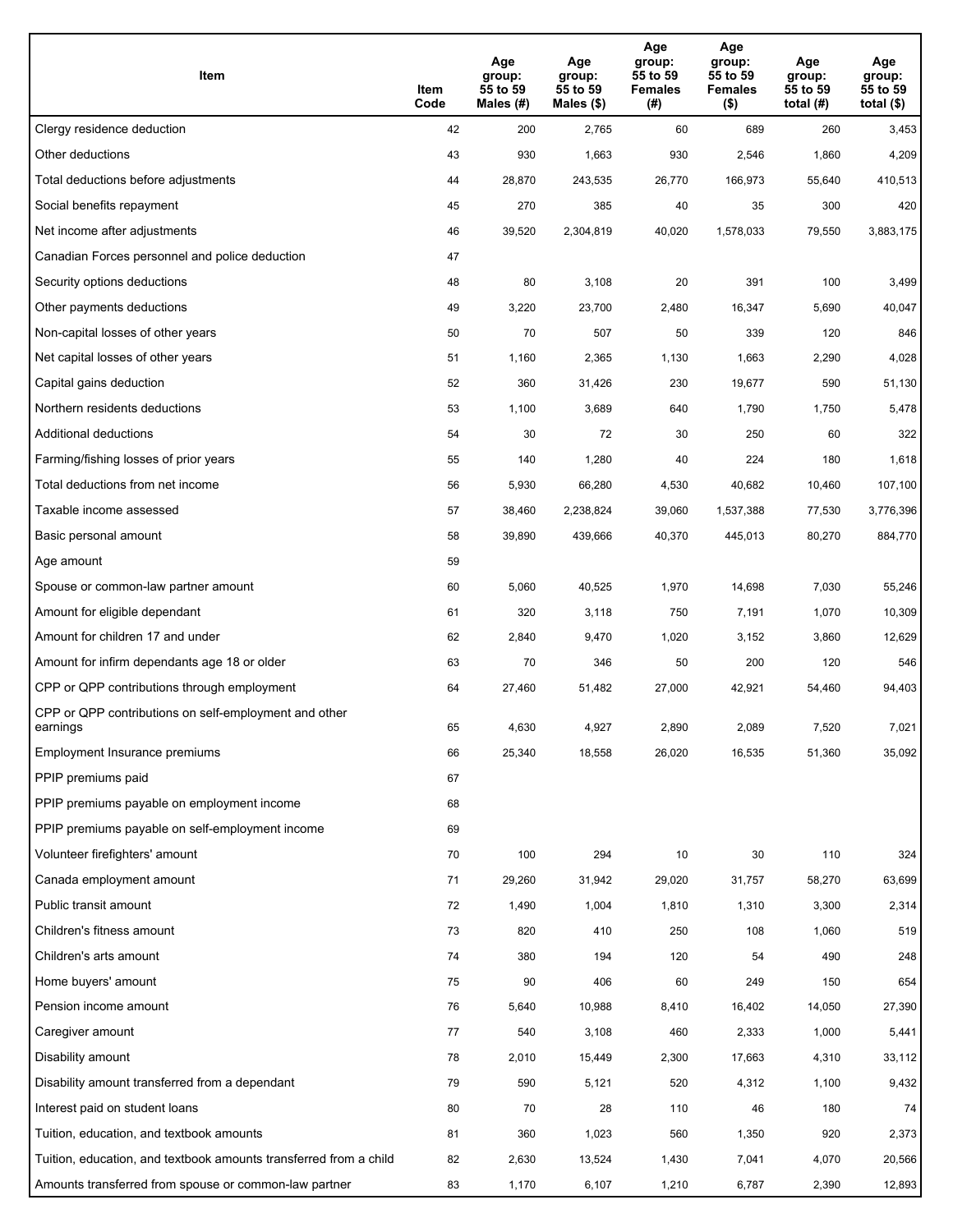| <b>Item</b>                                         | Item<br>Code | Age<br>group:<br>55 to 59<br>Males $(H)$ | Age<br>group:<br>55 to 59<br>Males $(\$)$ | Age<br>group:<br>55 to 59<br><b>Females</b><br>(# ) | Age<br>group:<br>55 to 59<br><b>Females</b><br>$($ \$) | Age<br>group:<br>55 to 59<br>total $(H)$ | Age<br>group:<br>55 to 59<br>total $($)$ |
|-----------------------------------------------------|--------------|------------------------------------------|-------------------------------------------|-----------------------------------------------------|--------------------------------------------------------|------------------------------------------|------------------------------------------|
| Medical expenses                                    | 84           | 5,220                                    | 9,734                                     | 8,670                                               | 15,574                                                 | 13,890                                   | 25,308                                   |
| Total tax credits on personal amounts               | 85           | 39,890                                   | 100,114                                   | 40,370                                              | 95,523                                                 | 80,270                                   | 195,655                                  |
| Allowable charitable donations and government gifts | 86           | 13,660                                   | 34,986                                    | 12,120                                              | 17,189                                                 | 25,780                                   | 52,183                                   |
| Eligible cultural and ecological gifts              | 87           | 10                                       | 4                                         |                                                     |                                                        | 20                                       | 6                                        |
| Total tax credit on donations and gifts             | 88           | 13,610                                   | 9,848                                     | 12,060                                              | 4,726                                                  | 25,670                                   | 14,577                                   |
| Total federal non-refundable tax credits            | 89           | 39,890                                   | 109,962                                   | 40,370                                              | 100,249                                                | 80,270                                   | 210,232                                  |
| Federal dividend tax credit                         | 90           | 7,680                                    | 17,516                                    | 7,310                                               | 9,305                                                  | 14,980                                   | 26,821                                   |
| Overseas employment tax credit                      | 91           | 10                                       | 134                                       |                                                     |                                                        | 10                                       | 134                                      |
| Minimum tax carryover                               | 92           | 190                                      | 650                                       | 150                                                 | 426                                                    | 340                                      | 1,076                                    |
| Basic federal tax                                   | 93           | 31,700                                   | 312,096                                   | 29.830                                              | 169,173                                                | 61,530                                   | 481,289                                  |
| Federal Foreign Tax Credit                          | 94           | 2,080                                    | 915                                       | 2,020                                               | 442                                                    | 4,100                                    | 1,357                                    |
| Federal Political contribution tax credit           | 95           | 460                                      | 88                                        | 290                                                 | 51                                                     | 740                                      | 139                                      |
| <b>Investment Tax Credit</b>                        | 96           | 110                                      | 146                                       | 40                                                  | 55                                                     | 140                                      | 201                                      |
| Labour-sponsored funds tax credit                   | 97           | 20                                       | 12                                        |                                                     |                                                        | 30                                       | 16                                       |
| Alternative minimum tax payable                     | 98           | 150                                      | 1,112                                     | 110                                                 | 767                                                    | 260                                      | 1,878                                    |
| Net federal tax                                     | 99           | 31,660                                   | 310,942                                   | 29,790                                              | 168,647                                                | 61,450                                   | 479,609                                  |
| CPP contributions on self-employment                | 100          | 4,630                                    | 9,855                                     | 2,890                                               | 4,178                                                  | 7,520                                    | 14,042                                   |
| Social Benefits repayment                           | 101          | 270                                      | 385                                       | 40                                                  | 35                                                     | 300                                      | 420                                      |
| Net Provincial Tax                                  | 102          | 32,840                                   | 230,314                                   | 31,340                                              | 133,802                                                | 64,190                                   | 364,131                                  |
| Total tax payable                                   | 103          | 33,580                                   | 551,496                                   | 31,870                                              | 306,665                                                | 65,450                                   | 858,204                                  |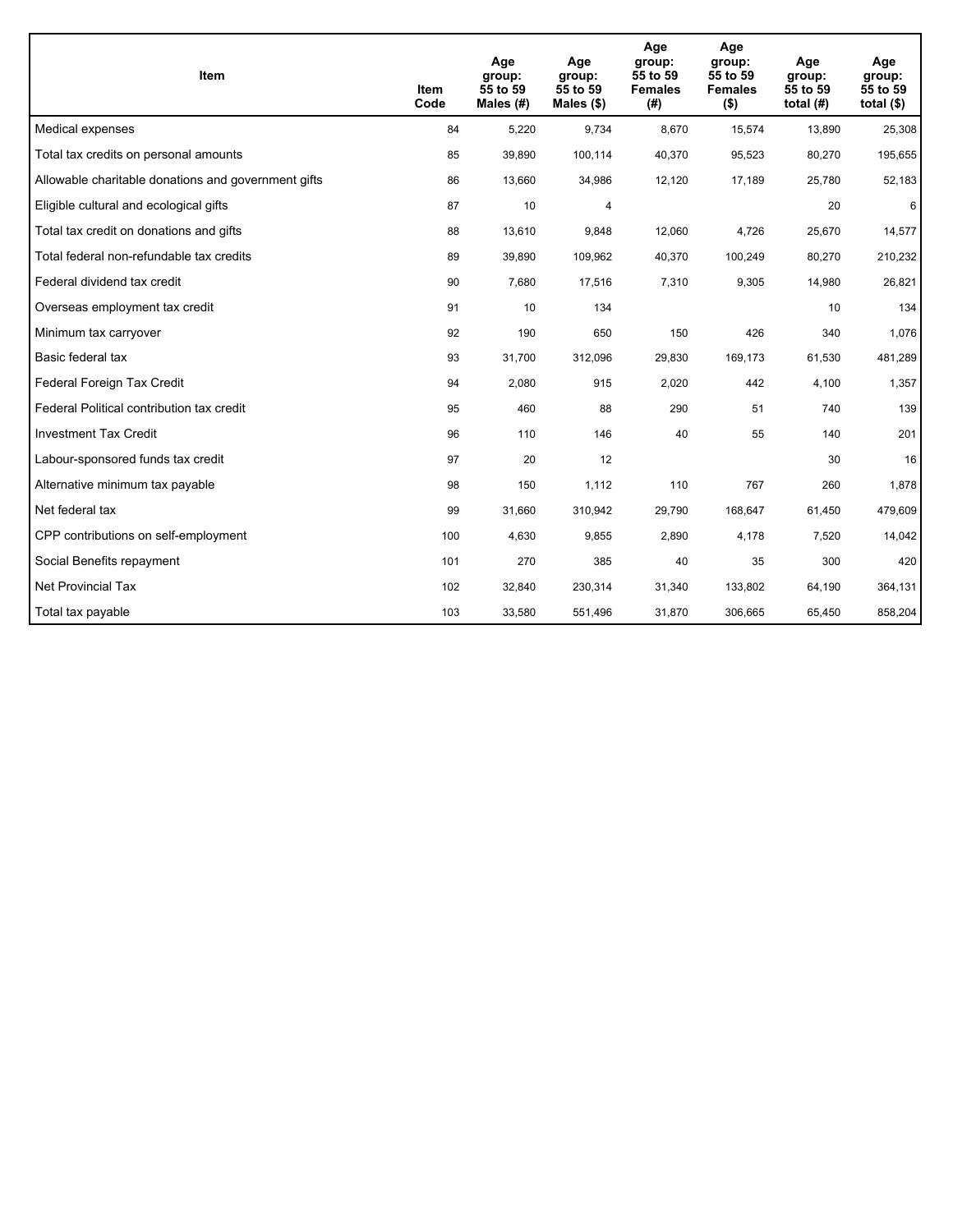| Item                                                                                           | Item<br>Code   | Age<br>group:<br>60 to 64<br>Males (#) | Age<br>group:<br>60 to 64<br>Males $(\$)$ | Age<br>group:<br>60 to 64<br><b>Females</b><br>(#) | Age<br>group:<br>60 to 64<br><b>Females</b><br>$($ \$) | Age<br>group:<br>60 to 64<br>total $(H)$ | Age<br>group:<br>60 to 64<br>total $($ |
|------------------------------------------------------------------------------------------------|----------------|----------------------------------------|-------------------------------------------|----------------------------------------------------|--------------------------------------------------------|------------------------------------------|----------------------------------------|
| Number of taxable returns                                                                      | $\mathbf{1}$   | 28,010                                 |                                           | 27,390                                             |                                                        | 55,400                                   |                                        |
| Number of non-taxable returns                                                                  | $\overline{a}$ | 5,740                                  |                                           | 7,970                                              |                                                        | 13,710                                   |                                        |
| Total number of returns                                                                        | 3              | 33,750                                 |                                           | 35,360                                             |                                                        | 69,110                                   |                                        |
| Employment income                                                                              | 4              | 19,730                                 | 1,011,433                                 | 19,210                                             | 640,946                                                | 38,940                                   | 1,652,379                              |
| Commissions (from employment)                                                                  | 5              | 520                                    | 25,012                                    | 210                                                | 5,812                                                  | 730                                      | 30,824                                 |
| Other employment income                                                                        | 6              | 3,840                                  | 14,484                                    | 3,150                                              | 13,687                                                 | 6,990                                    | 28,172                                 |
| Old Age Security pension (OASP)                                                                | $\overline{7}$ |                                        |                                           |                                                    |                                                        |                                          |                                        |
| CPP or QPP benefits                                                                            | 8              | 20,460                                 | 137,211                                   | 23,080                                             | 135,032                                                | 43,540                                   | 272,242                                |
| Other pensions or superannuation                                                               | 9              | 8,860                                  | 274,662                                   | 9,720                                              | 189,789                                                | 18,570                                   | 464,451                                |
| Elected split-pension amount                                                                   | 10             | 2,310                                  | 13,743                                    | 6,740                                              | 81,569                                                 | 9,050                                    | 95,312                                 |
| Universal Child Care Benefit (UCCB)                                                            | 11             | 50                                     | 66                                        | 70                                                 | 76                                                     | 120                                      | 142                                    |
| Employment Insurance and other benefits                                                        | 12             | 2,080                                  | 13,102                                    | 1,650                                              | 6,969                                                  | 3,730                                    | 20,071                                 |
| Taxable amount of dividends from taxable Canadian corporations                                 | 13             | 7,790                                  | 129,501                                   | 8,000                                              | 100,726                                                | 15,790                                   | 230,227                                |
| Interest and other investment income                                                           | 14             | 12,310                                 | 25,479                                    | 13,830                                             | 26,545                                                 | 26,140                                   | 52,024                                 |
| Net partnership income (Limited or non-active partners only)                                   | 15             | 260                                    | 126                                       | 140                                                | 107                                                    | 400                                      | 233                                    |
| Net rental income                                                                              | 16             | 2,250                                  | 12,615                                    | 1,920                                              | 9,585                                                  | 4,180                                    | 22,201                                 |
| Taxable capital gains                                                                          | 17             | 4,820                                  | 59,548                                    | 5,380                                              | 33,601                                                 | 10,200                                   | 93,149                                 |
| Registered retirement savings plan income (RRSP)                                               | 18             | 3,750                                  | 41,038                                    | 4,760                                              | 50,417                                                 | 8,510                                    | 91,455                                 |
| Other income                                                                                   | 19             | 10,900                                 | 90,153                                    | 10,510                                             | 71,496                                                 | 21,410                                   | 161,648                                |
| Net business income                                                                            | 20             | 3,830                                  | 62,943                                    | 2,620                                              | 24,059                                                 | 6,460                                    | 87,002                                 |
| Net professional income                                                                        | 21             | 620                                    | 35,513                                    | 360                                                | 8,250                                                  | 980                                      | 43,763                                 |
| Net commission income                                                                          | 22             | 420                                    | 13,761                                    | 250                                                | 4,193                                                  | 660                                      | 17,954                                 |
| Net farming income                                                                             | 23             | 2,450                                  | 24,600                                    | 1,090                                              | 9,643                                                  | 3,540                                    | 34,247                                 |
| Net fishing income                                                                             | 24             | 110                                    | 328                                       | 20                                                 | 24                                                     | 130                                      | 351                                    |
| Workers' compensation benefits                                                                 | 25             | 1,150                                  | 11,897                                    | 560                                                | 4,712                                                  | 1,710                                    | 16,609                                 |
| Social assistance payments                                                                     | 26             | 1,490                                  | 8,677                                     | 1,440                                              | 8,101                                                  | 2,930                                    | 16,777                                 |
| Net federal supplements                                                                        | 27             | 320                                    | 1,885                                     | 2,220                                              | 11,707                                                 | 2,540                                    | 13,591                                 |
| Total income assessed                                                                          | 28             | 33,700                                 | 2,007,823                                 | 35,290                                             | 1,441,261                                              | 68,990                                   | 3,449,089                              |
| Registered pension plan contributions (RPP)                                                    | 29             | 6,230                                  | 22,619                                    | 7,870                                              | 23,711                                                 | 14,100                                   | 46,330                                 |
| <b>RRSP</b> deduction                                                                          | 30             | 9,850                                  | 85,378                                    | 8,230                                              | 57,374                                                 | 18,090                                   | 142,752                                |
| Deduction for elected split-pension amount                                                     | 31             | 5,210                                  | 62,719                                    | 2,560                                              | 14,800                                                 | 7,770                                    | 77,519                                 |
| Annual union, professional, or like dues                                                       | 32             | 6,700                                  | 4,466                                     | 8,350                                              | 4,678                                                  | 15,050                                   | 9,145                                  |
| Child care expenses                                                                            | 33             | 50                                     | 98                                        | $30\,$                                             | 38                                                     | 80                                       | 136                                    |
| Business investment loss                                                                       | 34             | 10                                     | 122                                       |                                                    |                                                        | 20                                       | 162                                    |
| Moving expenses                                                                                | 35             | 40                                     | 382                                       | 40                                                 | 183                                                    | 80                                       | 566                                    |
| Support payments made                                                                          | 36             | 230                                    | 3,707                                     |                                                    |                                                        | 230                                      | 3,732                                  |
| Carrying charges and interest expenses                                                         | 37             | 6,400                                  | 9,272                                     | 5,480                                              | 6,281                                                  | 11,880                                   | 15,553                                 |
| Deductions for CPP/QPP contributions on self-employment and other<br>earnings                  | 38             | 3,970                                  | 3,925                                     | 2,220                                              | 1,515                                                  | 6,180                                    | 5,440                                  |
| Deductions for provincial parental insurance plan (PPIP) premiums on<br>self-employment income | 39             |                                        |                                           |                                                    |                                                        |                                          |                                        |
| Exploration and development expenses                                                           | 40             | 190                                    | 1,164                                     | 80                                                 | 637                                                    | 280                                      | 1,801                                  |
| Other employment expenses                                                                      | 41             | 1,780                                  | 10,038                                    | 620                                                | 2,244                                                  | 2,400                                    | 12,282                                 |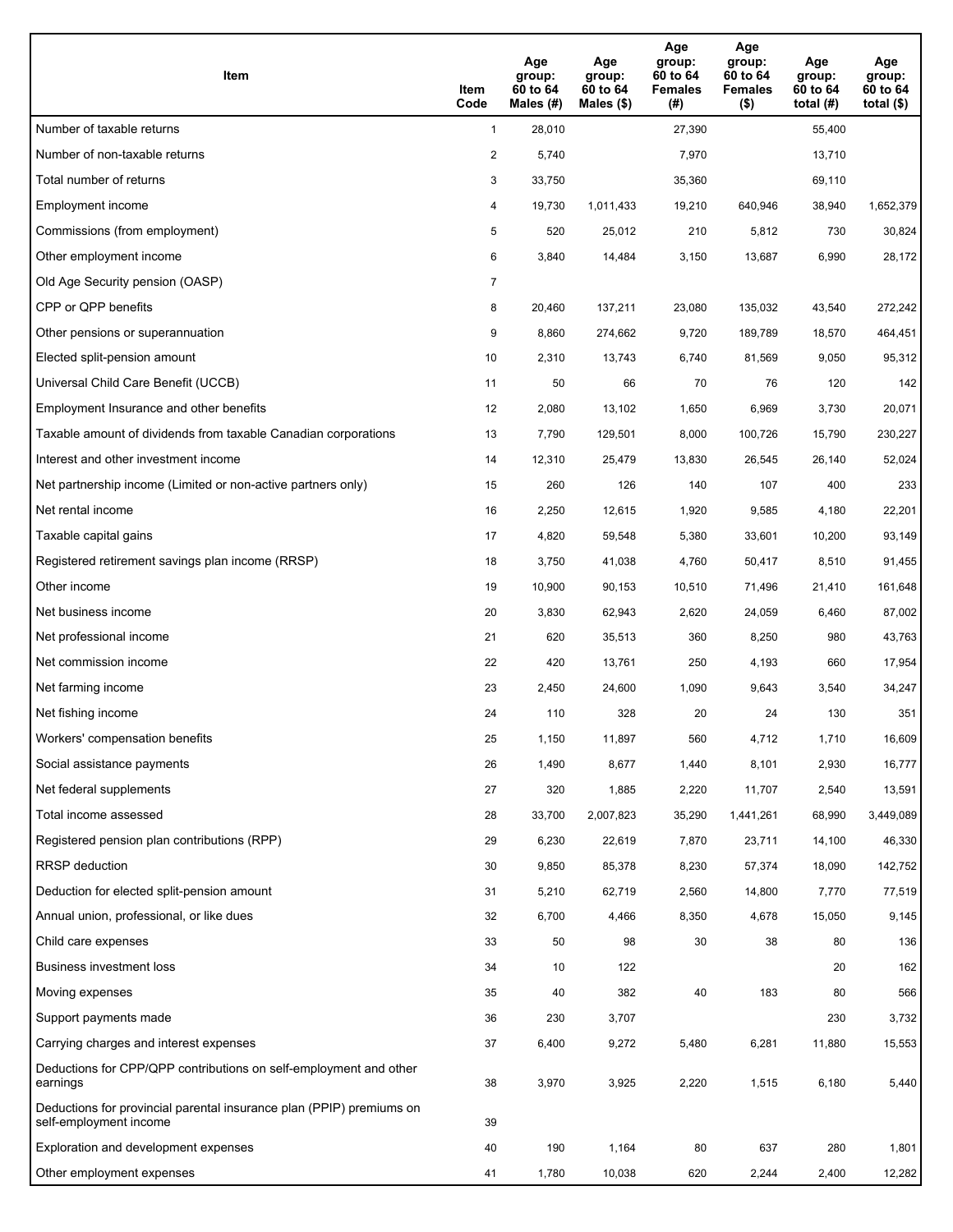| Item                                                              | Item<br>Code | Age<br>group:<br>60 to 64<br>Males (#) | Age<br>group:<br>60 to 64<br>Males (\$) | Age<br>group:<br>60 to 64<br><b>Females</b><br>(#) | Age<br>group:<br>60 to 64<br><b>Females</b><br>$($ \$) | Age<br>group:<br>60 to 64<br>total $(H)$ | Age<br>group:<br>60 to 64<br>total $($)$ |
|-------------------------------------------------------------------|--------------|----------------------------------------|-----------------------------------------|----------------------------------------------------|--------------------------------------------------------|------------------------------------------|------------------------------------------|
| Clergy residence deduction                                        | 42           | 160                                    | 2,067                                   | 50                                                 | 494                                                    | 210                                      | 2,561                                    |
| Other deductions                                                  | 43           | 960                                    | 1,713                                   | 910                                                | 2,217                                                  | 1,870                                    | 3,930                                    |
| Total deductions before adjustments                               | 44           | 22,920                                 | 207,672                                 | 19,830                                             | 114,240                                                | 42,760                                   | 321,911                                  |
| Social benefits repayment                                         | 45           | 220                                    | 338                                     | 40                                                 | 60                                                     | 260                                      | 398                                      |
| Net income after adjustments                                      | 46           | 33,520                                 | 1,801,811                               | 35,200                                             | 1,327,405                                              | 68,730                                   | 3,129,220                                |
| Canadian Forces personnel and police deduction                    | 47           |                                        |                                         |                                                    |                                                        |                                          |                                          |
| Security options deductions                                       | 48           | 40                                     | 2,592                                   | 10                                                 | 201                                                    | 50                                       | 2,793                                    |
| Other payments deductions                                         | 49           | 2,910                                  | 22,455                                  | 4,060                                              | 24,501                                                 | 6,970                                    | 46,956                                   |
| Non-capital losses of other years                                 | 50           | 60                                     | 833                                     | 40                                                 | 402                                                    | 100                                      | 1,235                                    |
| Net capital losses of other years                                 | 51           | 1,260                                  | 3,430                                   | 1,220                                              | 1,883                                                  | 2,480                                    | 5,313                                    |
| Capital gains deduction                                           | 52           | 330                                    | 30,560                                  | 250                                                | 15,820                                                 | 580                                      | 46,380                                   |
| Northern residents deductions                                     | 53           | 760                                    | 2,460                                   | 460                                                | 1,276                                                  | 1,220                                    | 3,736                                    |
| Additional deductions                                             | 54           | 70                                     | 336                                     | 100                                                | 288                                                    | 160                                      | 624                                      |
| Farming/fishing losses of prior years                             | 55           | 120                                    | 1,598                                   | 30                                                 | 314                                                    | 150                                      | 1,913                                    |
| Total deductions from net income                                  | 56           | 5,370                                  | 64,265                                  | 6,000                                              | 44,685                                                 | 11,370                                   | 108,950                                  |
| Taxable income assessed                                           | 57           | 33,050                                 | 1,737,852                               | 34,490                                             | 1,282,936                                              | 67,540                                   | 3,020,792                                |
| Basic personal amount                                             | 58           | 33,750                                 | 372,080                                 | 35,360                                             | 389,790                                                | 69,110                                   | 761,892                                  |
| Age amount                                                        | 59           |                                        |                                         |                                                    |                                                        |                                          |                                          |
| Spouse or common-law partner amount                               | 60           | 4,300                                  | 31,626                                  | 1,280                                              | 8,109                                                  | 5,580                                    | 39,735                                   |
| Amount for eligible dependant                                     | 61           | 150                                    | 1,439                                   | 310                                                | 2,931                                                  | 450                                      | 4,370                                    |
| Amount for children 17 and under                                  | 62           | 850                                    | 2,701                                   | 300                                                | 990                                                    | 1,150                                    | 3,691                                    |
| Amount for infirm dependants age 18 or older                      | 63           | 80                                     | 429                                     | 60                                                 | 309                                                    | 140                                      | 738                                      |
| CPP or QPP contributions through employment                       | 64           | 17,670                                 | 29,548                                  | 16,650                                             | 22,931                                                 | 34,320                                   | 52,480                                   |
| CPP or QPP contributions on self-employment and other<br>earnings | 65           | 3,970                                  | 3,925                                   | 2,220                                              | 1,515                                                  | 6,180                                    | 5,440                                    |
| Employment Insurance premiums                                     | 66           | 16,110                                 | 10,600                                  | 15,960                                             | 8,898                                                  | 32,070                                   | 19,498                                   |
| PPIP premiums paid                                                | 67           |                                        |                                         |                                                    |                                                        |                                          |                                          |
| PPIP premiums payable on employment income                        | 68           |                                        |                                         |                                                    |                                                        |                                          |                                          |
| PPIP premiums payable on self-employment income                   | 69           |                                        |                                         |                                                    |                                                        |                                          |                                          |
| Volunteer firefighters' amount                                    | 70           | 50                                     | 141                                     |                                                    |                                                        | 50                                       | 156                                      |
| Canada employment amount                                          | 71           | 20,450                                 | 21,455                                  | 19,480                                             | 20,735                                                 | 39,930                                   | 42,190                                   |
| Public transit amount                                             | 72           | 840                                    | 580                                     | 1,100                                              | 811                                                    | 1,940                                    | 1,391                                    |
| Children's fitness amount                                         | 73           | 210                                    | 103                                     | 50                                                 | 20                                                     | 260                                      | 123                                      |
| Children's arts amount                                            | 74           | 90                                     | 46                                      | 20                                                 | $\overline{7}$                                         | 110                                      | 53                                       |
| Home buyers' amount                                               | 75           | 30                                     | 131                                     | 30                                                 | 129                                                    | 60                                       | 260                                      |
| Pension income amount                                             | 76           | 10,650                                 | 20,810                                  | 13,680                                             | 26,765                                                 | 24,330                                   | 47,576                                   |
| Caregiver amount                                                  | 77           | 390                                    | 2,139                                   | 340                                                | 1,630                                                  | 730                                      | 3,769                                    |
| Disability amount                                                 | 78           | 2,430                                  | 18,678                                  | 2,670                                              | 20,497                                                 | 5,100                                    | 39,175                                   |
| Disability amount transferred from a dependant                    | 79           | 440                                    | 3,492                                   | 370                                                | 2,906                                                  | 810                                      | 6,398                                    |
| Interest paid on student loans                                    | 80           | 30                                     | 12                                      | 30                                                 | 9                                                      | 60                                       | 21                                       |
| Tuition, education, and textbook amounts                          | 81           | 180                                    | 393                                     | 230                                                | 387                                                    | 410                                      | 780                                      |
| Tuition, education, and textbook amounts transferred from a child | 82           | 960                                    | 4,701                                   | 470                                                | 2,091                                                  | 1,430                                    | 6,793                                    |
| Amounts transferred from spouse or common-law partner             | 83           | 1,660                                  | 8,634                                   | 2,130                                              | 12,196                                                 | 3,790                                    | 20,829                                   |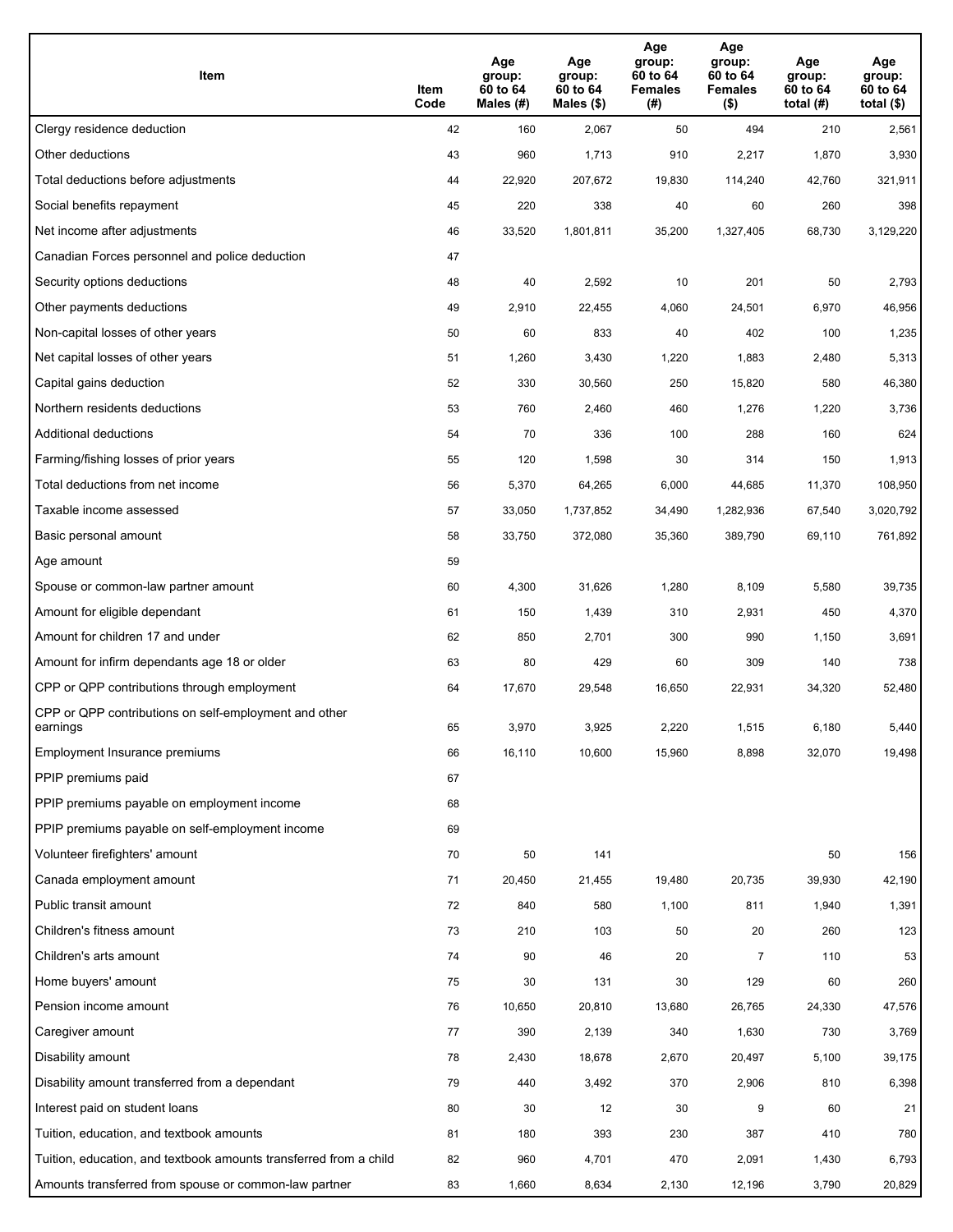| <b>Item</b>                                         | Item<br>Code | Age<br>group:<br>60 to 64<br>Males (#) | Age<br>group:<br>60 to 64<br>Males $(\$)$ | Age<br>group:<br>60 to 64<br><b>Females</b><br>(#) | Age<br>group:<br>60 to 64<br><b>Females</b><br>$($ \$) | Age<br>group:<br>60 to 64<br>total $(H)$ | Age<br>group:<br>60 to 64<br>total $($)$ |
|-----------------------------------------------------|--------------|----------------------------------------|-------------------------------------------|----------------------------------------------------|--------------------------------------------------------|------------------------------------------|------------------------------------------|
| Medical expenses                                    | 84           | 6,290                                  | 13,048                                    | 9,930                                              | 20,162                                                 | 16,220                                   | 33,210                                   |
| Total tax credits on personal amounts               | 85           | 33,750                                 | 82,007                                    | 35,360                                             | 81,575                                                 | 69,110                                   | 163,585                                  |
| Allowable charitable donations and government gifts | 86           | 12,230                                 | 31,396                                    | 10,970                                             | 15,824                                                 | 23,210                                   | 47,220                                   |
| Eligible cultural and ecological gifts              | 87           |                                        |                                           |                                                    |                                                        | 10                                       | 93                                       |
| Total tax credit on donations and gifts             | 88           | 12,180                                 | 8,834                                     | 10,930                                             | 4,373                                                  | 23,110                                   | 13,206                                   |
| Total federal non-refundable tax credits            | 89           | 33,750                                 | 90,841                                    | 35,360                                             | 85,948                                                 | 69,110                                   | 176,792                                  |
| Federal dividend tax credit                         | 90           | 7,320                                  | 17,999                                    | 7,240                                              | 14,081                                                 | 14,560                                   | 32,080                                   |
| Overseas employment tax credit                      | 91           |                                        |                                           |                                                    |                                                        |                                          |                                          |
| Minimum tax carryover                               | 92           | 200                                    | 638                                       | 140                                                | 309                                                    | 340                                      | 948                                      |
| Basic federal tax                                   | 93           | 26,300                                 | 229,456                                   | 25,350                                             | 133,767                                                | 51,650                                   | 363,223                                  |
| Federal Foreign Tax Credit                          | 94           | 2,110                                  | 656                                       | 2,200                                              | 338                                                    | 4,310                                    | 994                                      |
| Federal Political contribution tax credit           | 95           | 610                                    | 114                                       | 370                                                | 59                                                     | 980                                      | 173                                      |
| <b>Investment Tax Credit</b>                        | 96           | 80                                     | 195                                       | 40                                                 | 44                                                     | 120                                      | 239                                      |
| Labour-sponsored funds tax credit                   | 97           | 10                                     | 6                                         |                                                    |                                                        | 20                                       | 11                                       |
| Alternative minimum tax payable                     | 98           | 140                                    | 833                                       | 90                                                 | 546                                                    | 230                                      | 1,379                                    |
| Net federal tax                                     | 99           | 26,270                                 | 228,507                                   | 25,310                                             | 133,330                                                | 51,580                                   | 361,837                                  |
| CPP contributions on self-employment                | 100          | 3,970                                  | 7,850                                     | 2,220                                              | 3,030                                                  | 6,180                                    | 10,880                                   |
| Social Benefits repayment                           | 101          | 220                                    | 338                                       | 40                                                 | 60                                                     | 260                                      | 398                                      |
| Net Provincial Tax                                  | 102          | 27,540                                 | 171,380                                   | 27,050                                             | 107,595                                                | 54,590                                   | 278,975                                  |
| Total tax payable                                   | 103          | 28,010                                 | 408,075                                   | 27,390                                             | 244,016                                                | 55,400                                   | 652,091                                  |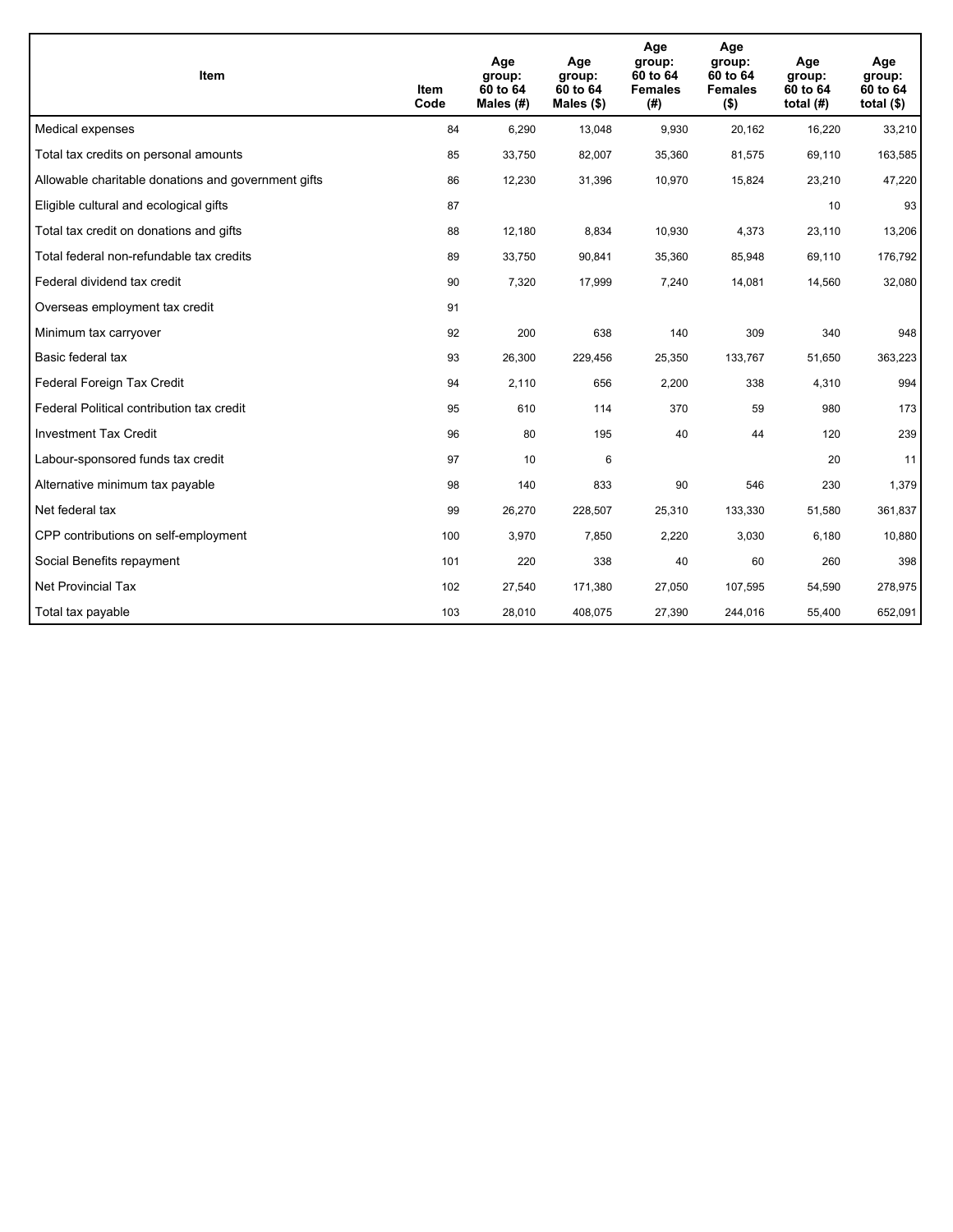| Item                                                                                           | Item<br>Code   | Age<br>group:<br>65 to 69<br>Males (#) | Age<br>group:<br>65 to 69<br>Males $(\$)$ | Age<br>group:<br>65 to 69<br><b>Females</b><br>(#) | Age<br>group:<br>65 to 69<br><b>Females</b><br>$($ \$) | Age<br>group:<br>65 to 69<br>total $(H)$ | Age<br>group:<br>65 to 69<br>total $($)$ |
|------------------------------------------------------------------------------------------------|----------------|----------------------------------------|-------------------------------------------|----------------------------------------------------|--------------------------------------------------------|------------------------------------------|------------------------------------------|
| Number of taxable returns                                                                      | $\mathbf{1}$   | 21,370                                 |                                           | 20,480                                             |                                                        | 41,840                                   |                                          |
| Number of non-taxable returns                                                                  | $\overline{2}$ | 6,820                                  |                                           | 9,200                                              |                                                        | 16,030                                   |                                          |
| Total number of returns                                                                        | 3              | 28,190                                 |                                           | 29,680                                             |                                                        | 57,870                                   |                                          |
| Employment income                                                                              | 4              | 9,690                                  | 408.665                                   | 8,350                                              | 207,966                                                | 18,050                                   | 616,631                                  |
| Commissions (from employment)                                                                  | 5              | 230                                    | 10,082                                    | 110                                                | 1,961                                                  | 340                                      | 12,043                                   |
| Other employment income                                                                        | 6              | 2,850                                  | 4,300                                     | 1,710                                              | 2,788                                                  | 4,550                                    | 7,087                                    |
| Old Age Security pension (OASP)                                                                | 7              | 27,920                                 | 153,379                                   | 29,480                                             | 163,563                                                | 57,400                                   | 316,942                                  |
| CPP or QPP benefits                                                                            | 8              | 26,710                                 | 193,365                                   | 27,740                                             | 169,263                                                | 54,450                                   | 362,628                                  |
| Other pensions or superannuation                                                               | 9              | 15,560                                 | 333,139                                   | 15,900                                             | 217,402                                                | 31,460                                   | 550,544                                  |
| Elected split-pension amount                                                                   | 10             | 2,350                                  | 13,155                                    | 7,710                                              | 80,432                                                 | 10,050                                   | 93,586                                   |
| Universal Child Care Benefit (UCCB)                                                            | 11             | 20                                     | 24                                        | 30                                                 | 30                                                     | 50                                       | 54                                       |
| Employment Insurance and other benefits                                                        | 12             | 1,060                                  | 6,756                                     | 560                                                | 2,381                                                  | 1,620                                    | 9,137                                    |
| Taxable amount of dividends from taxable Canadian corporations                                 | 13             | 6,870                                  | 93,596                                    | 7,190                                              | 54,964                                                 | 14,050                                   | 148,560                                  |
| Interest and other investment income                                                           | 14             | 11,680                                 | 27,651                                    | 12,950                                             | 24,063                                                 | 24,620                                   | 51,714                                   |
| Net partnership income (Limited or non-active partners only)                                   | 15             | 200                                    | 226                                       | 100                                                | 11                                                     | 300                                      | 237                                      |
| Net rental income                                                                              | 16             | 1,770                                  | 10,316                                    | 1,430                                              | 7,837                                                  | 3,210                                    | 18,153                                   |
| Taxable capital gains                                                                          | 17             | 4,420                                  | 45,555                                    | 5,070                                              | 25,156                                                 | 9,490                                    | 70,711                                   |
| Registered retirement savings plan income (RRSP)                                               | 18             | 3,510                                  | 36,963                                    | 3,770                                              | 38,252                                                 | 7,280                                    | 75,214                                   |
| Other income                                                                                   | 19             | 7,150                                  | 28,496                                    | 6,510                                              | 23,928                                                 | 13,660                                   | 52,425                                   |
| Net business income                                                                            | 20             | 2,790                                  | 30,982                                    | 1,530                                              | 10,325                                                 | 4,320                                    | 41,307                                   |
| Net professional income                                                                        | 21             | 520                                    | 26,220                                    | 230                                                | 4,460                                                  | 750                                      | 30,681                                   |
| Net commission income                                                                          | 22             | 290                                    | 8,262                                     | 130                                                | 1,163                                                  | 420                                      | 9,426                                    |
| Net farming income                                                                             | 23             | 1,980                                  | 13,478                                    | 860                                                | 6,346                                                  | 2,830                                    | 19,824                                   |
| Net fishing income                                                                             | 24             | 90                                     | 161                                       | 10                                                 | 35                                                     | 100                                      | 195                                      |
| Workers' compensation benefits                                                                 | 25             | 600                                    | 5,058                                     | 240                                                | 2,303                                                  | 850                                      | 7,361                                    |
| Social assistance payments                                                                     | 26             | 670                                    | 1,561                                     | 830                                                | 1,493                                                  | 1,500                                    | 3,056                                    |
| Net federal supplements                                                                        | 27             | 5,920                                  | 27,013                                    | 7,060                                              | 32,481                                                 | 12,980                                   | 59,494                                   |
| Total income assessed                                                                          | 28             | 28,180                                 | 1,478,436                                 | 29,670                                             | 1,080,902                                              | 57,850                                   | 2,559,342                                |
| Registered pension plan contributions (RPP)                                                    | 29             | 2,110                                  | 6,643                                     | 2,290                                              | 5,183                                                  | 4,400                                    | 11,826                                   |
| <b>RRSP</b> deduction                                                                          | 30             | 4,700                                  | 42,636                                    | 3,570                                              | 32,638                                                 | 8,270                                    | 75,274                                   |
| Deduction for elected split-pension amount                                                     | 31             | 8,060                                  | 88,333                                    | 2,720                                              | 15,008                                                 | 10,780                                   | 103,341                                  |
| Annual union, professional, or like dues                                                       | 32             | 3,140                                  | 1,613                                     | 3,180                                              | 1,419                                                  | 6,320                                    | 3,032                                    |
| Child care expenses                                                                            | 33             |                                        |                                           |                                                    |                                                        |                                          |                                          |
| Business investment loss                                                                       | 34             | 20                                     | 258                                       |                                                    |                                                        | 30                                       | 538                                      |
| Moving expenses                                                                                | 35             | 20                                     | 169                                       | 20                                                 | 74                                                     | 40                                       | 243                                      |
| Support payments made                                                                          | 36             | 150                                    | 2,360                                     |                                                    |                                                        | 150                                      | 2,450                                    |
| Carrying charges and interest expenses                                                         | 37             | 6,150                                  | 8,086                                     | 5,080                                              | 5,481                                                  | 11,230                                   | 13,567                                   |
| Deductions for CPP/QPP contributions on self-employment and other<br>earnings                  | 38             | 1,450                                  | 1,033                                     | 720                                                | 362                                                    | 2,170                                    | 1,395                                    |
| Deductions for provincial parental insurance plan (PPIP) premiums on<br>self-employment income | 39             |                                        |                                           |                                                    |                                                        |                                          |                                          |
| Exploration and development expenses                                                           | 40             | 160                                    | 1,267                                     | 80                                                 | 294                                                    | 240                                      | 1,561                                    |
| Other employment expenses                                                                      | 41             | 900                                    | 4,365                                     | 220                                                | 665                                                    | 1,120                                    | 5,031                                    |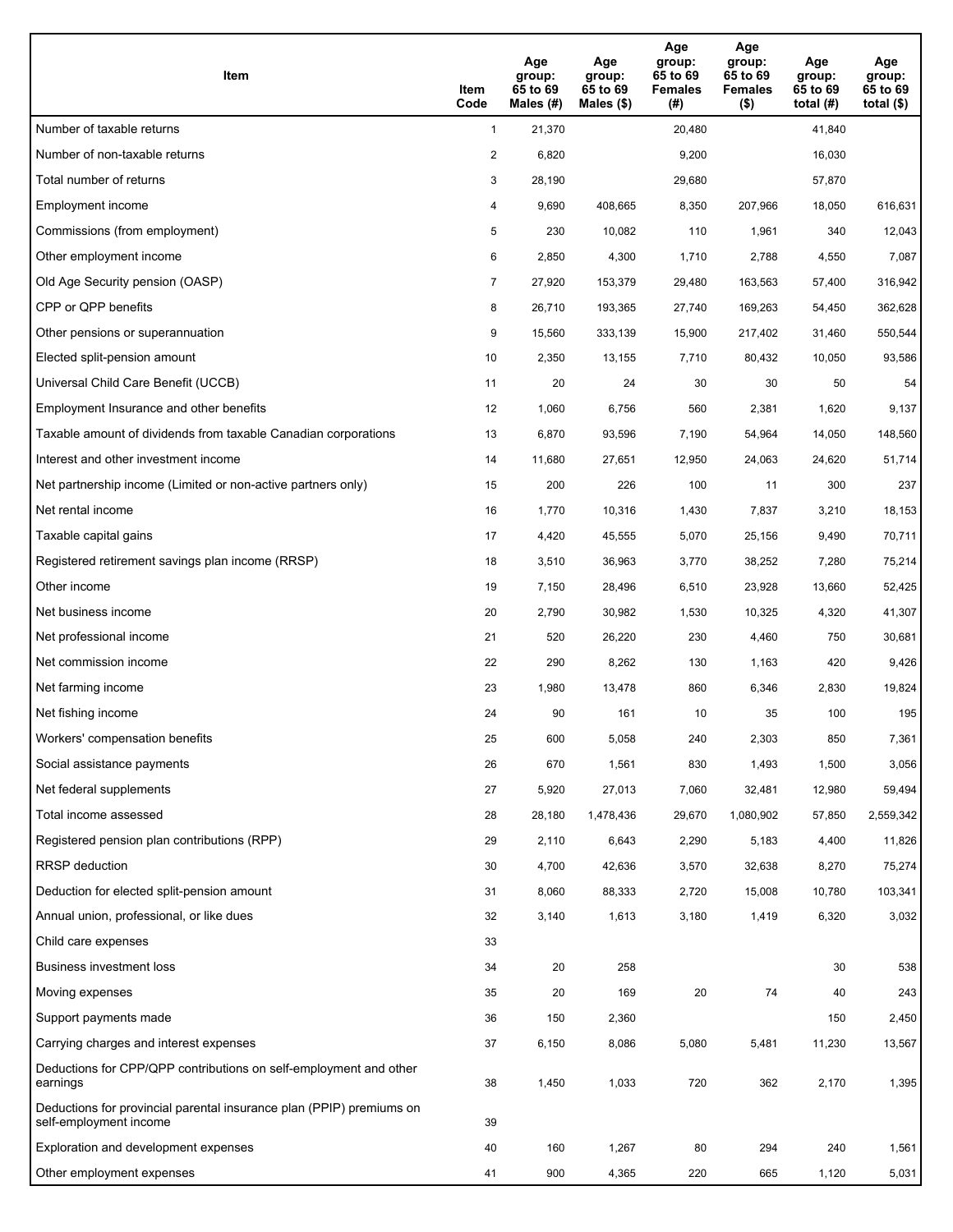| Item                                                              | Item<br>Code | Age<br>group:<br>65 to 69<br>Males (#) | Age<br>group:<br>65 to 69<br>Males (\$) | Age<br>group:<br>65 to 69<br><b>Females</b><br>(#) | Age<br>group:<br>65 to 69<br><b>Females</b><br>$($ \$) | Age<br>group:<br>65 to 69<br>total $(H)$ | Age<br>group:<br>65 to 69<br>total $($)$ |
|-------------------------------------------------------------------|--------------|----------------------------------------|-----------------------------------------|----------------------------------------------------|--------------------------------------------------------|------------------------------------------|------------------------------------------|
| Clergy residence deduction                                        | 42           | 90                                     | 952                                     | 20                                                 | 263                                                    | 110                                      | 1,215                                    |
| Other deductions                                                  | 43           | 810                                    | 1,135                                   | 770                                                | 4,534                                                  | 1,580                                    | 5,669                                    |
| Total deductions before adjustments                               | 44           | 16,740                                 | 158,867                                 | 12,030                                             | 66,294                                                 | 28,760                                   | 225,162                                  |
| Social benefits repayment                                         | 45           | 2,620                                  | 8,690                                   | 1,450                                              | 4,100                                                  | 4,070                                    | 12,790                                   |
| Net income after adjustments                                      | 46           | 28,110                                 | 1,311,575                               | 29,650                                             | 1,011,449                                              | 57,770                                   | 2,323,029                                |
| Canadian Forces personnel and police deduction                    | 47           |                                        |                                         |                                                    |                                                        |                                          |                                          |
| Security options deductions                                       | 48           |                                        |                                         |                                                    |                                                        |                                          |                                          |
| Other payments deductions                                         | 49           | 6,570                                  | 33,595                                  | 7,460                                              | 36,266                                                 | 14,030                                   | 69,863                                   |
| Non-capital losses of other years                                 | 50           | 40                                     | 463                                     | 20                                                 | 124                                                    | 50                                       | 586                                      |
| Net capital losses of other years                                 | 51           | 1,210                                  | 3,338                                   | 1,240                                              | 2,090                                                  | 2,450                                    | 5,428                                    |
| Capital gains deduction                                           | 52           | 310                                    | 21,011                                  | 190                                                | 10,040                                                 | 500                                      | 31,051                                   |
| Northern residents deductions                                     | 53           | 560                                    | 1,657                                   | 330                                                | 925                                                    | 880                                      | 2,582                                    |
| Additional deductions                                             | 54           | 260                                    | 578                                     | 340                                                | 1,059                                                  | 600                                      | 1,637                                    |
| Farming/fishing losses of prior years                             | 55           | 70                                     | 1,610                                   | 20                                                 | 61                                                     | 90                                       | 1,671                                    |
| Total deductions from net income                                  | 56           | 8,670                                  | 64,272                                  | 9,310                                              | 50,573                                                 | 17,980                                   | 114,847                                  |
| Taxable income assessed                                           | 57           | 28,060                                 | 1,247,754                               | 29,610                                             | 960,898                                                | 57,670                                   | 2,208,654                                |
| Basic personal amount                                             | 58           | 28,190                                 | 310,799                                 | 29,680                                             | 327,163                                                | 57,870                                   | 637,983                                  |
| Age amount                                                        | 59           | 25,850                                 | 149,327                                 | 28,590                                             | 174,602                                                | 54,440                                   | 323,942                                  |
| Spouse or common-law partner amount                               | 60           | 2,840                                  | 16,403                                  | 690                                                | 3,897                                                  | 3,530                                    | 20,309                                   |
| Amount for eligible dependant                                     | 61           | 60                                     | 569                                     | 160                                                | 1,506                                                  | 220                                      | 2,074                                    |
| Amount for children 17 and under                                  | 62           | 320                                    | 1,017                                   | 140                                                | 468                                                    | 460                                      | 1,484                                    |
| Amount for infirm dependants age 18 or older                      | 63           | 60                                     | 278                                     | 50                                                 | 216                                                    | 100                                      | 494                                      |
| CPP or QPP contributions through employment                       | 64           | 5,240                                  | 6,599                                   | 4,440                                              | 4,563                                                  | 9,690                                    | 11,162                                   |
| CPP or QPP contributions on self-employment and other<br>earnings | 65           | 1,450                                  | 1,033                                   | 720                                                | 362                                                    | 2,170                                    | 1,395                                    |
| Employment Insurance premiums                                     | 66           | 7,490                                  | 3,989                                   | 6,360                                              | 2,828                                                  | 13,850                                   | 6,817                                    |
| PPIP premiums paid                                                | 67           |                                        |                                         |                                                    |                                                        |                                          |                                          |
| PPIP premiums payable on employment income                        | 68           |                                        |                                         |                                                    |                                                        |                                          |                                          |
| PPIP premiums payable on self-employment income                   | 69           |                                        |                                         |                                                    |                                                        |                                          |                                          |
| Volunteer firefighters' amount                                    | 70           | 40                                     | 120                                     |                                                    |                                                        | 40                                       | 132                                      |
| Canada employment amount                                          | 71           | 11,310                                 | 10,936                                  | 9,180                                              | 9,162                                                  | 20,490                                   | 20,098                                   |
| Public transit amount                                             | 72           | 420                                    | 215                                     | 590                                                | 276                                                    | 1,000                                    | 491                                      |
| Children's fitness amount                                         | 73           | 60                                     | 29                                      | 20                                                 | 7                                                      | 80                                       | 36                                       |
| Children's arts amount                                            | 74           | 30                                     | 17                                      |                                                    |                                                        | 40                                       | 20                                       |
| Home buyers' amount                                               | 75           | 10                                     | 55                                      |                                                    |                                                        | 20                                       | 100                                      |
| Pension income amount                                             | 76           | 16,890                                 | 32,395                                  | 19,410                                             | 37,275                                                 | 36,300                                   | 69,672                                   |
| Caregiver amount                                                  | 77           | 210                                    | 1,186                                   | 170                                                | 831                                                    | 380                                      | 2,016                                    |
| Disability amount                                                 | 78           | 2,530                                  | 19,421                                  | 2,640                                              | 20,292                                                 | 5,160                                    | 39,713                                   |
| Disability amount transferred from a dependant                    | 79           | 260                                    | 1,963                                   | 220                                                | 1,671                                                  | 480                                      | 3,634                                    |
| Interest paid on student loans                                    | 80           |                                        |                                         |                                                    |                                                        | 10                                       | $\overline{7}$                           |
| Tuition, education, and textbook amounts                          | 81           | 80                                     | 97                                      | 90                                                 | 123                                                    | 170                                      | 220                                      |
| Tuition, education, and textbook amounts transferred from a child | 82           | 270                                    | 1,276                                   | 100                                                | 418                                                    | 370                                      | 1,694                                    |
| Amounts transferred from spouse or common-law partner             | 83           | 3,040                                  | 17,216                                  | 2,360                                              | 13,323                                                 | 5,400                                    | 30,538                                   |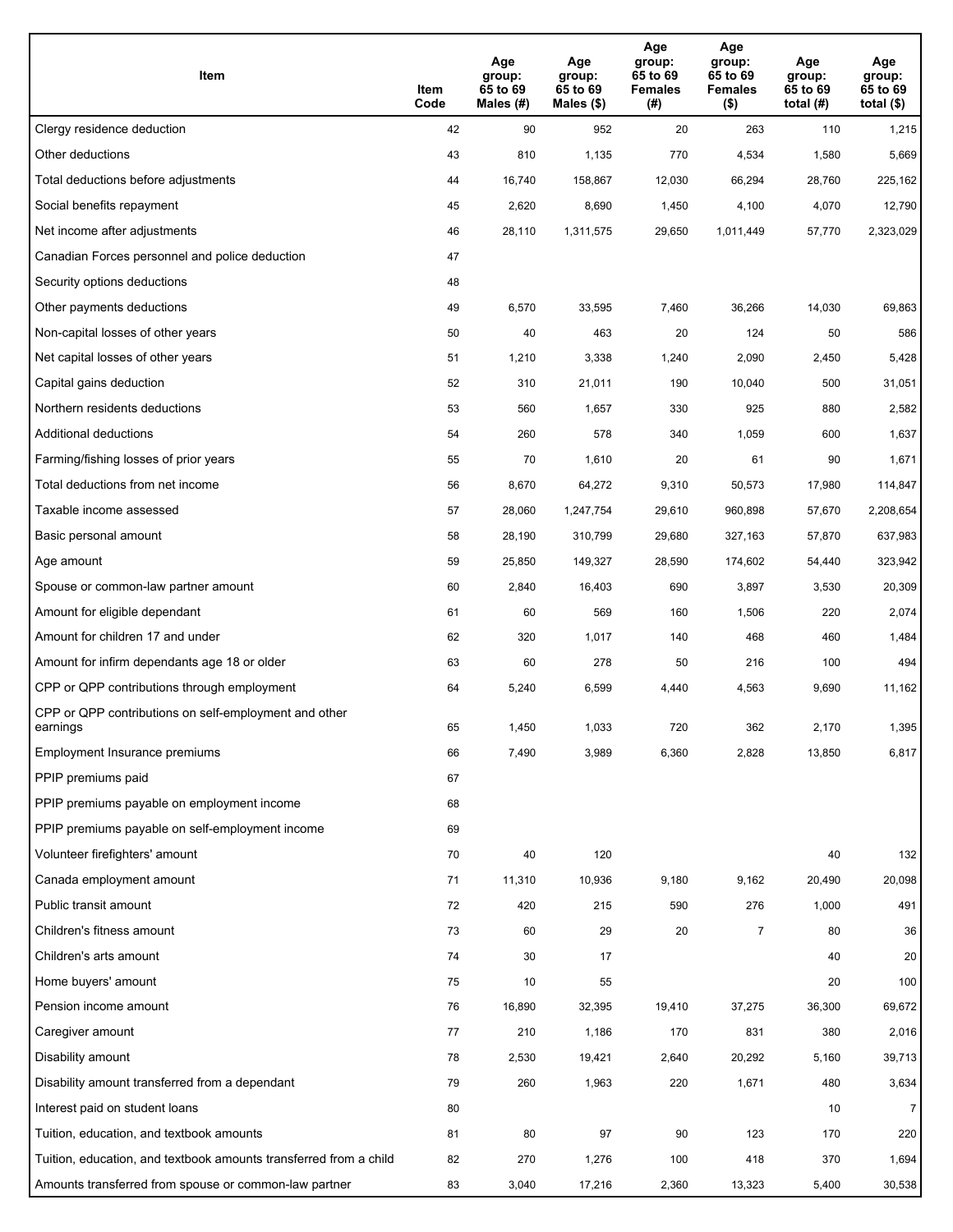| <b>Item</b>                                         | Item<br>Code | Age<br>group:<br>65 to 69<br>Males (#) | Age<br>group:<br>65 to 69<br>Males $(\$)$ | Age<br>group:<br>65 to 69<br><b>Females</b><br>(#) | Age<br>group:<br>65 to 69<br><b>Females</b><br>$($ \$) | Age<br>group:<br>65 to 69<br>total $(H)$ | Age<br>group:<br>65 to 69<br>total $($)$ |
|-----------------------------------------------------|--------------|----------------------------------------|-------------------------------------------|----------------------------------------------------|--------------------------------------------------------|------------------------------------------|------------------------------------------|
| Medical expenses                                    | 84           | 7,250                                  | 16,346                                    | 9,710                                              | 21,235                                                 | 16,960                                   | 37,581                                   |
| Total tax credits on personal amounts               | 85           | 28,190                                 | 88,693                                    | 29,680                                             | 93,042                                                 | 57,870                                   | 181,742                                  |
| Allowable charitable donations and government gifts | 86           | 9,830                                  | 27,008                                    | 8,180                                              | 12,568                                                 | 18,010                                   | 39,576                                   |
| Eligible cultural and ecological gifts              | 87           | 10                                     | 70                                        |                                                    |                                                        |                                          |                                          |
| Total tax credit on donations and gifts             | 88           | 9,800                                  | 7,626                                     | 8,160                                              | 3,496                                                  | 17,960                                   | 11,121                                   |
| Total federal non-refundable tax credits            | 89           | 28,190                                 | 96,319                                    | 29,680                                             | 96,538                                                 | 57,870                                   | 192,863                                  |
| Federal dividend tax credit                         | 90           | 6,050                                  | 12,912                                    | 6,020                                              | 7,402                                                  | 12,070                                   | 20,314                                   |
| Overseas employment tax credit                      | 91           |                                        |                                           |                                                    |                                                        |                                          |                                          |
| Minimum tax carryover                               | 92           | 190                                    | 607                                       | 130                                                | 283                                                    | 310                                      | 890                                      |
| Basic federal tax                                   | 93           | 18,850                                 | 130,692                                   | 17,200                                             | 70,790                                                 | 36,050                                   | 201,482                                  |
| Federal Foreign Tax Credit                          | 94           | 1,970                                  | 1,085                                     | 1,980                                              | 289                                                    | 3,950                                    | 1,374                                    |
| Federal Political contribution tax credit           | 95           | 600                                    | 107                                       | 350                                                | 56                                                     | 940                                      | 163                                      |
| <b>Investment Tax Credit</b>                        | 96           | 60                                     | 93                                        | 20                                                 | 17                                                     | 80                                       | 110                                      |
| Labour-sponsored funds tax credit                   | 97           |                                        |                                           |                                                    |                                                        |                                          |                                          |
| Alternative minimum tax payable                     | 98           | 90                                     | 627                                       | 50                                                 | 348                                                    | 130                                      | 975                                      |
| Net federal tax                                     | 99           | 18,810                                 | 129,411                                   | 17,160                                             | 70,429                                                 | 35,970                                   | 199,840                                  |
| CPP contributions on self-employment                | 100          | 1,450                                  | 2,067                                     | 720                                                | 723                                                    | 2,170                                    | 2,790                                    |
| Social Benefits repayment                           | 101          | 2,620                                  | 8,690                                     | 1,450                                              | 4,100                                                  | 4,070                                    | 12,790                                   |
| <b>Net Provincial Tax</b>                           | 102          | 21,170                                 | 105,896                                   | 20,340                                             | 64,779                                                 | 41,510                                   | 170,675                                  |
| Total tax payable                                   | 103          | 21,370                                 | 246,065                                   | 20,480                                             | 140,032                                                | 41,840                                   | 386,097                                  |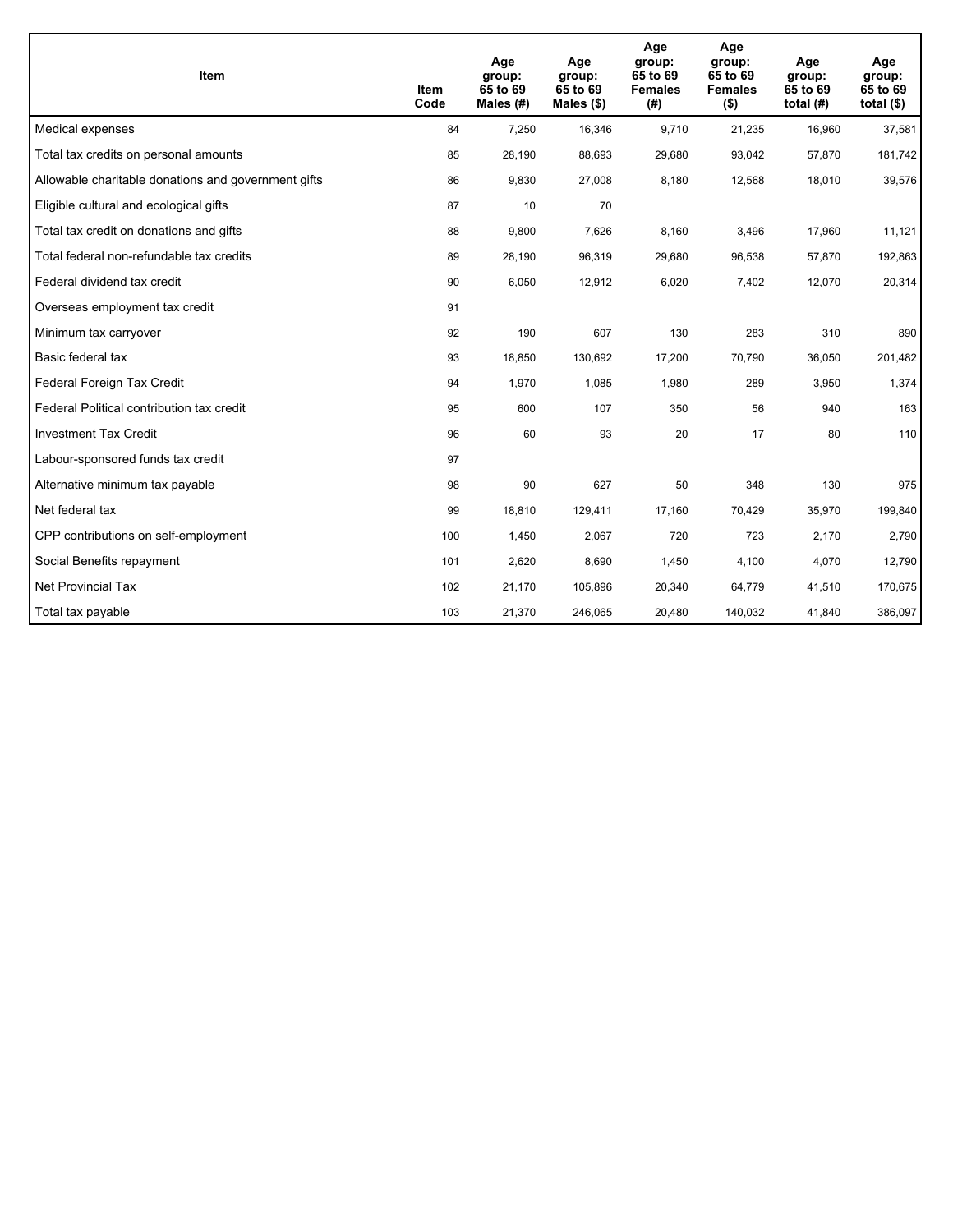| Item                                                                                           | Item<br>Code   | Age<br>group:<br>70 to 74<br>Males (#) | Age<br>group:<br>70 to 74<br>Males (\$) | Age<br>group:<br>70 to 74<br><b>Females</b><br>(# ) | Age<br>group:<br>70 to 74<br><b>Females</b><br>$($ \$) | Age<br>group:<br>70 to 74<br>total $(H)$ | Age<br>group:<br>70 to 74<br>total $($ |
|------------------------------------------------------------------------------------------------|----------------|----------------------------------------|-----------------------------------------|-----------------------------------------------------|--------------------------------------------------------|------------------------------------------|----------------------------------------|
| Number of taxable returns                                                                      | $\mathbf{1}$   | 14,040                                 |                                         | 13,910                                              |                                                        | 27,950                                   |                                        |
| Number of non-taxable returns                                                                  | $\overline{2}$ | 5,770                                  |                                         | 7,960                                               |                                                        | 13,720                                   |                                        |
| Total number of returns                                                                        | 3              | 19,810                                 |                                         | 21,870                                              |                                                        | 41,680                                   |                                        |
| Employment income                                                                              | 4              | 3,690                                  | 112.090                                 | 2,480                                               | 46,873                                                 | 6,170                                    | 158,963                                |
| Commissions (from employment)                                                                  | 5              | 70                                     | 2,834                                   | 40                                                  | 233                                                    | 110                                      | 3,067                                  |
| Other employment income                                                                        | 6              | 1,590                                  | 1,724                                   | 870                                                 | 791                                                    | 2,460                                    | 2,514                                  |
| Old Age Security pension (OASP)                                                                | $\overline{7}$ | 19,770                                 | 124,400                                 | 21,810                                              | 137,647                                                | 41,580                                   | 262,047                                |
| CPP or QPP benefits                                                                            | 8              | 19,380                                 | 144,563                                 | 20,580                                              | 128,081                                                | 39,960                                   | 272,644                                |
| Other pensions or superannuation                                                               | 9              | 13,920                                 | 298,782                                 | 14,510                                              | 203,344                                                | 28,430                                   | 502,126                                |
| Elected split-pension amount                                                                   | 10             | 1,690                                  | 9,787                                   | 5,710                                               | 60,982                                                 | 7,400                                    | 70,769                                 |
| Universal Child Care Benefit (UCCB)                                                            | 11             |                                        |                                         |                                                     |                                                        |                                          |                                        |
| Employment Insurance and other benefits                                                        | 12             | 370                                    | 2,328                                   | 120                                                 | 513                                                    | 490                                      | 2,841                                  |
| Taxable amount of dividends from taxable Canadian corporations                                 | 13             | 5,130                                  | 53,538                                  | 5,580                                               | 36,701                                                 | 10,700                                   | 90,239                                 |
| Interest and other investment income                                                           | 14             | 9,360                                  | 20,682                                  | 10,890                                              | 22,775                                                 | 20,240                                   | 43,457                                 |
| Net partnership income (Limited or non-active partners only)                                   | 15             | 170                                    | 706                                     | 80                                                  | 101                                                    | 240                                      | 807                                    |
| Net rental income                                                                              | 16             | 1,290                                  | 7,804                                   | 980                                                 | 5,844                                                  | 2,270                                    | 13,649                                 |
| Taxable capital gains                                                                          | 17             | 3,360                                  | 30,612                                  | 4,070                                               | 19,474                                                 | 7,430                                    | 50,086                                 |
| Registered retirement savings plan income (RRSP)                                               | 18             | 1,430                                  | 17,585                                  | 1,400                                               | 11,571                                                 | 2,820                                    | 29,156                                 |
| Other income                                                                                   | 19             | 5,040                                  | 19,259                                  | 4,790                                               | 14,322                                                 | 9,840                                    | 33,581                                 |
| Net business income                                                                            | 20             | 1,390                                  | 9,843                                   | 730                                                 | 3,828                                                  | 2,120                                    | 13,671                                 |
| Net professional income                                                                        | 21             | 300                                    | 12,779                                  | 80                                                  | 1,076                                                  | 380                                      | 13,855                                 |
| Net commission income                                                                          | 22             | 140                                    | 2,233                                   | 60                                                  | 363                                                    | 200                                      | 2,597                                  |
| Net farming income                                                                             | 23             | 1,520                                  | 7,481                                   | 630                                                 | 4,497                                                  | 2,150                                    | 11,978                                 |
| Net fishing income                                                                             | 24             | 50                                     | 79                                      |                                                     |                                                        | 50                                       | 94                                     |
| Workers' compensation benefits                                                                 | 25             | 380                                    | 2,258                                   | 130                                                 | 1,644                                                  | 510                                      | 3,902                                  |
| Social assistance payments                                                                     | 26             | 380                                    | 472                                     | 580                                                 | 502                                                    | 960                                      | 974                                    |
| Net federal supplements                                                                        | 27             | 5,270                                  | 23,480                                  | 6,910                                               | 31,921                                                 | 12,180                                   | 55,402                                 |
| Total income assessed                                                                          | 28             | 19,810                                 | 905,325                                 | 21,860                                              | 734,105                                                | 41,670                                   | 1,639,431                              |
| Registered pension plan contributions (RPP)                                                    | 29             | 320                                    | 682                                     | 280                                                 | 422                                                    | 600                                      | 1,104                                  |
| <b>RRSP</b> deduction                                                                          | 30             | 1,100                                  | 13,159                                  | 620                                                 | 6,673                                                  | 1,720                                    | 19,832                                 |
| Deduction for elected split-pension amount                                                     | 31             | 7,020                                  | 74,433                                  | 1,700                                               | 10,100                                                 | 8,720                                    | 84,533                                 |
| Annual union, professional, or like dues                                                       | 32             | 1,160                                  | 400                                     | 830                                                 | 261                                                    | 1,990                                    | 660                                    |
| Child care expenses                                                                            | 33             |                                        |                                         |                                                     |                                                        |                                          |                                        |
| Business investment loss                                                                       | 34             |                                        |                                         |                                                     |                                                        |                                          |                                        |
| Moving expenses                                                                                | 35             |                                        |                                         |                                                     |                                                        |                                          |                                        |
| Support payments made                                                                          | 36             | 90                                     | 1,309                                   |                                                     |                                                        | 100                                      | 1,309                                  |
| Carrying charges and interest expenses                                                         | 37             | 4,960                                  | 5,985                                   | 4,460                                               | 4,383                                                  | 9,420                                    | 10,368                                 |
| Deductions for CPP/QPP contributions on self-employment and other<br>earnings                  | 38             | 140                                    | 48                                      | 40                                                  | 12                                                     | 180                                      | 60                                     |
| Deductions for provincial parental insurance plan (PPIP) premiums on<br>self-employment income | 39             |                                        |                                         |                                                     |                                                        |                                          |                                        |
| Exploration and development expenses                                                           | 40             | 140                                    | 826                                     | 40                                                  | 181                                                    | 180                                      | 1,007                                  |
| Other employment expenses                                                                      | 41             | 300                                    | 1,424                                   | 80                                                  | 210                                                    | 380                                      | 1,635                                  |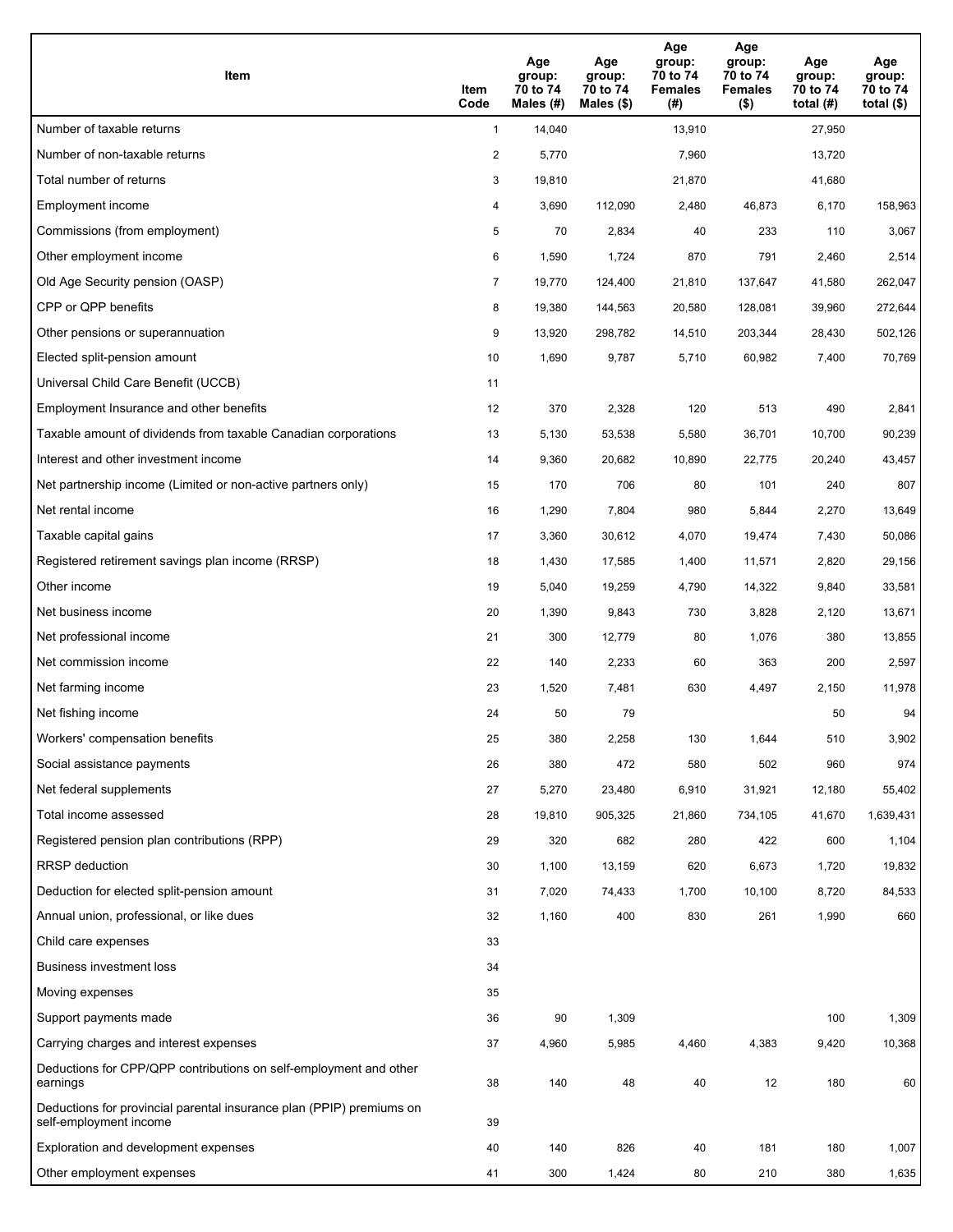| Item                                                              | Item<br>Code | Age<br>group:<br>70 to 74<br>Males (#) | Age<br>group:<br>70 to 74<br>Males (\$) | Age<br>group:<br>70 to 74<br><b>Females</b><br>(#) | Age<br>group:<br>70 to 74<br>Females<br>$($ \$) | Age<br>group:<br>70 to 74<br>total $(H)$ | Age<br>group:<br>70 to 74<br>total $($)$ |
|-------------------------------------------------------------------|--------------|----------------------------------------|-----------------------------------------|----------------------------------------------------|-------------------------------------------------|------------------------------------------|------------------------------------------|
| Clergy residence deduction                                        | 42           | 50                                     | 418                                     |                                                    |                                                 | 50                                       | 458                                      |
| Other deductions                                                  | 43           | 570                                    | 3,926                                   | 550                                                | 7,657                                           | 1,120                                    | 11,583                                   |
| Total deductions before adjustments                               | 44           | 10,650                                 | 102,784                                 | 6,850                                              | 29,960                                          | 17,490                                   | 132,744                                  |
| Social benefits repayment                                         | 45           | 1,480                                  | 5,566                                   | 970                                                | 3,094                                           | 2,440                                    | 8,661                                    |
| Net income after adjustments                                      | 46           | 19,770                                 | 797,881                                 | 21,850                                             | 701,482                                         | 41,620                                   | 1,499,363                                |
| Canadian Forces personnel and police deduction                    | 47           |                                        |                                         |                                                    |                                                 |                                          |                                          |
| Security options deductions                                       | 48           |                                        |                                         |                                                    |                                                 |                                          |                                          |
| Other payments deductions                                         | 49           | 5,630                                  | 26,194                                  | 7,130                                              | 34,047                                          | 12,760                                   | 60,241                                   |
| Non-capital losses of other years                                 | 50           | 10                                     | 129                                     |                                                    |                                                 | 20                                       | 182                                      |
| Net capital losses of other years                                 | 51           | 930                                    | 2,100                                   | 1,000                                              | 1,493                                           | 1,930                                    | 3,593                                    |
| Capital gains deduction                                           | 52           | 210                                    | 12,857                                  | 140                                                | 9,085                                           | 350                                      | 21,943                                   |
| Northern residents deductions                                     | 53           | 320                                    | 894                                     | 220                                                | 611                                             | 550                                      | 1,505                                    |
| Additional deductions                                             | 54           | 380                                    | 546                                     | 470                                                | 1,082                                           | 860                                      | 1,629                                    |
| Farming/fishing losses of prior years                             | 55           | 50                                     | 519                                     | 20                                                 | 161                                             | 70                                       | 680                                      |
| Total deductions from net income                                  | 56           | 7,250                                  | 43,415                                  | 8,660                                              | 46,532                                          | 15,910                                   | 89,946                                   |
| Taxable income assessed                                           | 57           | 19,730                                 | 754,873                                 | 21,800                                             | 655,026                                         | 41,530                                   | 1,409,898                                |
| Basic personal amount                                             | 58           | 19,810                                 | 218,426                                 | 21,870                                             | 241,014                                         | 41,680                                   | 459,450                                  |
| Age amount                                                        | 59           | 18,690                                 | 113,114                                 | 21,210                                             | 132,663                                         | 39,900                                   | 245,783                                  |
| Spouse or common-law partner amount                               | 60           | 1,500                                  | 6,243                                   | 390                                                | 2,175                                           | 1,890                                    | 8,426                                    |
| Amount for eligible dependant                                     | 61           | 30                                     | 267                                     | 100                                                | 953                                             | 130                                      | 1,220                                    |
| Amount for children 17 and under                                  | 62           | 100                                    | 316                                     | 70                                                 | 178                                             | 170                                      | 494                                      |
| Amount for infirm dependants age 18 or older                      | 63           | 50                                     | 308                                     | 30                                                 | 167                                             | 80                                       | 475                                      |
| CPP or QPP contributions through employment                       | 64           |                                        |                                         |                                                    |                                                 |                                          |                                          |
| CPP or QPP contributions on self-employment and other<br>earnings | 65           | 140                                    | 48                                      | 40                                                 | 12                                              | 180                                      | 60                                       |
| Employment Insurance premiums                                     | 66           | 2,390                                  | 1,003                                   | 1,550                                              | 543                                             | 3,940                                    | 1,546                                    |
| PPIP premiums paid                                                | 67           |                                        |                                         |                                                    |                                                 |                                          |                                          |
| PPIP premiums payable on employment income                        | 68           |                                        |                                         |                                                    |                                                 |                                          |                                          |
| PPIP premiums payable on self-employment income                   | 69           |                                        |                                         |                                                    |                                                 |                                          |                                          |
| Volunteer firefighters' amount                                    | 70           |                                        |                                         |                                                    |                                                 |                                          |                                          |
| Canada employment amount                                          | 71           | 4,860                                  | 4,270                                   | 3,090                                              | 2,734                                           | 7,950                                    | 7,004                                    |
| Public transit amount                                             | 72           | 220                                    | 97                                      | 330                                                | 136                                             | 550                                      | 233                                      |
| Children's fitness amount                                         | 73           | 20                                     | 12                                      | 10                                                 | $\overline{7}$                                  | 40                                       | 18                                       |
| Children's arts amount                                            | 74           | 10                                     | 5                                       |                                                    |                                                 | 20                                       | $\overline{7}$                           |
| Home buyers' amount                                               | 75           |                                        |                                         |                                                    |                                                 |                                          |                                          |
| Pension income amount                                             | 76           | 14,560                                 | 27,907                                  | 16,230                                             | 30,964                                          | 30,790                                   | 58,871                                   |
| Caregiver amount                                                  | 77           | 130                                    | 712                                     | 100                                                | 486                                             | 230                                      | 1,198                                    |
| Disability amount                                                 | 78           | 2,210                                  | 16,968                                  | 2,280                                              | 17,528                                          | 4,490                                    | 34,496                                   |
| Disability amount transferred from a dependant                    | 79           | 180                                    | 1,376                                   | 130                                                | 997                                             | 320                                      | 2,374                                    |
| Interest paid on student loans                                    | 80           |                                        |                                         |                                                    |                                                 |                                          |                                          |
| Tuition, education, and textbook amounts                          | 81           | 30                                     | 37                                      | 50                                                 | 39                                              | 80                                       | 76                                       |
| Tuition, education, and textbook amounts transferred from a child | 82           | 70                                     | 301                                     | 20                                                 | 70                                              | 90                                       | 370                                      |
| Amounts transferred from spouse or common-law partner             | 83           | 3,670                                  | 21,505                                  | 1,820                                              | 10,125                                          | 5,490                                    | 31,629                                   |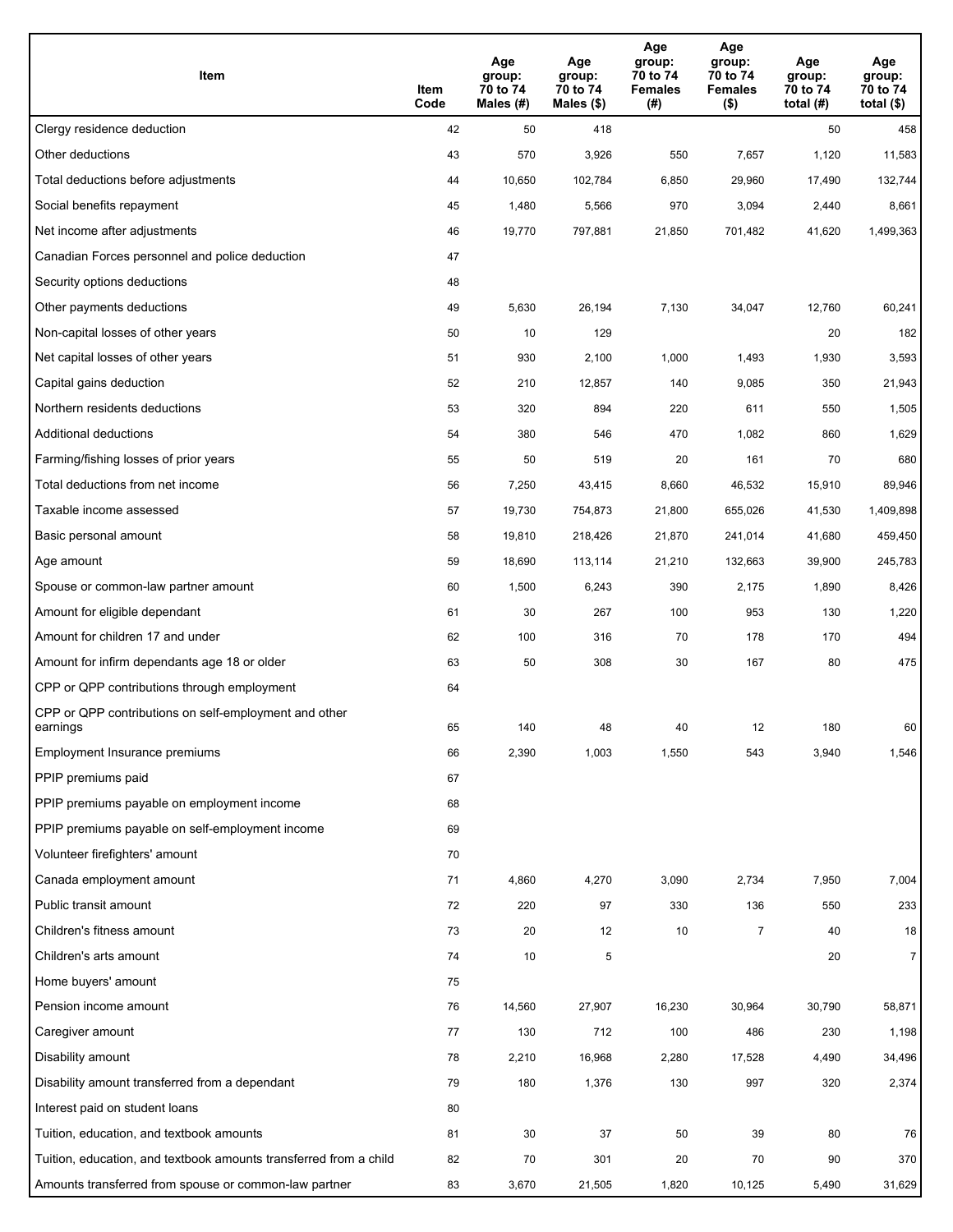| <b>Item</b>                                         | Item<br>Code | Age<br>group:<br>70 to 74<br>Males (#) | Age<br>group:<br>70 to 74<br>Males $(\$)$ | Age<br>group:<br>70 to 74<br><b>Females</b><br>(#) | Age<br>group:<br>70 to 74<br><b>Females</b><br>$($ \$) | Age<br>group:<br>70 to 74<br>total $(H)$ | Age<br>group:<br>70 to 74<br>total $($)$ |
|-----------------------------------------------------|--------------|----------------------------------------|-------------------------------------------|----------------------------------------------------|--------------------------------------------------------|------------------------------------------|------------------------------------------|
| Medical expenses                                    | 84           | 6,080                                  | 15,326                                    | 8,350                                              | 19,423                                                 | 14,430                                   | 34,748                                   |
| Total tax credits on personal amounts               | 85           | 19,810                                 | 64,268                                    | 21,870                                             | 69,049                                                 | 41,680                                   | 133,320                                  |
| Allowable charitable donations and government gifts | 86           | 7,310                                  | 18,556                                    | 6,330                                              | 10,970                                                 | 13,640                                   | 29,526                                   |
| Eligible cultural and ecological gifts              | 87           | 10                                     | 8                                         | 10                                                 | $\overline{7}$                                         | 20                                       | 14                                       |
| Total tax credit on donations and gifts             | 88           | 7,300                                  | 5,208                                     | 6,300                                              | 3,032                                                  | 13,600                                   | 8,241                                    |
| Total federal non-refundable tax credits            | 89           | 19,810                                 | 69,476                                    | 21,870                                             | 72,082                                                 | 41,680                                   | 141,561                                  |
| Federal dividend tax credit                         | 90           | 4,350                                  | 7,282                                     | 4,570                                              | 5,043                                                  | 8,920                                    | 12,325                                   |
| Overseas employment tax credit                      | 91           |                                        |                                           |                                                    |                                                        |                                          |                                          |
| Minimum tax carryover                               | 92           | 90                                     | 378                                       | 70                                                 | 186                                                    | 160                                      | 565                                      |
| Basic federal tax                                   | 93           | 11,690                                 | 66,374                                    | 11,300                                             | 43,584                                                 | 22,990                                   | 109,957                                  |
| Federal Foreign Tax Credit                          | 94           | 1,460                                  | 423                                       | 1,570                                              | 245                                                    | 3,030                                    | 667                                      |
| Federal Political contribution tax credit           | 95           | 540                                    | 91                                        | 320                                                | 47                                                     | 860                                      | 138                                      |
| <b>Investment Tax Credit</b>                        | 96           | 50                                     | 169                                       | 20                                                 | 18                                                     | 70                                       | 187                                      |
| Labour-sponsored funds tax credit                   | 97           |                                        |                                           |                                                    |                                                        |                                          |                                          |
| Alternative minimum tax payable                     | 98           | 50                                     | 317                                       | 30                                                 | 217                                                    | 80                                       | 534                                      |
| Net federal tax                                     | 99           | 11,660                                 | 65,708                                    | 11,280                                             | 43,277                                                 | 22,940                                   | 108,985                                  |
| CPP contributions on self-employment                | 100          | 140                                    | 97                                        | 40                                                 | 23                                                     | 180                                      | 120                                      |
| Social Benefits repayment                           | 101          | 1,480                                  | 5,566                                     | 970                                                | 3,094                                                  | 2,440                                    | 8,661                                    |
| Net Provincial Tax                                  | 102          | 14,020                                 | 56,149                                    | 13,900                                             | 39,913                                                 | 27,920                                   | 96,063                                   |
| Total tax payable                                   | 103          | 14,040                                 | 127,520                                   | 13,910                                             | 86,308                                                 | 27,950                                   | 213,828                                  |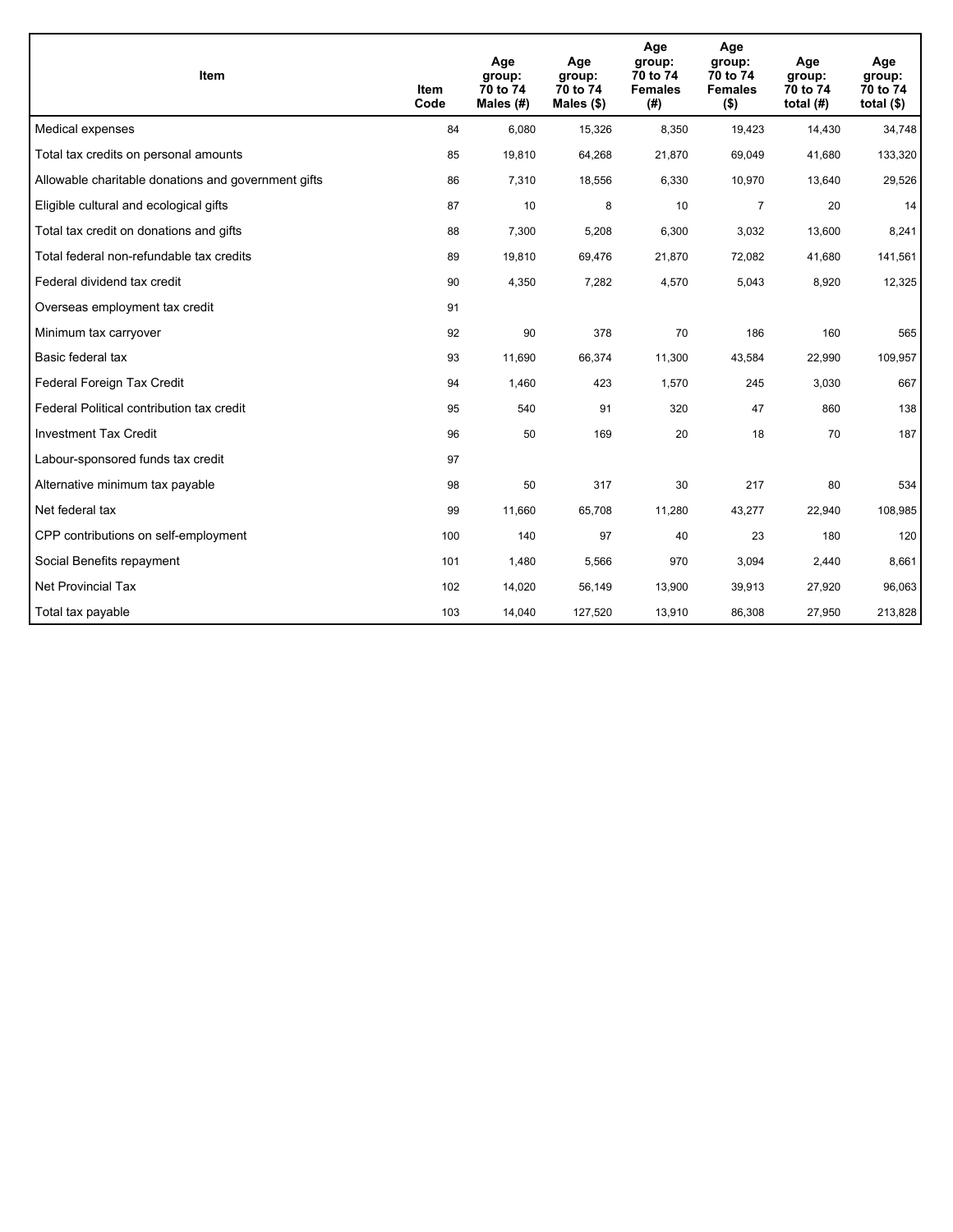| Item                                                                                           | Item<br>Code   | Age<br>group:<br>75 and<br>over<br>Males (#) | Age<br>group:<br>75 and<br>over<br>Males $($)$ | Age<br>group:<br>75 and<br>over<br><b>Females</b><br>(#) | Age<br>group:<br>75 and<br>over<br>Females<br>$($ \$) | Age<br>group:<br>75 and<br>over total<br>(#) | Age<br>group:<br>75 and<br>over total<br>$($ \$) |
|------------------------------------------------------------------------------------------------|----------------|----------------------------------------------|------------------------------------------------|----------------------------------------------------------|-------------------------------------------------------|----------------------------------------------|--------------------------------------------------|
| Number of taxable returns                                                                      | $\mathbf{1}$   | 22,420                                       |                                                | 27,570                                                   |                                                       | 49,990                                       |                                                  |
| Number of non-taxable returns                                                                  | $\overline{2}$ | 13,750                                       |                                                | 25,770                                                   |                                                       | 39,520                                       |                                                  |
| Total number of returns                                                                        | 3              | 36,160                                       |                                                | 53,350                                                   |                                                       | 89,510                                       |                                                  |
| Employment income                                                                              | 4              | 1,890                                        | 70,911                                         | 1,250                                                    | 21,049                                                | 3,140                                        | 91,960                                           |
| Commissions (from employment)                                                                  | 5              | 30                                           | 660                                            | 10                                                       | 23                                                    | 40                                           | 683                                              |
| Other employment income                                                                        | 6              | 2,300                                        | 3,405                                          | 1,050                                                    | 1,116                                                 | 3,350                                        | 4,521                                            |
| Old Age Security pension (OASP)                                                                | $\overline{7}$ | 36,100                                       | 223,341                                        | 53,260                                                   | 330,073                                               | 89,350                                       | 553,421                                          |
| CPP or QPP benefits                                                                            | 8              | 35,410                                       | 275,873                                        | 49,450                                                   | 330,940                                               | 84,860                                       | 606,819                                          |
| Other pensions or superannuation                                                               | 9              | 26,450                                       | 512,528                                        | 34,230                                                   | 407,348                                               | 60,680                                       | 919,882                                          |
| Elected split-pension amount                                                                   | 10             | 2,640                                        | 13,816                                         | 7,130                                                    | 73,176                                                | 9,760                                        | 86,992                                           |
| Universal Child Care Benefit (UCCB)                                                            | 11             |                                              |                                                |                                                          |                                                       |                                              |                                                  |
| Employment Insurance and other benefits                                                        | 12             | 120                                          | 677                                            | 40                                                       | 111                                                   | 160                                          | 788                                              |
| Taxable amount of dividends from taxable Canadian corporations                                 | 13             | 9,490                                        | 110,351                                        | 12,830                                                   | 91,828                                                | 22,320                                       | 202,179                                          |
| Interest and other investment income                                                           | 14             | 21,720                                       | 66,067                                         | 32,640                                                   | 86,388                                                | 54,360                                       | 152,478                                          |
| Net partnership income (Limited or non-active partners only)                                   | 15             | 200                                          | 346                                            | 130                                                      | 195                                                   | 330                                          | 541                                              |
| Net rental income                                                                              | 16             | 1,930                                        | 19,129                                         | 1,710                                                    | 12,203                                                | 3,640                                        | 31,332                                           |
| Taxable capital gains                                                                          | 17             | 6,740                                        | 93,708                                         | 9,790                                                    | 77,383                                                | 16,520                                       | 171,091                                          |
| Registered retirement savings plan income (RRSP)                                               | 18             | 1,830                                        | 11,421                                         | 2,940                                                    | 13,285                                                | 4,770                                        | 24,706                                           |
| Other income                                                                                   | 19             | 8,610                                        | 42,743                                         | 10,850                                                   | 53,167                                                | 19,460                                       | 95,910                                           |
| Net business income                                                                            | 20             | 1,010                                        | 4,237                                          | 450                                                      | 1,873                                                 | 1,460                                        | 6,110                                            |
| Net professional income                                                                        | 21             | 270                                          | 9,761                                          | 50                                                       | 452                                                   | 320                                          | 10,213                                           |
| Net commission income                                                                          | 22             | 110                                          | 683                                            | 40                                                       | 182                                                   | 150                                          | 865                                              |
| Net farming income                                                                             | 23             | 2,240                                        | 9,695                                          | 990                                                      | 5,884                                                 | 3,220                                        | 15,579                                           |
| Net fishing income                                                                             | 24             |                                              |                                                |                                                          |                                                       |                                              |                                                  |
| Workers' compensation benefits                                                                 | 25             | 790                                          | 3,116                                          | 310                                                      | 4,126                                                 | 1,090                                        | 7,242                                            |
| Social assistance payments                                                                     | 26             | 650                                          | 615                                            | 1,690                                                    | 1,296                                                 | 2,340                                        | 1,911                                            |
| Net federal supplements                                                                        | 27             | 11,430                                       | 44,947                                         | 24,300                                                   | 113,444                                               | 35,720                                       | 158,391                                          |
| Total income assessed                                                                          | 28             | 36,160                                       | 1,518,099                                      | 53,340                                                   | 1,626,539                                             | 89,510                                       | 3,144,680                                        |
| Registered pension plan contributions (RPP)                                                    | 29             | 120                                          | 142                                            | 90                                                       | 113                                                   | 210                                          | 254                                              |
| <b>RRSP</b> deduction                                                                          | 30             | 200                                          | 2,992                                          | 90                                                       | 1,626                                                 | 290                                          | 4,617                                            |
| Deduction for elected split-pension amount                                                     | 31             | 10,400                                       | 104,858                                        | 1,590                                                    | 7,546                                                 | 12,000                                       | 112,405                                          |
| Annual union, professional, or like dues                                                       | 32             | 990                                          | 181                                            | 510                                                      | 65                                                    | 1,490                                        | 246                                              |
| Child care expenses                                                                            | 33             |                                              |                                                |                                                          |                                                       |                                              |                                                  |
| Business investment loss                                                                       | 34             |                                              |                                                |                                                          |                                                       |                                              |                                                  |
| Moving expenses                                                                                | 35             |                                              |                                                |                                                          |                                                       |                                              |                                                  |
| Support payments made                                                                          | 36             | 130                                          | 1,394                                          |                                                          |                                                       | 130                                          | 1,394                                            |
| Carrying charges and interest expenses                                                         | 37             | 10,310                                       | 10,679                                         | 12,850                                                   | 10,452                                                | 23,150                                       | 21,131                                           |
| Deductions for CPP/QPP contributions on self-employment and other<br>earnings                  | 38             |                                              |                                                |                                                          |                                                       |                                              |                                                  |
| Deductions for provincial parental insurance plan (PPIP) premiums on<br>self-employment income | 39             |                                              |                                                |                                                          |                                                       |                                              |                                                  |
| Exploration and development expenses                                                           | 40             | 220                                          | 1,925                                          | 130                                                      | 1,015                                                 | 340                                          | 2,940                                            |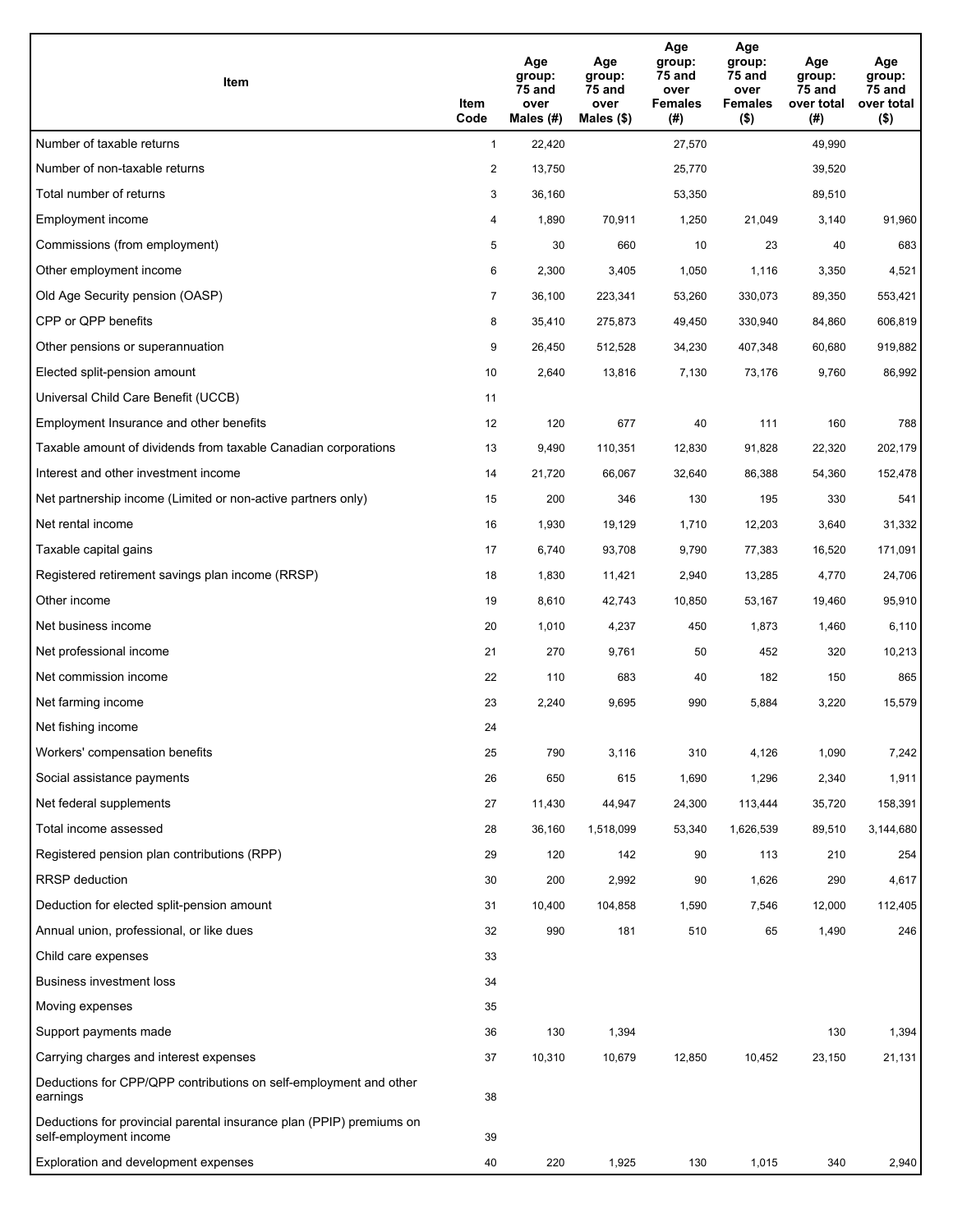| Item                                                              | Item<br>Code | Age<br>group:<br>75 and<br>over Males<br>(# ) | Age<br>group:<br>75 and<br>over Males<br>$($ \$) | Age<br>group:<br>75 and<br>over<br><b>Females</b><br>(#) | Age<br>group:<br>75 and<br>over<br><b>Females</b><br>$($ \$) | Age<br>group:<br>75 and<br>over total<br>(#) | Age<br>group:<br>75 and<br>over total<br>$($ \$) |
|-------------------------------------------------------------------|--------------|-----------------------------------------------|--------------------------------------------------|----------------------------------------------------------|--------------------------------------------------------------|----------------------------------------------|--------------------------------------------------|
| Other employment expenses                                         | 41           | 150                                           | 788                                              | 40                                                       | 94                                                           | 180                                          | 882                                              |
| Clergy residence deduction                                        | 42           | 40                                            | 314                                              |                                                          |                                                              | 50                                           | 314                                              |
| Other deductions                                                  | 43           | 1,010                                         | 5,478                                            | 1,240                                                    | 12,120                                                       | 2,250                                        | 17,599                                           |
| Total deductions before adjustments                               | 44           | 17,490                                        | 128,874                                          | 14,970                                                   | 33,068                                                       | 32,460                                       | 161,943                                          |
| Social benefits repayment                                         | 45           | 2,100                                         | 8,165                                            | 1,920                                                    | 6,833                                                        | 4,030                                        | 14,998                                           |
| Net income after adjustments                                      | 46           | 36,130                                        | 1,381,911                                        | 53,340                                                   | 1,586,968                                                    | 89,470                                       | 2,968,921                                        |
| Canadian Forces personnel and police deduction                    | 47           |                                               |                                                  |                                                          |                                                              |                                              |                                                  |
| Security options deductions                                       | 48           |                                               |                                                  |                                                          |                                                              |                                              |                                                  |
| Other payments deductions                                         | 49           | 12,080                                        | 48,589                                           | 24,640                                                   | 118,802                                                      | 36,720                                       | 167,391                                          |
| Non-capital losses of other years                                 | 50           | 10                                            | 143                                              |                                                          |                                                              | 10                                           | 143                                              |
| Net capital losses of other years                                 | 51           | 1,720                                         | 4,910                                            | 2,050                                                    | 4,723                                                        | 3,770                                        | 9,633                                            |
| Capital gains deduction                                           | 52           | 450                                           | 36,029                                           | 330                                                      | 26,820                                                       | 790                                          | 62,850                                           |
| Northern residents deductions                                     | 53           | 390                                           | 1,099                                            | 370                                                      | 1,008                                                        | 760                                          | 2,108                                            |
| Additional deductions                                             | 54           | 1,180                                         | 2,387                                            | 1,720                                                    | 6,323                                                        | 2,900                                        | 8,710                                            |
| Farming/fishing losses of prior years                             | 55           | 50                                            | 558                                              | 10                                                       | 33                                                           | 60                                           | 591                                              |
| Total deductions from net income                                  | 56           | 15,140                                        | 93,968                                           | 27,980                                                   | 157,711                                                      | 43,120                                       | 251,680                                          |
| Taxable income assessed                                           | 57           | 36,040                                        | 1,288,279                                        | 53,100                                                   | 1,429,371                                                    | 89,140                                       | 2,717,691                                        |
| Basic personal amount                                             | 58           | 36,160                                        | 398,909                                          | 53,350                                                   | 588,444                                                      | 89,510                                       | 987,397                                          |
| Age amount                                                        | 59           | 34,510                                        | 215,862                                          | 51,950                                                   | 334,208                                                      | 86,460                                       | 550,097                                          |
| Spouse or common-law partner amount                               | 60           | 2,730                                         | 8,347                                            | 500                                                      | 2,636                                                        | 3,230                                        | 10,991                                           |
| Amount for eligible dependant                                     | 61           | 30                                            | 221                                              | 120                                                      | 928                                                          | 150                                          | 1,149                                            |
| Amount for children 17 and under                                  | 62           | 50                                            | 138                                              | 40                                                       | 111                                                          | 90                                           | 249                                              |
| Amount for infirm dependants age 18 or older                      | 63           | 70                                            | 378                                              | 70                                                       | 367                                                          | 140                                          | 746                                              |
| CPP or QPP contributions through employment                       | 64           |                                               |                                                  |                                                          |                                                              |                                              |                                                  |
| CPP or QPP contributions on self-employment and other<br>earnings | 65           |                                               |                                                  |                                                          |                                                              |                                              |                                                  |
| Employment Insurance premiums                                     | 66           | 840                                           | 298                                              | 430                                                      | 120                                                          | 1,270                                        | 418                                              |
| PPIP premiums paid                                                | 67           |                                               |                                                  |                                                          |                                                              |                                              |                                                  |
| PPIP premiums payable on employment income                        | 68           |                                               |                                                  |                                                          |                                                              |                                              |                                                  |
| PPIP premiums payable on self-employment income                   | 69           |                                               |                                                  |                                                          |                                                              |                                              |                                                  |
| Volunteer firefighters' amount                                    | 70           |                                               |                                                  |                                                          |                                                              |                                              |                                                  |
| Canada employment amount                                          | 71           | 3,960                                         | 2,559                                            | 2,160                                                    | 1,526                                                        | 6,120                                        | 4,085                                            |
| Public transit amount                                             | 72           | 260                                           | 117                                              | 540                                                      | 210                                                          | 800                                          | 327                                              |
| Children's fitness amount                                         | 73           |                                               |                                                  |                                                          |                                                              | 10                                           | 5                                                |
| Children's arts amount                                            | 74           |                                               |                                                  |                                                          |                                                              |                                              |                                                  |
| Home buyers' amount                                               | 75           |                                               |                                                  |                                                          |                                                              |                                              |                                                  |
| Pension income amount                                             | 76           | 27,410                                        | 51,704                                           | 36,700                                                   | 67,746                                                       | 64,110                                       | 119,452                                          |
| Caregiver amount                                                  | 77           | 140                                           | 733                                              | 140                                                      | 738                                                          | 280                                          | 1,471                                            |
| Disability amount                                                 | 78           | 7,420                                         | 57,104                                           | 11,600                                                   | 89,168                                                       | 19,020                                       | 146,271                                          |
| Disability amount transferred from a dependant                    | 79           | 160                                           | 1,211                                            | 180                                                      | 1,393                                                        | 350                                          | 2,604                                            |
| Interest paid on student loans                                    | 80           |                                               |                                                  |                                                          |                                                              |                                              |                                                  |
| Tuition, education, and textbook amounts                          | 81           | 10                                            | 13                                               | 30                                                       | 16                                                           | 40                                           | 29                                               |